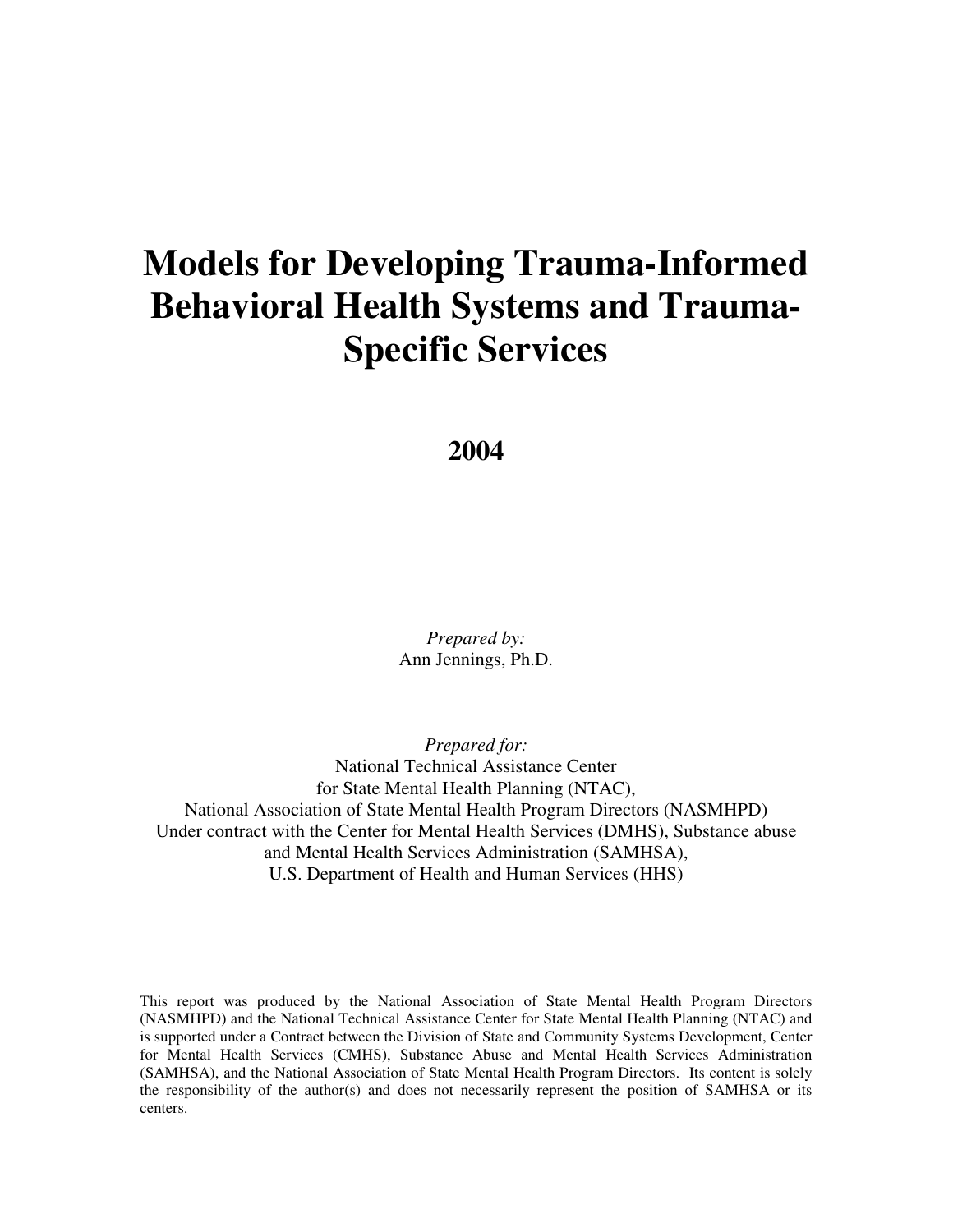# **Table of Contents**

| What Kinds of Trauma are Experienced by Persons Who Develop Serious and Persistent  |
|-------------------------------------------------------------------------------------|
| What Percentages of Mental Health Clients Have Histories of Trauma?  6              |
| Evolution of Trauma-Informed and Trauma-Specific Services in State Mental Health    |
| Factors Contributing to the Growth of Awareness and Activity in State Mental Health |
|                                                                                     |
|                                                                                     |
| Models for Developing Trauma-Informed Service Systems and Organizations 17          |
|                                                                                     |
|                                                                                     |
| Manualized Adaptations to Trauma-Specific Service Models for Adults 40              |
|                                                                                     |
|                                                                                     |
|                                                                                     |
|                                                                                     |
| Appendix: Criteria for Building a Trauma-Informed Mental Health Service System 65   |
|                                                                                     |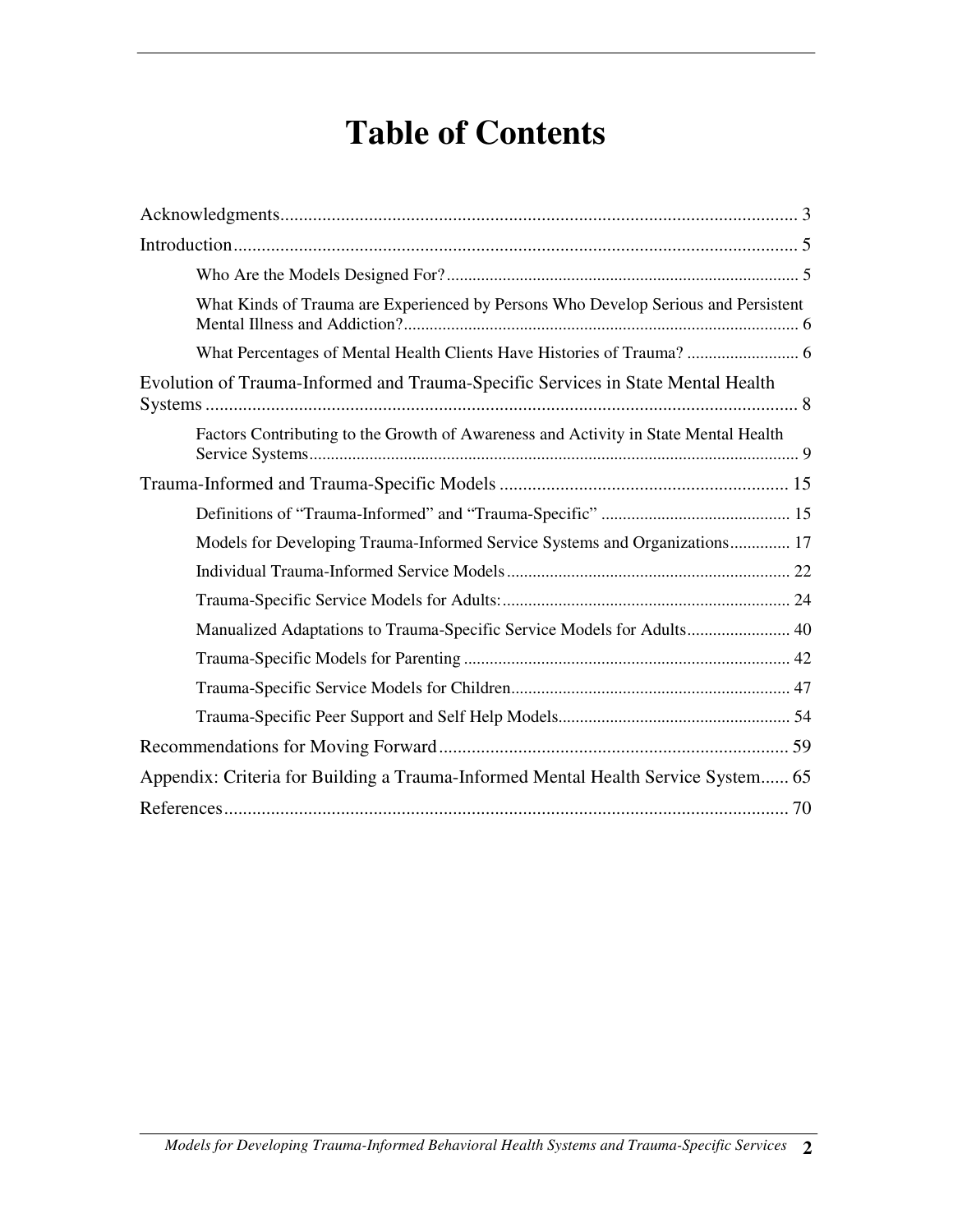# **Acknowledgments**

The National Technical Assistance Center for State Mental Health Planning (NTAC) and the National Association of State Mental Health Program Directors (NASMHPD) gratefully acknowledge the many individuals and organizations that contributed to the development of this report. In particular, we would like to thank Charles Curie, M.A., A.C.S.W., Administrator of the Substance Abuse and Mental Health Services Administration (SAMHSA), and A. Kathryn Power, M.Ed., Gail P. Hutchings, M.P.A., Joyce T. Berry, Ph.D., J.D., and Susan E. Salasin of the Center for Mental Health Services (CMHS) within SAMHSA for their time and effort and for continuing to demonstrate their commitment to this issue.

Among the many individuals who contributed resources and time to this report, we would like to especially thank those dedicated and talented people who created the traumainformed and trauma-specific service models and treatment approaches presently in use within state mental health and substance abuse service systems. They patiently and carefully reviewed and revised our descriptions of their models, clarifying those aspects of each model with relevance to state mental health and substance abuse settings, indicating the status of research and evaluative findings and identifying the specific women, men and children and parents for whom each individual approach was designed. The names of and contact information for each of these individuals is included after the description of each model. Their commitment and continuing work in the field of trauma, especially with regard to the creation and research of models which are applicable to public mental health and substance abuse settings and address the complex deeply rooted kinds of childhood abuse trauma experienced by so many recipients of public mental health and addition services, has been essential to moving the field forward towards achieving the vision of recovery and transformation portrayed in the Presidents New Freedom Commission on Mental Health Final Report.

We also want to recognize and express our appreciation to the National Trauma Consortium, its Executive Director Andrea Blanch, Ph.D. its nine founding board members: Vivian Brown, Ph.D., Jennie Heckman, Ph.D., Nancy Van DeMark, Ph.D., Roger Fallot, Ph.D., Colleen Clark, Ph.D., Norma Finkelstein, Ph.D., Hortensia Amaro, Ph.D., Rene Andersen, and Sharon Cadiz, Ed.D. for their contributions not only in creating some of the exemplary models described in this report, but for their patience with and responsiveness to our continual requests for more information . Chan Noether, Ph.D. of Policy Research Associates was particularly helpful in defining findings of the Women, Co-occurring Disorders and Violence Study.

More than 30 state mental health service systems and organizations, including numerous administrators, clinicians, advocates and consumers, contributed information on where, how and with whom the models described in this report are being used. Their activities to address the needs of persons with histories of trauma and mental health problems and the specific ways and settings in which they are utilizing the models described in this report are described state by state in the NASMHPD Blueprint for Action: Building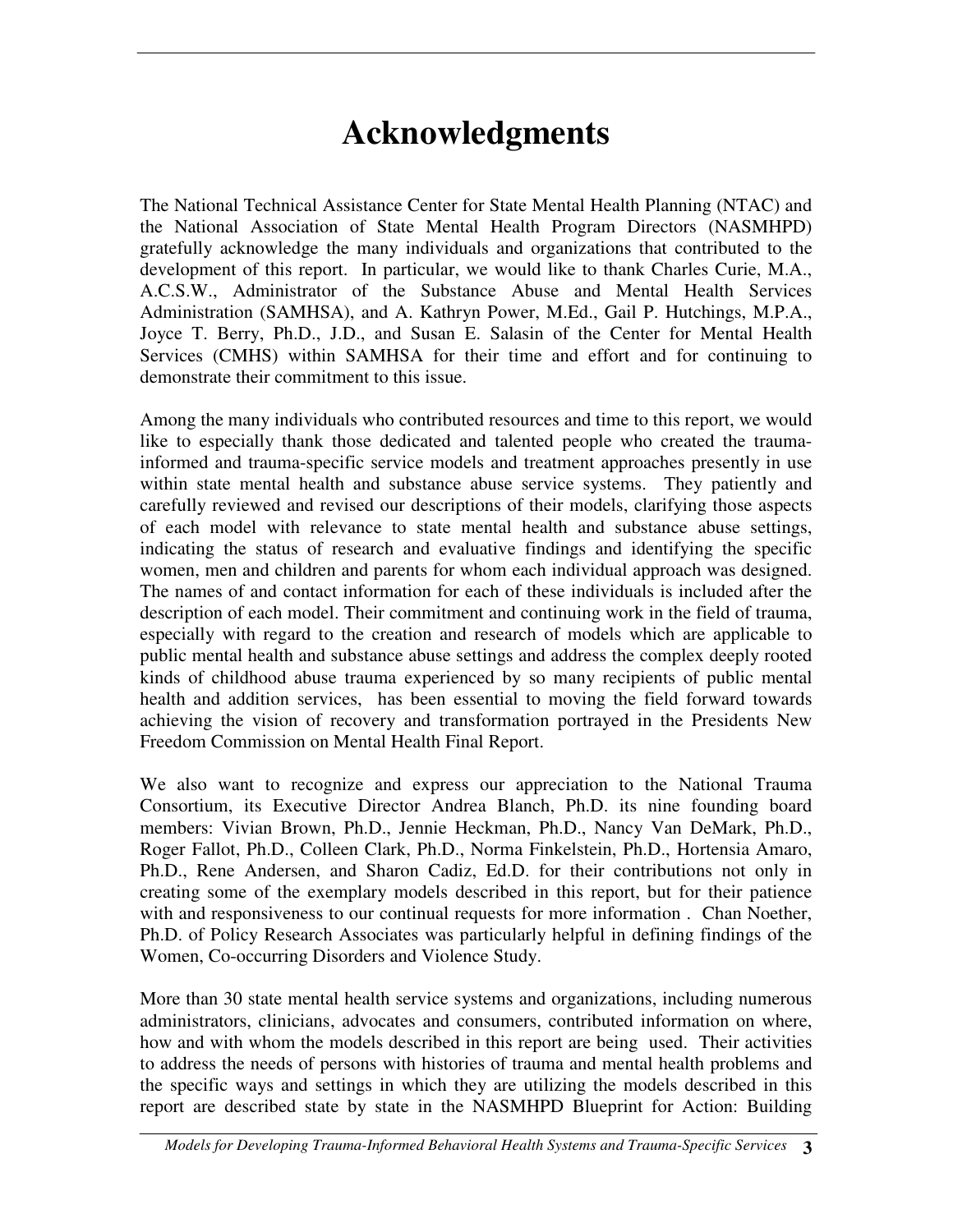Trauma-Informed Mental Health Service Systems. Their participation in the State Public Systems Coalition On Trauma (SPSCOT – a network of state system administrators, providers, researchers and C/S/Rs who share ideas, resources and support the development of trauma-informed systems of care through the SPSCOT Listserve) and their responsiveness to our many phone calls and emails, made it possible for us to identify trauma treatment and support models in use in public sector settings.

The varied perspectives of members of The Women, Co-Occurring Disorders Violence Study: Research into Practice in State Mental Health Systems Advisory Workgroup were particularly helpful in the preparation of this report. Members include: Kevin Huckshorn, R.N., M.S.N., I.C.A.D.C. (Director, NASMHPD/NTAC), Andrea Blanch, Ph.D. (Director NTC), Chan Noether, M.A. (PRA), Oscar Morgan,( Chief Operating Officer, NMHA: National Mental Health Association), Steven Karp, D.O. (Medical Director), Michele Dodge (Office on Violence Against Women, DOJ), Ruta Mazelis (Cutting Edge), Vicki Cousins (OCA of SC), Suzanne Clifford (Director, Division of MH and Addiction, IN), and Carol Shapiro (Executive Director, Family Justice, Inc).

Finally, acknowledgments and thanks go to NTAC staff members who helped produce, publish and disseminate this report, including Robert Hennessy, editor and publications coordinator; Ieshia Haynie, program associate.

> *-Kevin Ann Huckshorn, R.N., M.S.N., I.C.A.D.C., Director NASMHPD Office of Technical Assistance*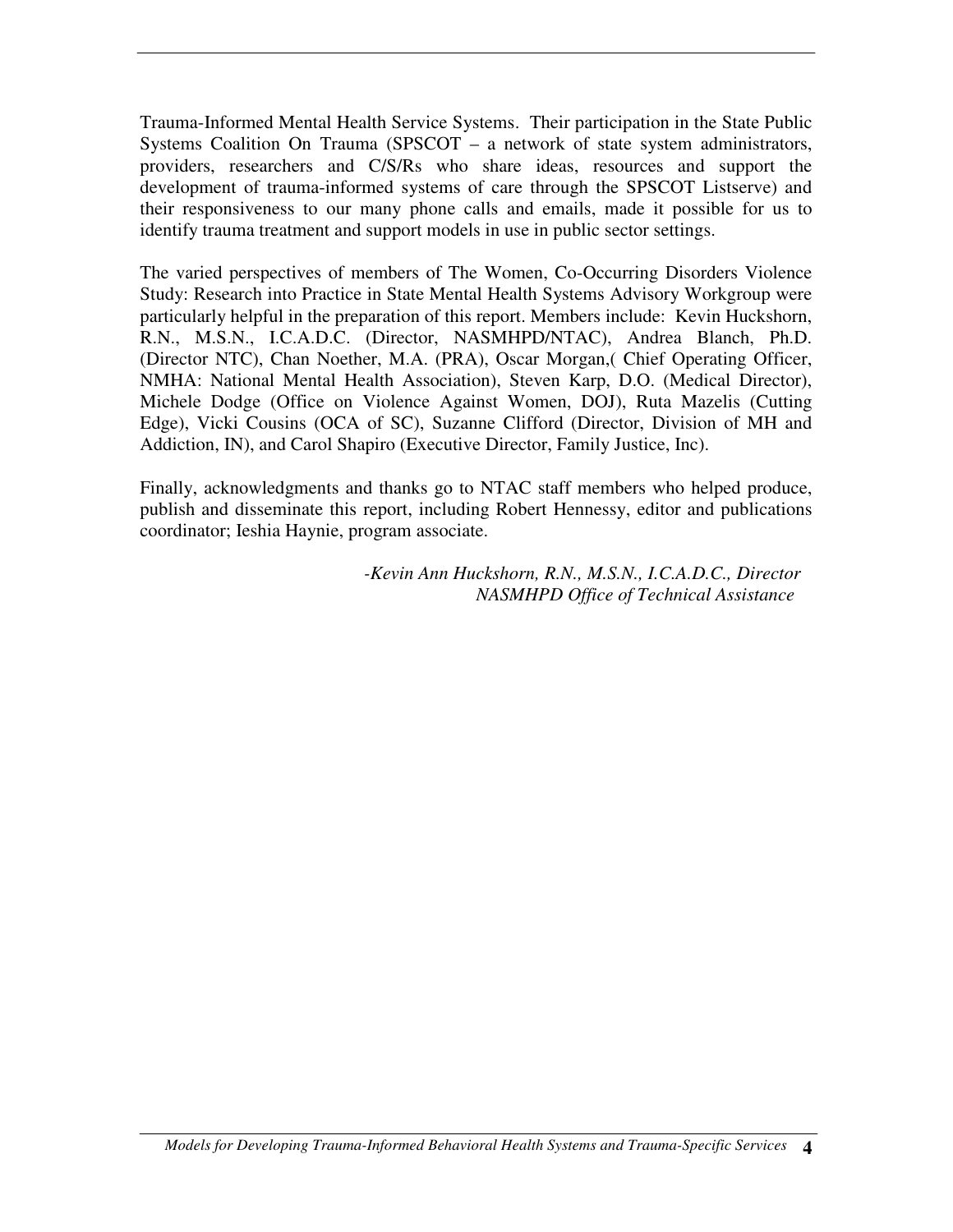# **Introduction**

This report identifies criteria for building a trauma-informed mental health service system, summarizes the evolution of trauma-informed and trauma-specific services in state mental health systems, and describes a range of trauma-based service models and approaches implemented by increasing numbers of state systems and localities across the country. A summary of current state activities meeting 16 Criteria for Building a Trauma-Informed Mental Health System (see Appendix) is contained in the document Trauma Informed Mental Health Service Systems: Blueprint for Action (Jennings, in press). This technical report is focused on the trauma service models which were reported by states and organizations to meet the *Blueprint*'s Criteria 15, Trauma-informed services and service systems, and Criteria 16, Trauma-specific services, including evidence-based and emerging best practice treatment models.

## **Who Are the Models Designed For?**

All of the models described in this document are designed for persons receiving public mental health and/or substance abuse services who have been traumatized by interpersonal violence and abuse during their childhood and/or adolescence. Many of the models were designed specifically to address the kinds of complex traumatic stress issues and problems common in the lives of individuals seen in public service sector settings today. These individuals often have severe and persistent mental health and/or substance abuse problems and are frequently the highest users of the system's most costly inpatient, crisis, and residential services. They may carry any psychiatric diagnosis, and frequently do carry varied diagnoses over time such as Posttraumatic Stress Disorder (PTSD), borderline personality disorder, schizophrenia, depression and other affective disorders, anxiety disorder, eating disorder, psychotic, dissociative disorder, addictive, somatoform, and sexual impairment—all diagnoses which have been related to past trauma (Ford et al., 2004; Read et al., 2001; Felitti et al., 1998; Mueser et al., 2002).

Many of the individuals described above have developed extreme coping strategies to manage the impacts of overwhelming traumatic stress, including suicidality, substance abuse and addictions, self-harming behaviors such as cutting and burning, dissociation, and re-enactments such as abusive relationships (Saakvitne et al., 2000). Although the trauma they experienced in their formative years as children may be core to their illness and central to their healing, it has seldom been asked about or viewed as an issue central to treatment in the public mental health settings. For the most part these individuals have never received screening, assessment or treatment for trauma. (Mueser et al., 1998; Frueh et al., 2002)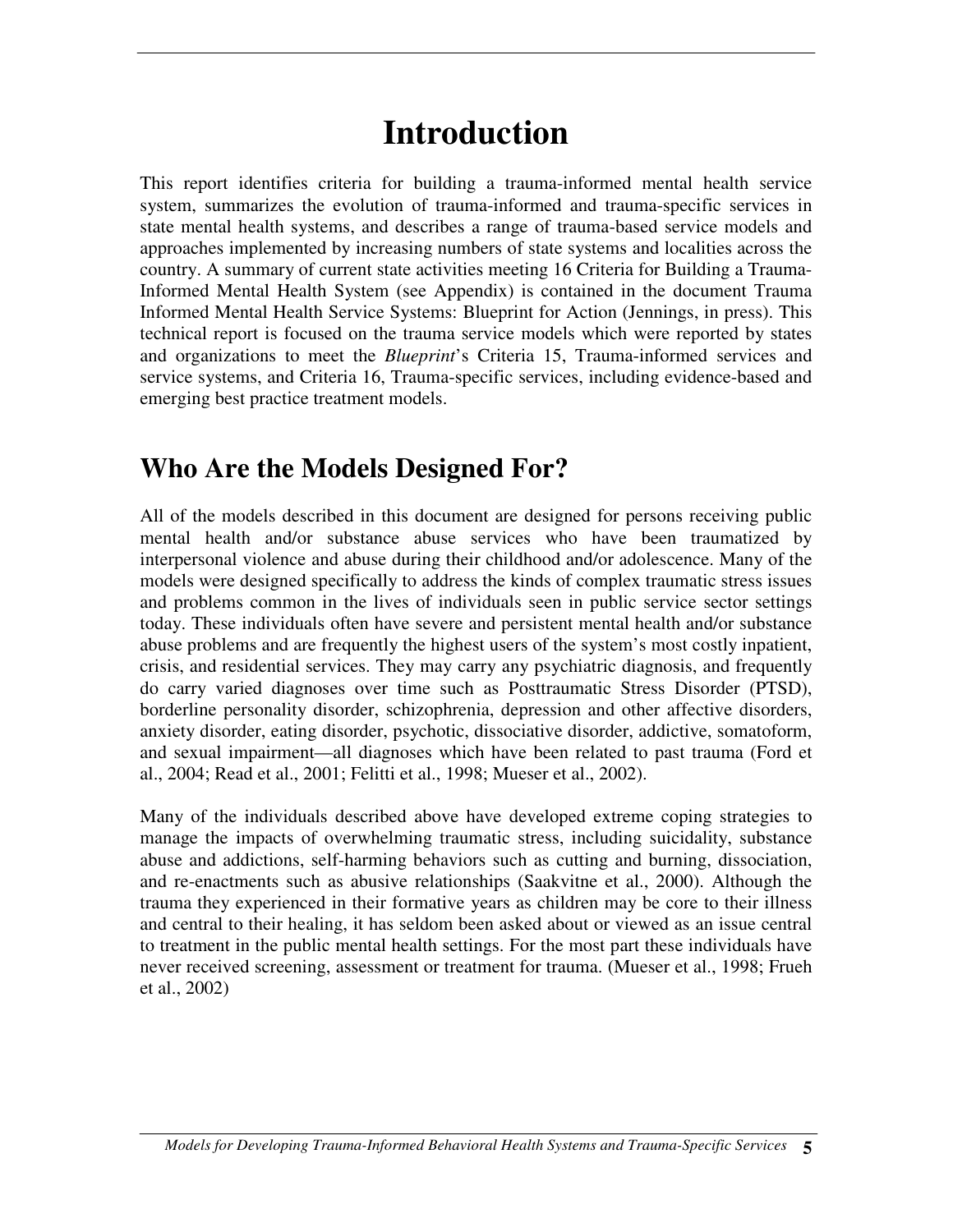## **What Kinds of Trauma are Experienced by Persons Who Develop Serious and Persistent Mental Illness and Addiction?**

The kinds of trauma experienced by persons who are recipients of public mental health services are usually not associated with "single blow" traumatic events (Terr, 1991) such as natural disasters, accidents, terrorist acts, or crimes occurring in adulthood such as rape and domestic violence (Giller, 1999). Rather, the traumatic experiences of persons with the most serious mental health problems are interpersonal in nature, intentional, prolonged and repeated, occur in childhood and adolescence, and may extend over years of a person's life. They include sexual abuse or incest, physical abuse, severe neglect, and serious emotional and psychological abuse. They may also include the witnessing of violence, repeated abandonments, and sudden and traumatic losses.

As adults, these individuals often experience trauma and re-victimization through domestic violence, sexual assaults, gang and drug related violence, homelessness, and poverty (Saakvitne, 2000). They are traumatized further by coercive interventions (Cusack et al., in press; Frueh et al., 2000) and at times sexual and physical abuse in inpatient or institutional settings, jails, and prisons. They frequently have serious and disabling health problems (Felitti et al., 1998). As parents, individuals with mental illness may participate in or witness the intergenerational effects of violence and abuse, and women in particular are vulnerable to revictimization, ongoing exploitation and abuse (Frueh et al., 2000; Rosenberg et al., 2001; Russell, 1986; Browne, 1992).

## **What Percentages of Mental Health Clients Have Histories of Trauma?**

Individuals with histories of violence, abuse, and neglect from childhood onward make up the majority of clients served by public mental health and substance abuse service systems.

- 90% of public mental health clients have been exposed to (and most have actually experienced multiple experiences of trauma (Goodman, Rosenburg et al., 1997; Mueser et al., 1998)
- 75% of women and men in substance abuse treatment report abuse and trauma histories (SAMHSA/CSAT, 2000)
- 97% of homeless women with mental illness experienced severe physical and/or sexual abuse, 87% experienced this abuse both as children and as adults (Goodman, Dutton et al., 1997)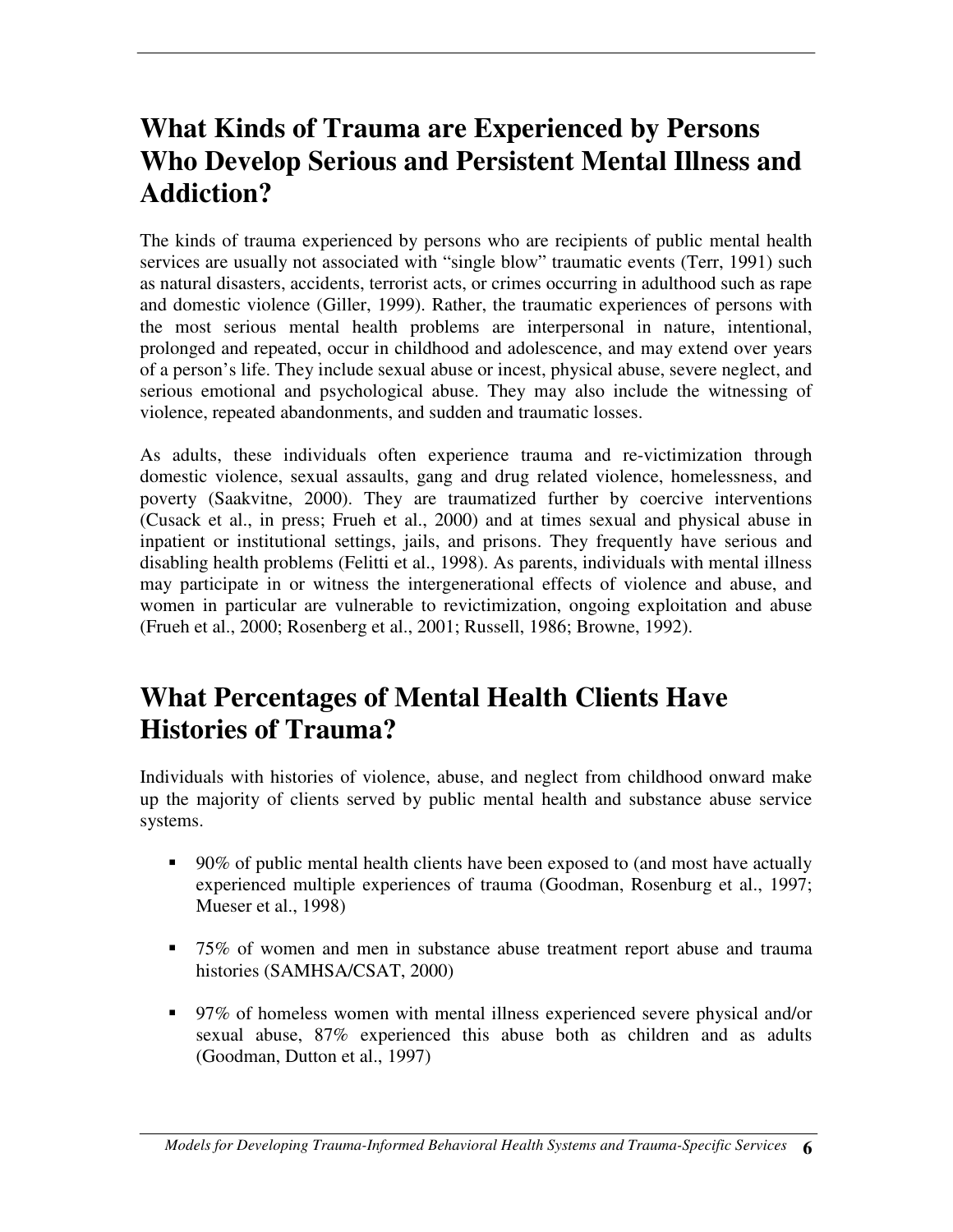- 55% of consumers and former consumers with a dual diagnosis of both mental illness and substance abuse reported histories of physical and/or sexual abuse (Maine Department of Behavioral and Developmental Services, 1998)
- **Teenagers with alcohol and drug problems are 6 to 12 times more likely to have a** history of being physically abused and 18 to 21 times more likely to have been sexually abused than those without alcohol and drug problems (Clark et al., 1997)
- 82% of all adolescents and children in continuing care inpatient and intensive residential treatment programs in the state of Massachusetts were found to have histories of trauma as reflected by a point-in-time review of medical records (LeBel J, Stromberg N, 2004)
- Nearly 8 out of 10 female offenders with a mental illness reports having been physically or sexually abused (Smith, 1998)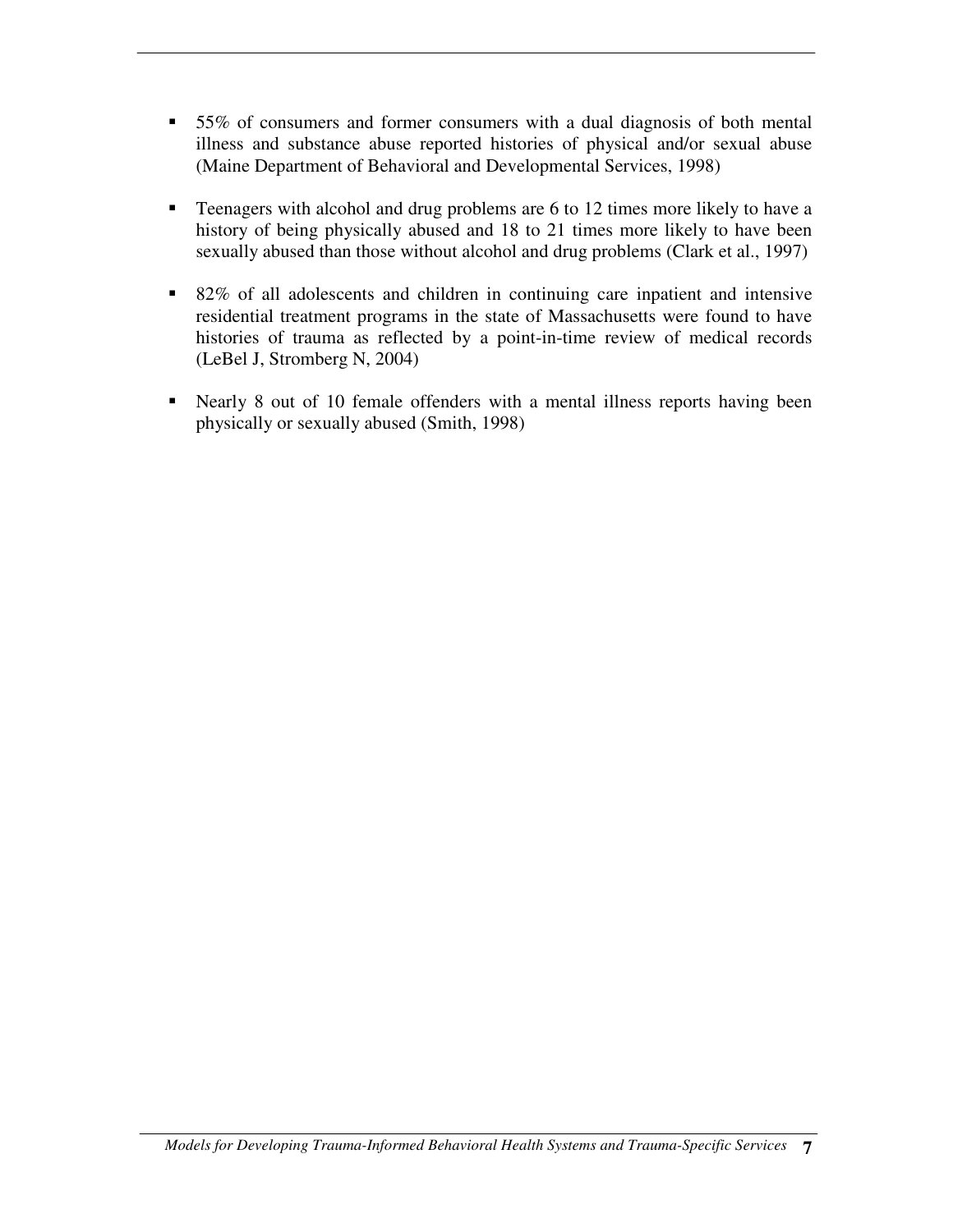# **Evolution of Trauma-Informed and Trauma-Specific Services in State Mental Health Systems**

As awareness of the prevalence and impacts of trauma increases, the individuals for whom the trauma-informed and trauma-specific services described in this report were designed are increasingly viewed not as a subgroup or an anomalous or special population of clients, but as encompassing nearly *all* persons served by public mental health and substance abuse service systems. This increasing awareness is reflected in the rising number of states taking significant steps toward integrating knowledge about trauma into existing services and developing and/or implementing new "trauma-specific" services.

In 2001, about 12 states formed an informal network (State Public Systems Coalition On Trauma [SPSCOT]) to share ideas and support the development of trauma-informed systems of care. State mental health policymakers including Commissioners and senior staff, trauma experts, advocates, and mental health consumers with histories of sexual and physical abuse trauma (Consumer/Survivor/Recovering persons [C/S/Rs]) formed a listserve as a vehicle for on-going communication. A list of criteria for building traumainformed mental health service systems was compiled, and a report entitled *Trauma Services Implementation Toolkit for State Mental Health Agencies* was prepared, listing trauma-related activities initiated and resources created by 15 state public service systems. This report, published as an appendix to *The Damaging Consequences of Violence and Trauma: Facts, Discussion Points, and Recommendations for the Behavioral Health System* (Jennings, 2004), was 28 pages in length.

In 2004, an update of the original *Trauma Services Implementation Toolkit,* entitled *Trauma-Informed Service Systems: Blueprint for Action,* has increased in size from 21 to over 130 pages, reflecting a dramatic increase both in the number of states now reporting trauma-related activities (from 15 to 31) and the multiplicity of strategies and programs they have adopted, initiated, or in some way support.

Trauma-related activities reported by states fall within 3 areas: 1) administrative policies or guidelines regarding the service system; 2) administrative policies and guidelines regarding services; and 3) trauma services. They meet one or more of the following sixteen *Criteria for Building a Trauma-Informed Mental Health Service System* (see Appendix for criteria descriptions). Many of the criteria are related to recommendations made in the President's New Freedom Commission on Mental Health's *Achieving the Promise: Transforming Mental Health Care in America*.

- 1. A designated trauma function and focus in the state mental health department
- 2. State trauma policy or position paper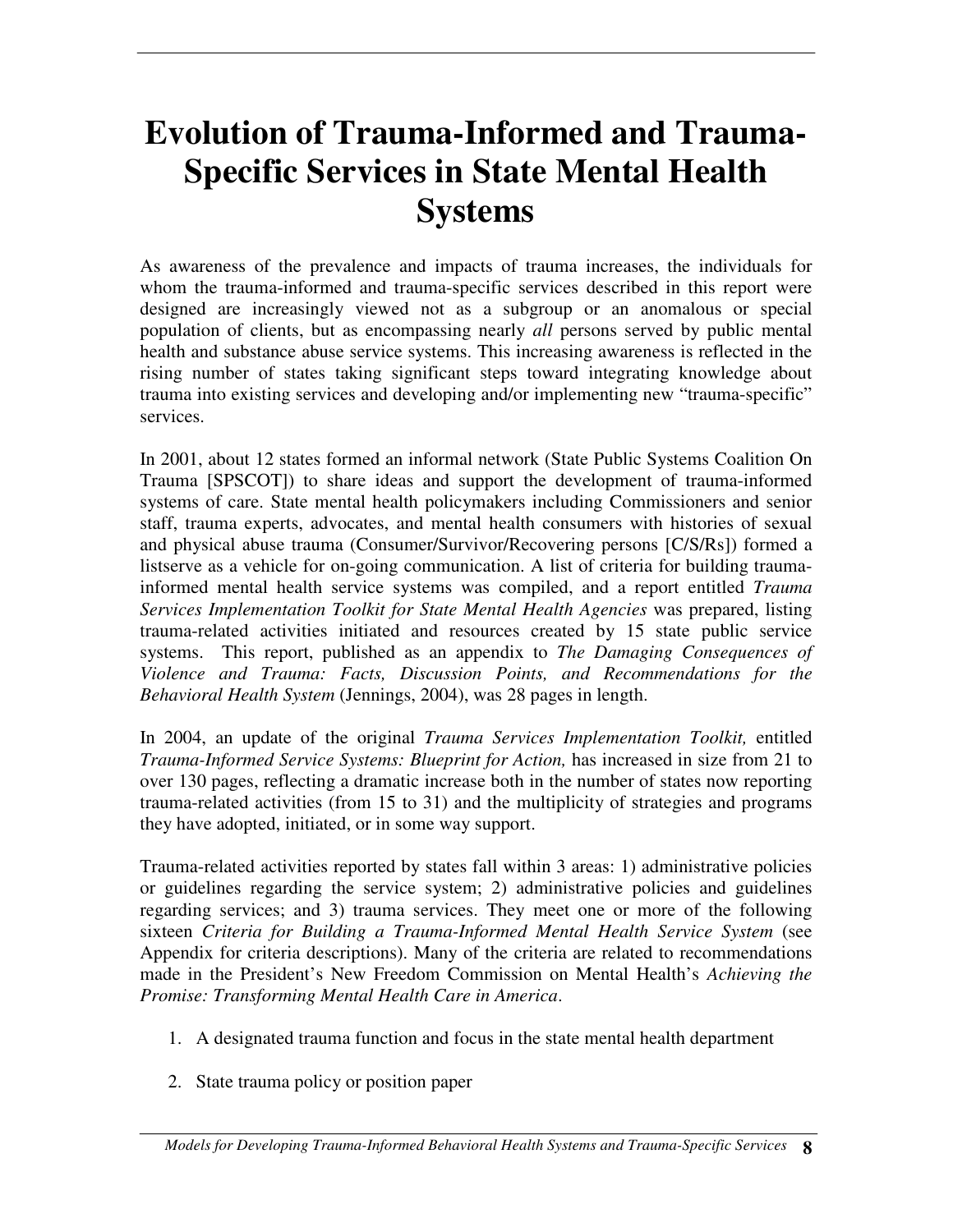- 3. Workforce orientation, training, support, competencies and job standards related to trauma
- 4. Linkages with higher education to promote education of professionals in trauma
- 5. Consumer/Trauma Survivor/Recovering person (C/S/R) involvement and traumainformed rights
- 6. Trauma policies and services that respect culture, race, ethnicity, gender, age, sexual orientation, disability, and socio-economic status
- 7. Systems integration/coordination among systems of care serving persons with trauma histories and including life-span perspective
- 8. Trauma-informed disaster planning and terrorism response
- 9. Financing criteria and mechanisms to pay for best practice trauma treatment models and services
- 10. Clinical practice guidelines for working with people with trauma histories
- 11. Procedures to avoid retraumatization and reduce impacts of trauma
- 12. Rules, regulations, and standards to support access to evidence-based and emerging best practices in trauma treatment
- 13. Research, needs assessments, surveys, data to explore prevalence and impacts of trauma, assess status of services, and support more rapid implementation of evidence-based and emerging best practice trauma treatment models
- 14. Trauma screening and assessment
- 15. Trauma-informed services and service systems
- 16. Trauma-specific services, including evidence-based and emerging best practice treatment models

# **Factors Contributing to the Growth of Awareness and Activity in State Mental Health Service Systems**

A number of factors are shaping and influencing increased awareness of trauma as a key public health and policy issue while promoting growth in trauma related activities within state mental health systems and localities. It has become evident to a critical mass of mental health leaders in decision making positions that: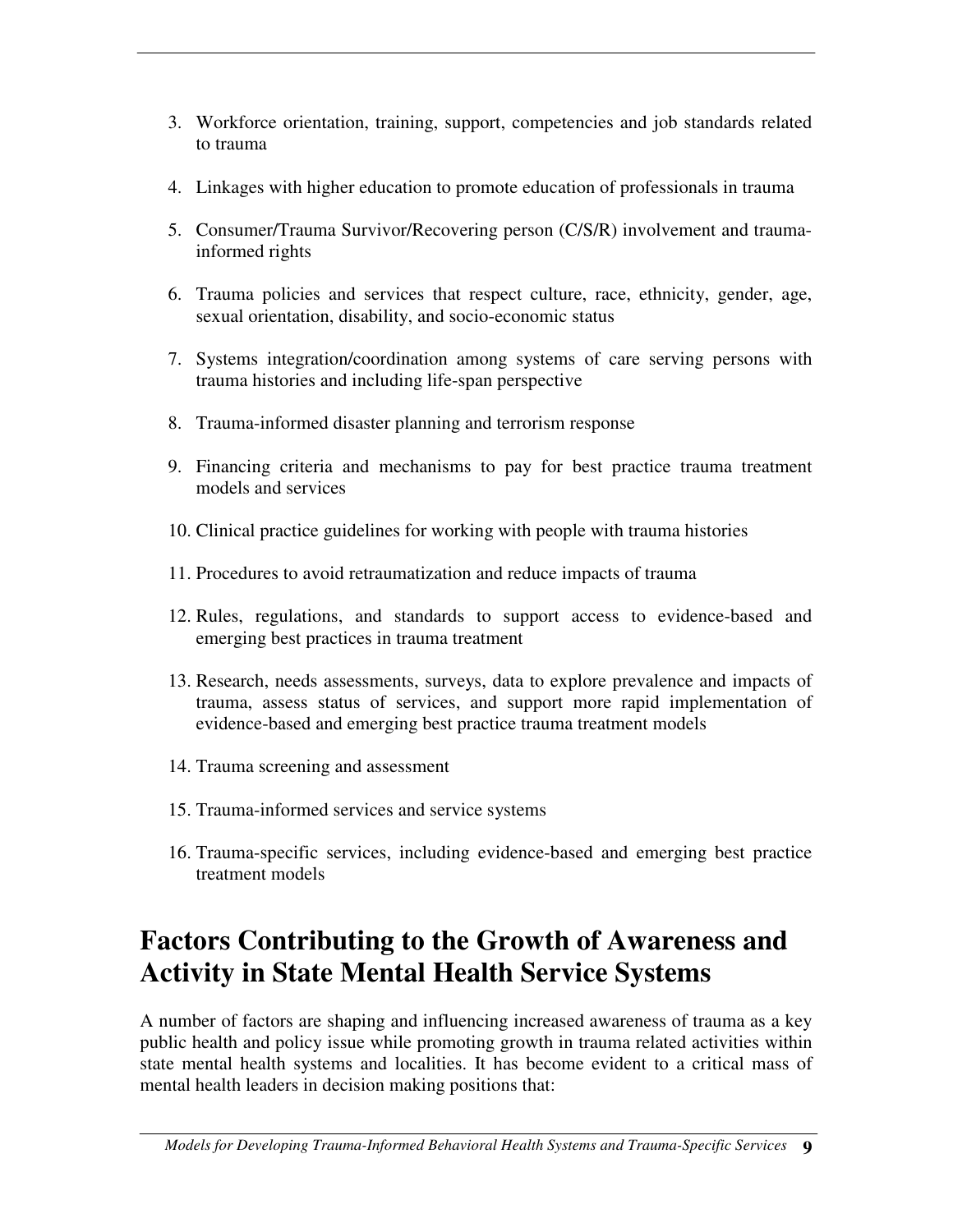- a majority of persons served in public mental health and substance abuse systems have experienced repeated trauma since childhood;
- $\blacksquare$  they have been severely impacted by this trauma;
- ignoring and neglecting to address trauma has huge implications for use of services and costs incurred;
- evidence exists for effectiveness of trauma-based integrated treatment approaches and emerging best practice models designed for (and providing renewed hope of) recovery to clients with complex, severe, and persistent mental health and addition problems; and
- these trauma-informed and trauma-specific models are applicable and replicable within public service sector settings.

With increased awareness and commitment to a trauma paradigm on the part of policy makers, the kind of change and transformation of the existing mental health system called for by the President's New Freedom Commission on Mental Health report will follow.

The following factors provide both impetus and support for changes leading to a largescale transformation of mental health service systems and their core services to a traumainformed paradigm.

- **Leadership of the Substance Abuse and Mental Health Services Administration (SAMHSA)**. SAMHSA has designated trauma a cross-cutting issue in its formal matrix of SAMHSA Priorities: Programs & Principles and has consistently supported local, state, and national level initiatives addressing trauma in the lives of both adults and children with mental health and substance abuse problems. In the 1990s, SAMHSA's Center for Mental Health Services (CMHS) developed a specific agenda on women's issues and gender-specific treatment, and in 1994 held a landmark conference, Dare To Vision. The conference brought together over 350 consumers, practitioners, and policy makers and created a national momentum on trauma and violence. This momentum led to the creation of a series of national "technical expert groups" on trauma and stimulated the development and testing of innovative approaches. In the 2000s, SAMHSA's Center for Substance Abuse Treatment (CSAT) published the first Treatment Improvement Protocol (TIP) on Substance Abuse Treatment for Persons With Child Abuse and Neglect Issues. Several major studies and initiatives focused on trauma have also been initiated by SAMHSA/CMHS including the Women, Co-Occurring Disorders and Violence Study and the National Child Traumatic Stress Network.
- **The Women, Co-Occurring Disorders and Violence Study (WCDVS).** This landmark five-year multi-site study, launched by SAMHSA in 1998, was the first federal effort to address the significant lack of appropriate services for women with co-occurring substance abuse and mental health disorders who experienced trauma, and their children. During the first two years of the program, 14 organizations located in ten states developed and documented integrated service models and agreed upon site-specific and cross-site research protocols. A separate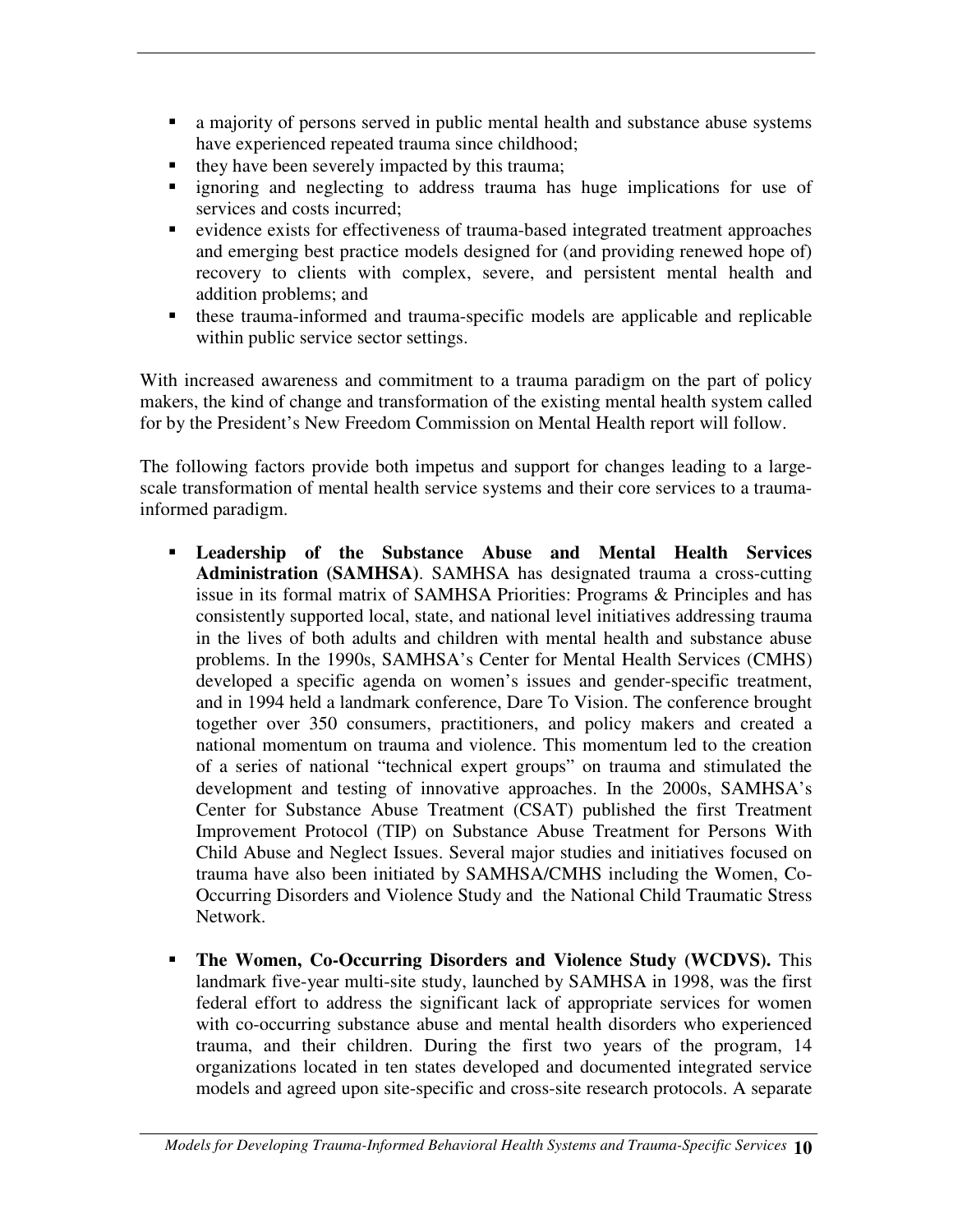study focusing on the children in these families was also developed. In the second phase of the study, nine study sites developed and tested manualized traumaspecific service intervention models integrating trauma, mental health, and substance abuse issues. Preliminary cross-site findings indicated significantly positive outcomes for the women and their children who received these integrated services. Further, the study indicated that interventions are cost effective. This study has impacted on service delivery, both within the states where study sites were located and nationally, by contributing a group of emerging best practice models which are applicable to public sector service settings and relevant and appropriate to clients served by public mental health service systems. The models are increasingly being adopted by state systems and adaptations of some models have made them appropriate for other genders and a variety of ethnic groups (www.nationaltraumaconsortium.org).

- **Leadership of the National Association of State Mental Health Program Directors (NASMHPD).** NASMHPD, along with its National Technical Assistance Center for State Mental Health Planning (NTAC), has utilized its established reputation and considerable networking capacity with federal and other national agencies, state mental health authorities (SMHAs), researchers, service providers, and mental health service consumers across the country to promote the development, dissemination, and implementation of new scientific knowledge and to bring emerging best practices in the field of trauma to state mental health systems. In 1998, the NASMHPD membership of state mental health Commissioners unanimously passed a *Position Statement on Services and Supports to Trauma Survivors* (NASMHPD, 1998). In 1998, NASMHPD held the first national trauma experts meeting, created an annotated bibliography on trauma and mental health, and declared NASMHPD to have a strategic role in keeping trauma at the forefront of a national mental health agenda. Plenary panels and other major presentations on trauma have been held at biannual NASMHPD Commissioners meetings. From 2002 to 2004, additional expert meetings were hosted by NASMHPD, a major initiative was undertaken by NASMHPD/NTAC to reduce seclusion and restraint practices and the retraumatization of such practices (see below), and a technical assistance project was produced to bring emerging best practice models to NASMHPD Division directors, the NASMHPD Research Institute, Inc., and SMHAs across the country. NASMHPD/NTAC produced several documents including, *Developing Trauma-Informed Behavioral Health Systems* (Blanch, 2003), *The Damaging Consequences of Violence and Trauma: Facts, Discussion Points, and Recommendations for the Behavioral Health System* (Jennings, 2004), *Trauma Informed Mental Health Service Systems: Blueprint for Action* (Jennings, in press), and this document.
- **The National Trauma Consortium (NTC).** Dedicated to improving the lives of trauma survivors and their families, the NTC was founded in 2003 by a group of individuals who had played key roles in the SAMHSA WCDVS study. NTC has three primary goals: to strengthen the interaction of research and practice; to increase the impact of our growing knowledge about trauma through activities in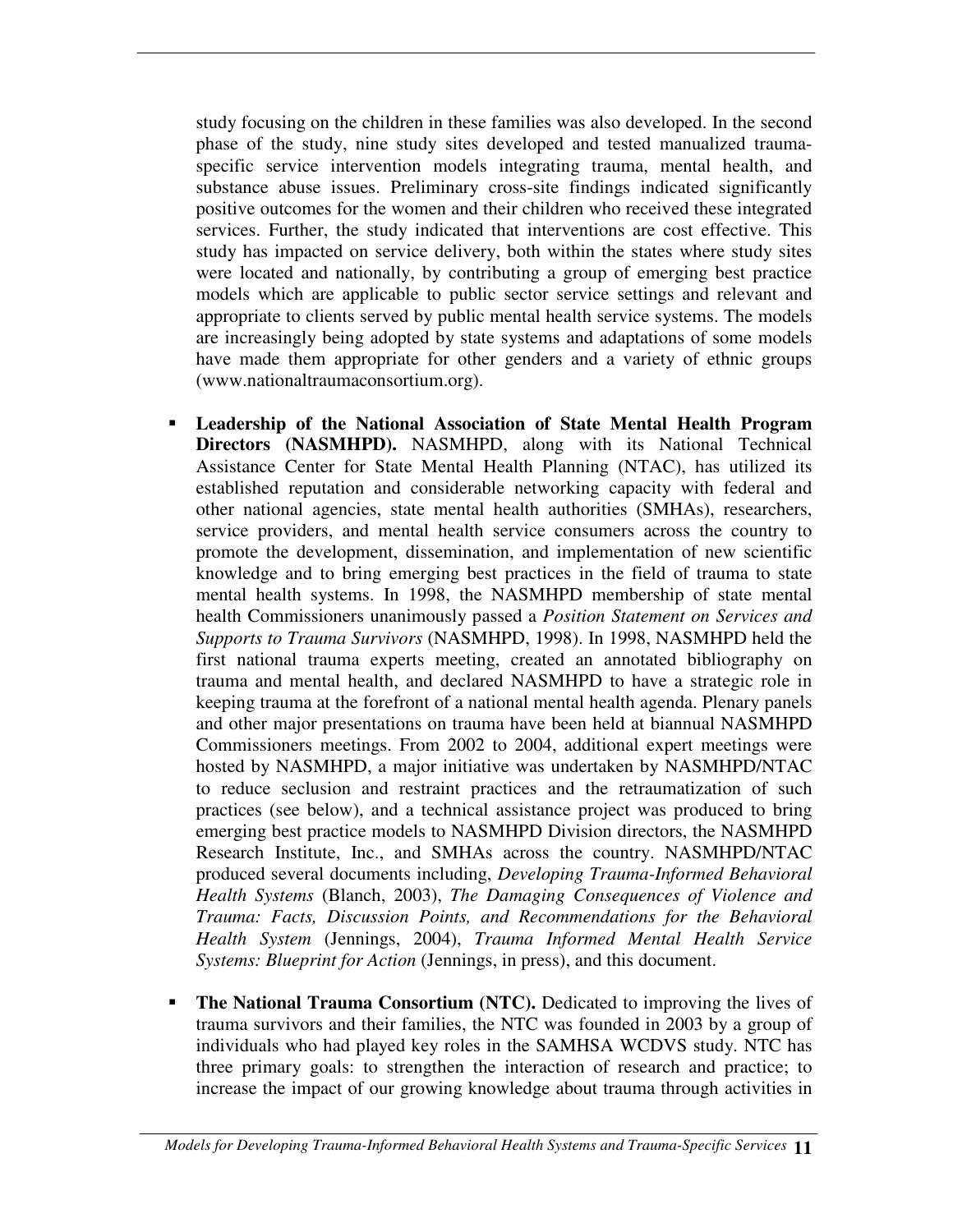the public arena, including advocacy, public policy, and public education and awareness; and to enhance the capacity of individuals and organizations to plan, implement, and oversee effective service approaches by offering high quality training and technical assistance, including leadership development. NTC is collaborating with SAMHSA/CMHS to organize the second landmark national conference on trauma: "Dare To Act: Trauma Survivors, Practitioners, Researchers and Policymakers Creating a Blueprint for Change." The event is intended to provide a forum for practitioners, researchers, survivors of physical and sexual abuse with histories of mental health and substance abuse problems, and decision makers to encourage and support the applicability of the trauma paradigm (centrality of trauma) in mental health, substance abuse, and family and children's service systems (www.nationaltraumaconsortium.org).

- **National Child Traumatic Stress Network (NCTSN).** The NCTSN is a coalition of 54 treatment centers from all over the United States, funded by SAMHSA/CMHS within the U.S. Department of Health and Human Services through a Congressional initiative, the Donald J. Cohen National Child Traumatic Stress Initiative. This coalition recognizes the profound, destructive, and widespread impact of trauma on American children's lives. NCTSN's purpose is to improve the quality, effectiveness, provision, and availability of therapeutic services delivered to all children and adolescents experiencing traumatic events by developing and disseminating effective, evidence-based treatments; collecting data for systematic study; and helping to educate professionals and the public about the effects of trauma on children. The 54 sites work collaboratively to address the issues of child trauma in the nation. The NCTSN was created in 2001 (www.nctsnet.org).
- **National Executive Training Institute for the Reduction of Seclusion and Restraint: Creating Violence Free and Coercion Free Mental Health Treatment Settings** (see description below). This trauma-informed approach has reduced seclusion and restraint (S/R) practices in mental health settings, practices often experienced as retraumatizing by consumers with histories of sexual and physical abuse. A training curriculum designed for executive and middle management staff, it has been implemented in a number of states. Evaluation studies of states submitting data pre- and post-training demonstrated significant reductions in hours of restraint, consumers restrained, restraint events, seclusion hours, clients secluded, and seclusion events. This initiative has been instrumental in raising awareness and knowledge of trauma in numerous state systems, particularly in mental health facilities (www.nasmhpd.org/ntac.cfm).
- **The Adverse Childhood Experiences (ACE) Study.** ACE is a decade-long and ongoing collaboration between Kaiser Permanente's Department of Preventive Medicine in San Diego and the Centers for Disease Control and Prevention (CDC). The ACE study was designed to assess the relationship between the childhood experiences and the current health status and health risk behaviors of 30,000 mainly middle-class adult members of Kaiser Permanente. To date, data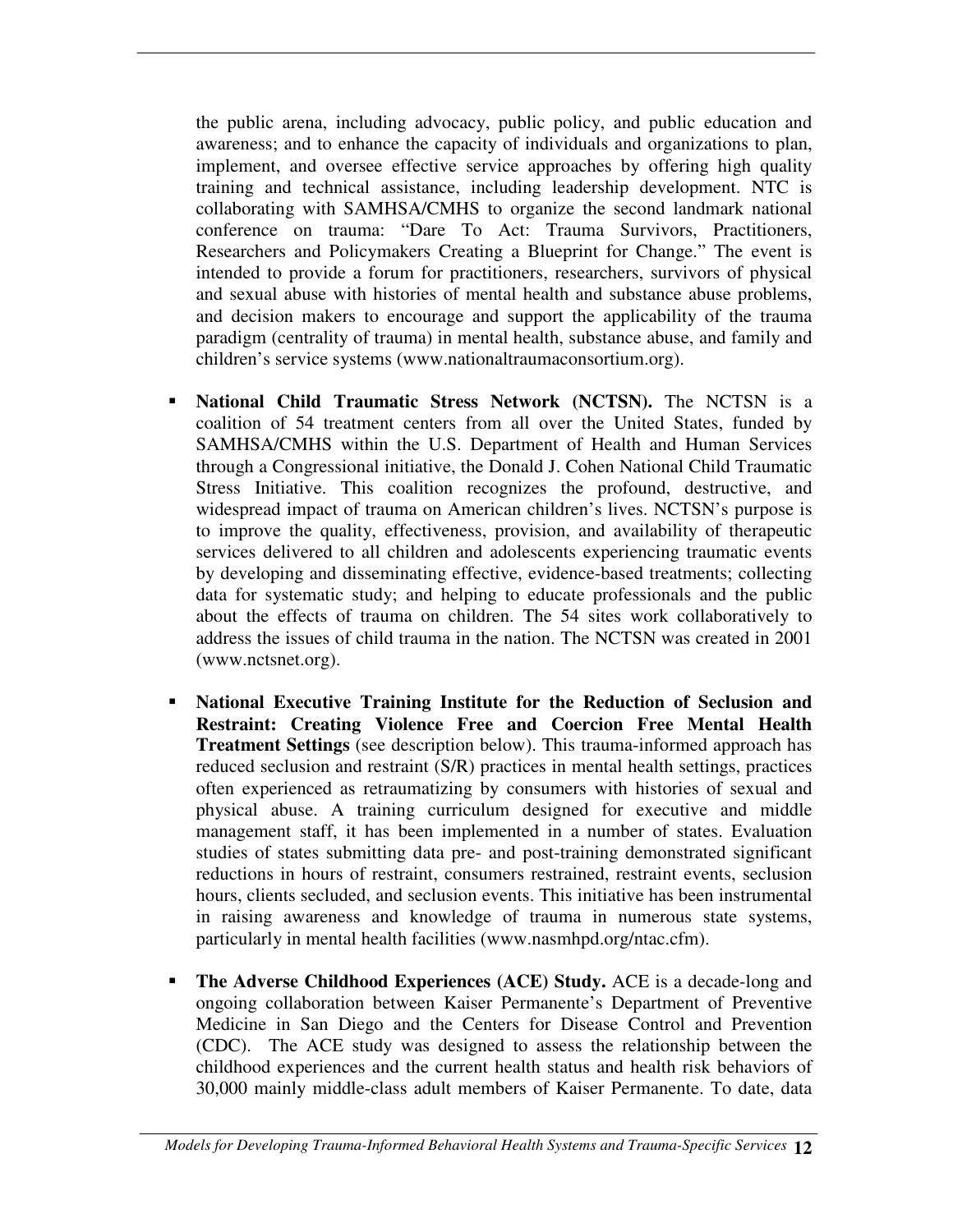have been collected from 19,000 cooperating adults. The study indicates that childhood abuse and household dysfunction lead to the development—decades later—of the chronic diseases that are the most common causes of death and disability in this country, including heart disease, cancer, stroke, diabetes, skeletal fractures, chronic lung disease, and liver disease. A strong relationship is shown between the number of adverse childhood experiences and reports of cigarette smoking, obesity, physical inactivity, alcoholism, drug abuse, depression, suicide attempts, sexual promiscuity, and sexually transmitted diseases. Furthermore, persons who reported higher numbers of adverse childhood experiences were much more likely to have multiple health risk behaviors. Similarly, the more adverse childhood experiences reported, the more likely the person was to develop chronic and disabling illnesses. Traditionally viewed as public health or mental health problems, these behaviors appear to be coping mechanisms for people who have had adverse childhood experiences, the study found. Authors suggest the behaviors may also reflect the effects of the adverse experiences on the developing brain chemistry—effects that may lead to the adoption of the coping behaviors (www.acestudy.org).

- **The Institute of Medicine** *Crossing the Quality Chasm* **Report.** In 2001, the Institute of Medicine published the report of the Committee on the Quality of Health Care in America, *Crossing the Quality Chasm, A Report on the Quality of Health Care in America*. The report identifies critical problems within the American health care system and begins to lay out a strategic direction for the redesign of systems for the  $21<sup>st</sup>$  century. A 2002 summit was held on the "translation" of the *Quality Chasm* report for the Mental Health and Addictive Disorders fields. Ongoing work of the Quality Chasm Initiative includes collaborating with the Institute of Medicine; meeting with policy and payer stakeholder groups such as SAMHSA, NASMHPD, and CMS to explore collaborative initiatives; development of best practice model programs; and field testing results (Institute of Medicine, 2001).
- **President's New Freedom Commission on Mental Health Report (2003).** Like the *Quality Chasm* report, this report calls for a complete transformation in the delivery of mental health care and articulates goals and recommendations that can serve as measurable outcomes for service systems. The Commission report explicitly draws attention to the seriousness of childhood traumatic stress and the need to better address the mental health needs of children. It also stresses the importance of implementing evidence-based practices and emerging best practices such as those developed and under development in the field of trauma. In addition, the report identifies the research and treatment of trauma as an important focus of mental health reform (President's New Freedom Commission on Mental Health, 2003).
- **9/11 and Disaster Planning.** Following an immediate response to 9/11 by providing resources to the state of New York, SAMHSA convened a pre-summit, where nine of the most directly affected jurisdictions shared their experiences and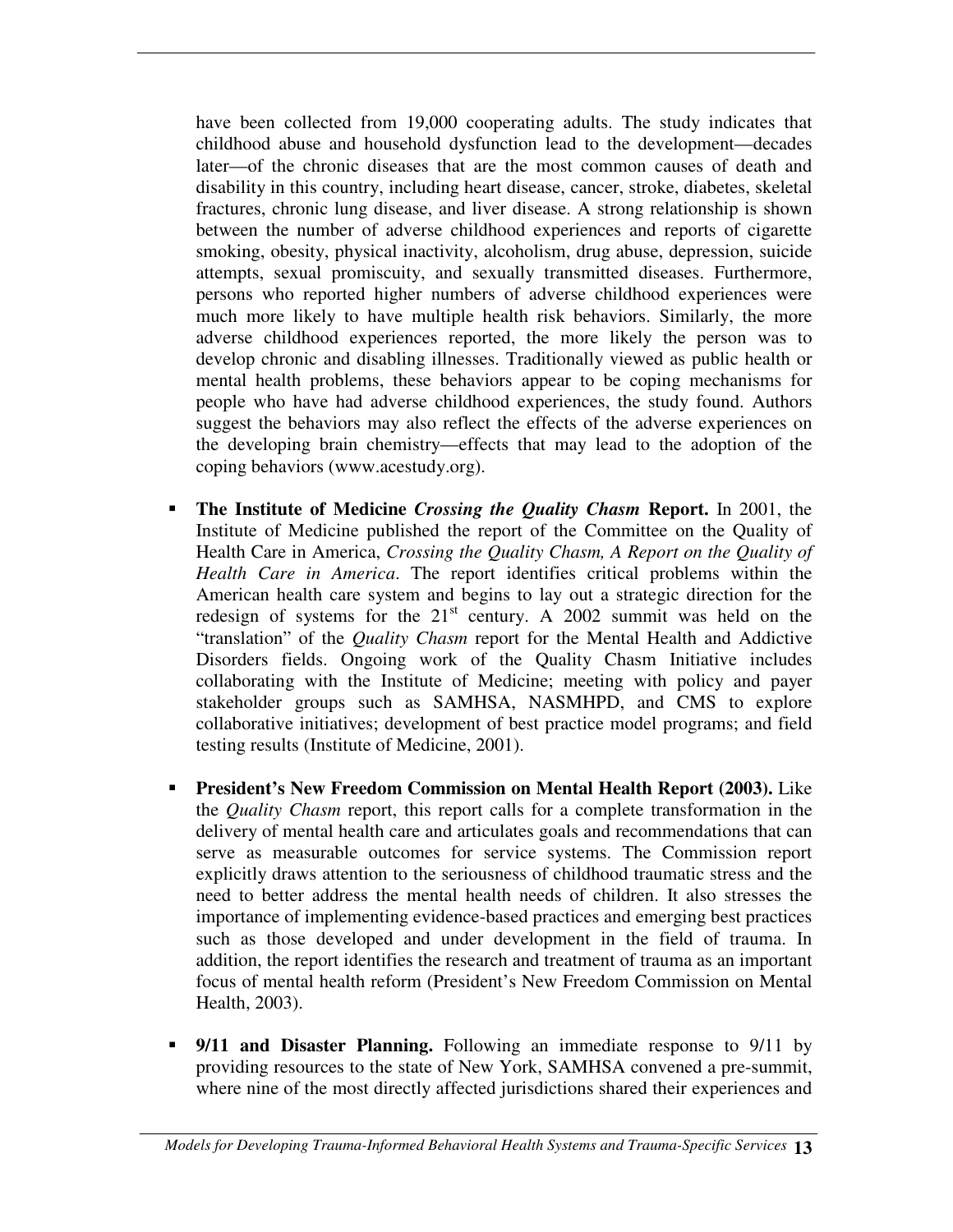set an agenda for a national summit 3 weeks later. At that national summit, almost 700 individuals representing 42 states, 5 territories, the District of Columbia, 2 Tribal Governments, and over 100 other key stakeholder organizations participated. As a result, states have made progress toward finalizing their own disaster/emergency plans that include both mental health and substance abuse, and SAMHSA, the National Institute of Mental Health (NIMH), and the National Institute on Drug Abuse (NIDA) issued grants to move new knowledge about the effects of trauma to service programs nationwide. Though not directly addressing complex stress disorders such as those found in clients of public mental health services, this and other disaster planning and response initiatives have helped to raise the level of public and professional knowledge regarding the impacts of trauma and appropriate responses.

 **Development of Evidence-Based Practices and Emerging Best Practices with Applicability for Public Mental Health and Substance Abuse Systems.** As a result of all or some of the above factors, there has been a significant increase in the number of trauma-informed and trauma-specific services and models which are applicable, replicable, and appropriate for use in public sector service settings. Some of the models have been researched and they demonstrated positive client outcomes. The following section of this report outlines and describes over 50 service models and examples reported to be implemented within state mental health and substance abuse service systems.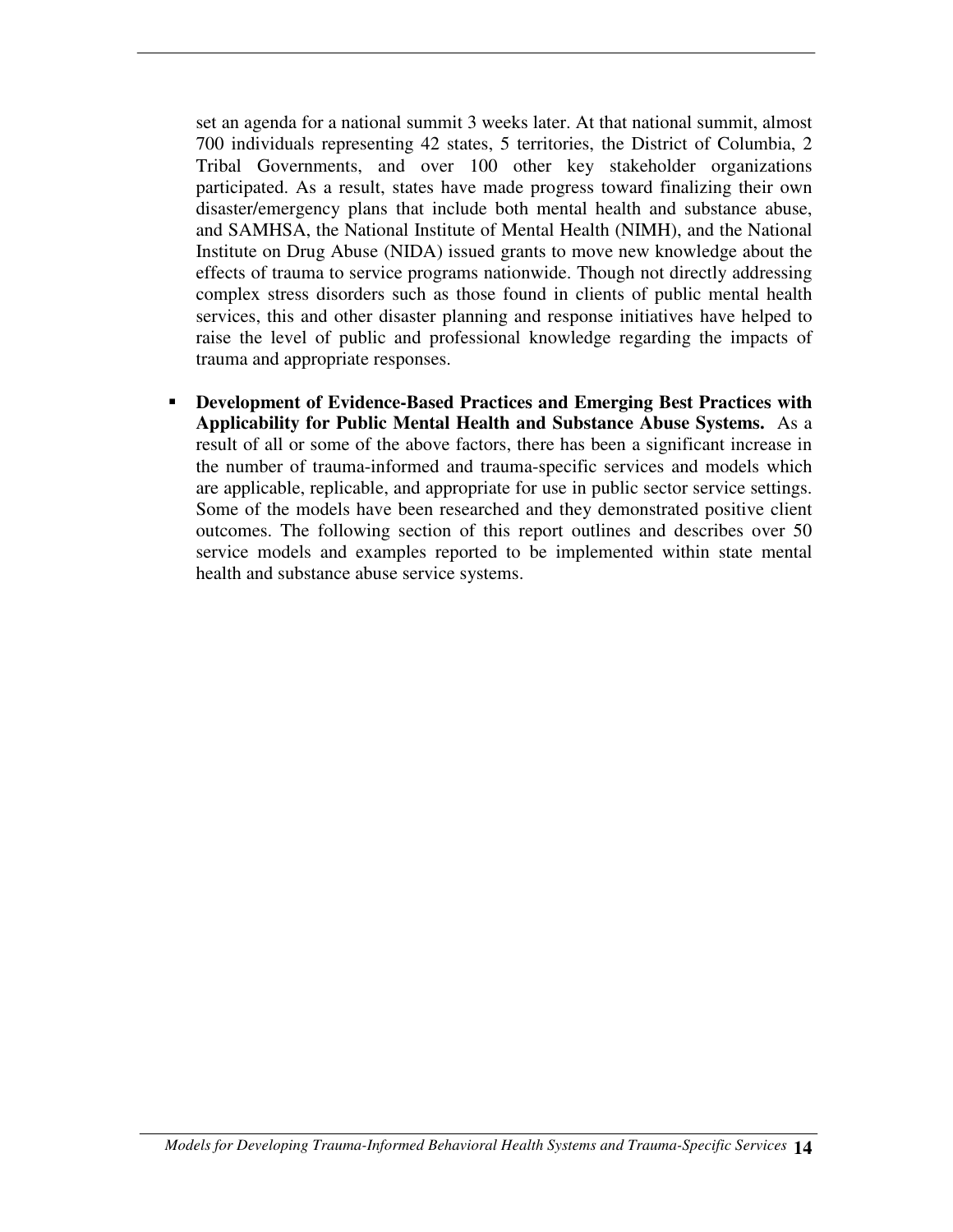# **Trauma-Informed and Trauma-Specific Models**

## **Definitions of "Trauma-Informed" and "Trauma-Specific"**

To address the treatment and support needs of survivors of trauma within the public system requires a systemic approach characterized both by trauma-specific diagnostic and treatment services and a "trauma-informed" environment capable of sustaining these services and supporting the positive outcomes to clients who receive these services.

Change to a trauma-informed organizational or service system environment will be experienced by all involved as a profound cultural shift in which consumers and their conditions and behaviors are viewed differently, staff respond differently, and the day-today delivery of services is conducted differently. The new system will be characterized by safety from physical harm and re-traumatization; an understanding of clients and their symptoms in the context of their life experiences and history, cultures, and their society; open and genuine collaboration between provider and consumer at all phases of the service delivery; an emphasis on skill building and acquisition rather than symptom management; an understanding of symptoms as attempts to cope; a view of trauma as a defining and organizing experience that forms the core of an individual's identity rather than a single discrete event; and by a focus on what has happened to the person rather than what is wrong with the person (Saakvitne, 2000; Harris & Fallot, 2001). Without such a shift in the culture of an organization or service system, even the most "evidencebased" treatment approaches may be compromised.

"Trauma-informed" services are not specifically designed to treat symptoms or syndromes related to sexual or physical abuse or other trauma, but they are informed about, and sensitive to, trauma-related issues present in survivors. A "trauma-informed" system is one in which all components of a given service system have been reconsidered and evaluated in the light of a basic understanding of the role that violence plays in the lives of people seeking mental health and addictions services (Harris & Fallot, 2001). A "trauma informed" system uses that understanding to design service systems that accommodate the vulnerabilities of trauma survivors and allows services to be delivered in a way that will avoid inadvertent retraumatization and will facilitate consumer participation in treatment. It also requires, to the extent possible, closely knit collaborative relationships with other public sector service systems serving these clients and the local network of private practitioners with particular clinical expertise in "traumatology" (Harris & Fallot, 2001).

"Trauma-specific" services are designed to treat the actual sequelae of sexual or physical abuse trauma. Examples of trauma-specific services include grounding techniques which help trauma survivors manage dissociative symptoms, desensitization therapies which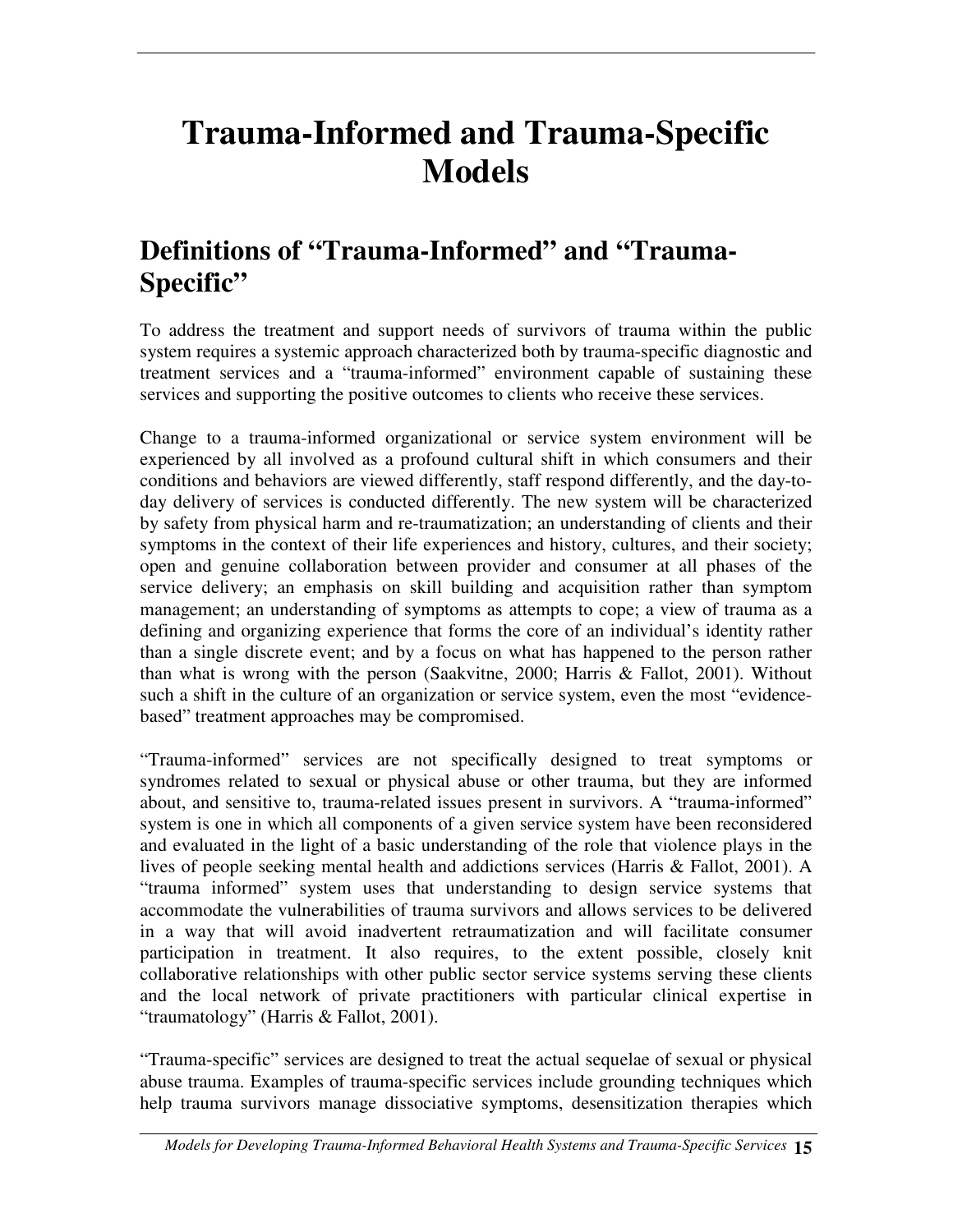help to render painful images more tolerable, and behavioral therapies which teach skills for the modulation of powerful emotions (Harris & Fallot, 2001). Treatment programs designed specifically for survivors of childhood trauma are consistent on several points: the need for respect, information, connection, and hope for clients; the importance of recognizing the adaptive function of "symptoms;" and the need to work in a collaborative empowering way with survivors of abuse (Saakvitne, 2000).

All trauma-specific service models, including those that have been researched and are considered emerging best practice models, should be delivered within the context of a relational approach that is based upon the empowerment of the survivor and the creation of new connections. The betrayal and relational damage occurring when a child is repetitively abused and neglected sets up lifetime patterns of fear and mistrust which have enormous impacts on his or her ability to relate to others and to lead the kind of life he or she wants. Recovery cannot occur in isolation. It can take place only within the context of relationships characterized by belief in persuasion rather than coercion, ideas rather than force, and mutuality rather than authoritarian control—precisely the beliefs that were shattered by the original traumatic experiences (Herman, 1992).

The trauma-informed and trauma-specific models described below are manualized models that have been reported in use by SMHAs and agencies serving public mental health and substance abuse consumers (see reference for "Jennings, in press" for more information). They are listed alphabetically and organized in the following categories.

- Models for Developing Trauma-Informed Service Systems and Organizations
- **Individual Trauma-Informed Service Models**
- **Trauma-Specific Service Models for Adults**
- **Manualized Adaptations to Trauma-Specific Service Models for Adults**
- Trauma-Specific Models for Parenting
- **Trauma-Specific Service Models for Children**
- **Trauma-Specific Peer Support and Self Help Models**

Information on research studies and findings regarding specific service interventions are indicated for each service example or model.

Based on the experiences reported by state service systems and organizations, the traumainformed and trauma-specific emerging best practice models and services described in this report are applicable and replicable within public mental health and substance abuse service system settings.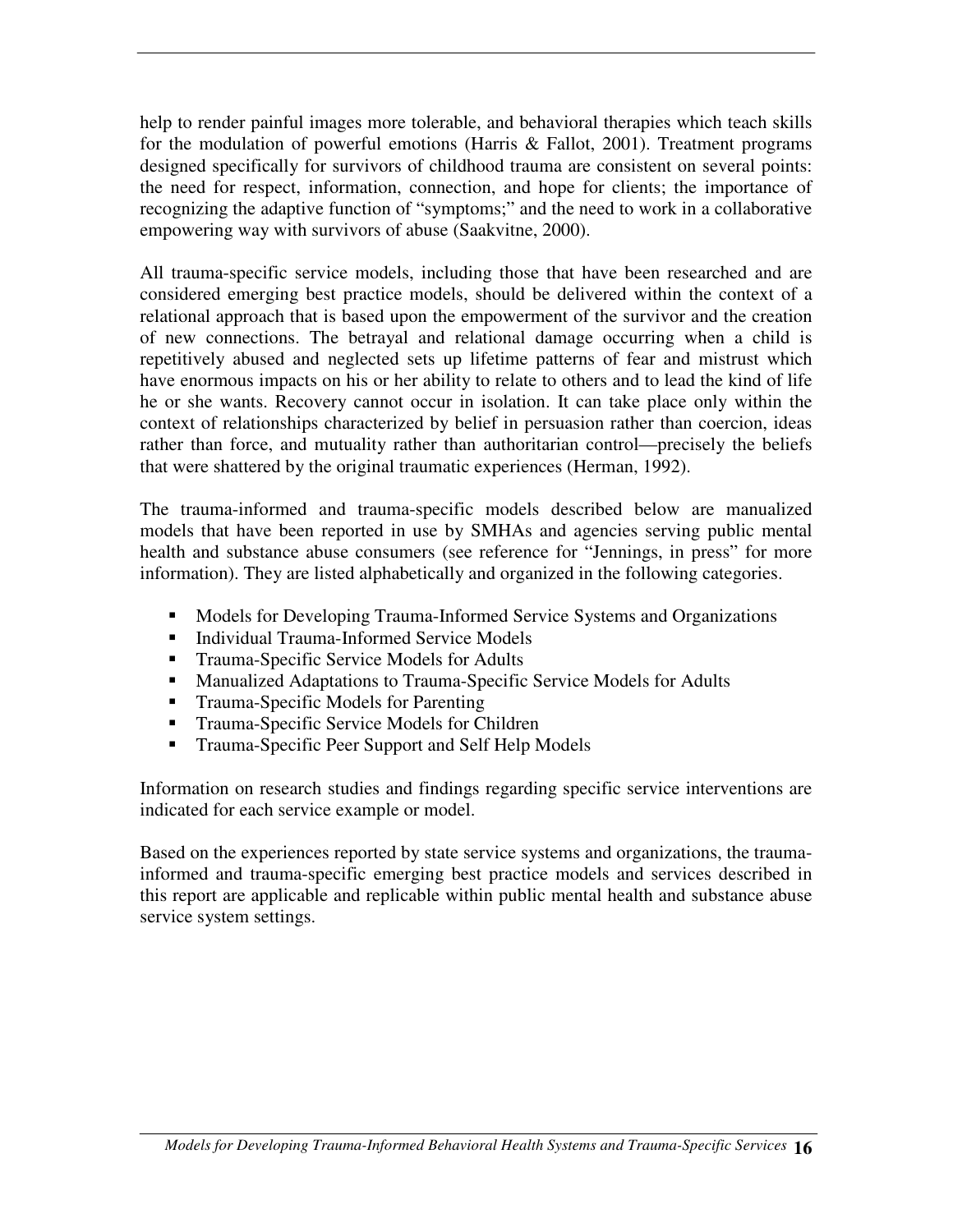## **Models for Developing Trauma-Informed Service Systems and Organizations**

#### **Developing Trauma-Informed Organizations: A Tool Kit**

Developed by members of the Massachusetts State Leadership Council of the WCDVS Women Embracing Life and Living (WELL) Project of the Institute for Health and Recovery, this Toolkit is geared toward directors of organizations and policymakers. It is designed to help organizations develop plans to improve the quality of care offered to women with co-occurring substance abuse and mental health difficulties and histories of experiencing violence. It includes: principles for trauma-informed treatment of women with co-occurring mental health and substance abuse disorders; self-assessment for provider organizations; organizational assessment (for non-service providing organizations); and instructions for using the assessments to move toward providing trauma-informed, integrated care.

*Status of Research:* No research to date.

To obtain the Tool Kit, materials, and training information, contact: www.healthrecovery.org, or Laurie Markoff at wellproject@healthrecovery.org or 617- 661-3991.

#### **National Executive Training Institute for the Reduction of Seclusion and Restraint: Creating Violence Free and Coercion Free Mental Health Treatment Settings**

This is a trauma-informed approach to reducing seclusion and restraint (S/R) practices in mental health settings, practices often experienced as retraumatizing by consumers with histories of sexual and physical abuse. In developing this model, the National Association of State Mental Health Program Directors worked with national experts in the field and completed an extensive literature review on seclusion and restraint, culture change, leadership, trauma-informed care, recovery-oriented systems of care, the public health prevention approach, the principle of continuous quality improvement (CQI), and all steps involved in a seclusion/restraint event. Using this information, substantiated by other literature reviews by objective and unrelated professionals, NASMHPD developed the first comprehensive curriculum to reduce the use of seclusion and restraint in mental health facilities.

The 17-module, 2-day NASMHPD training curriculum is designed to assist adult and child mental health facilities to reduce the use of seclusion and restraint. It is founded on the theoretical principles inherent in the public health prevention approach, leadership theory, trauma-informed care, the neuro/bio/psychological effects of trauma on human beings, consumer and staff experiences and self reports of S/R, and CQI. The training is designed for executive and middle management staff and leads to the creation of an individualized facility prevention plan to reduce S/R use. The plan needs to be designed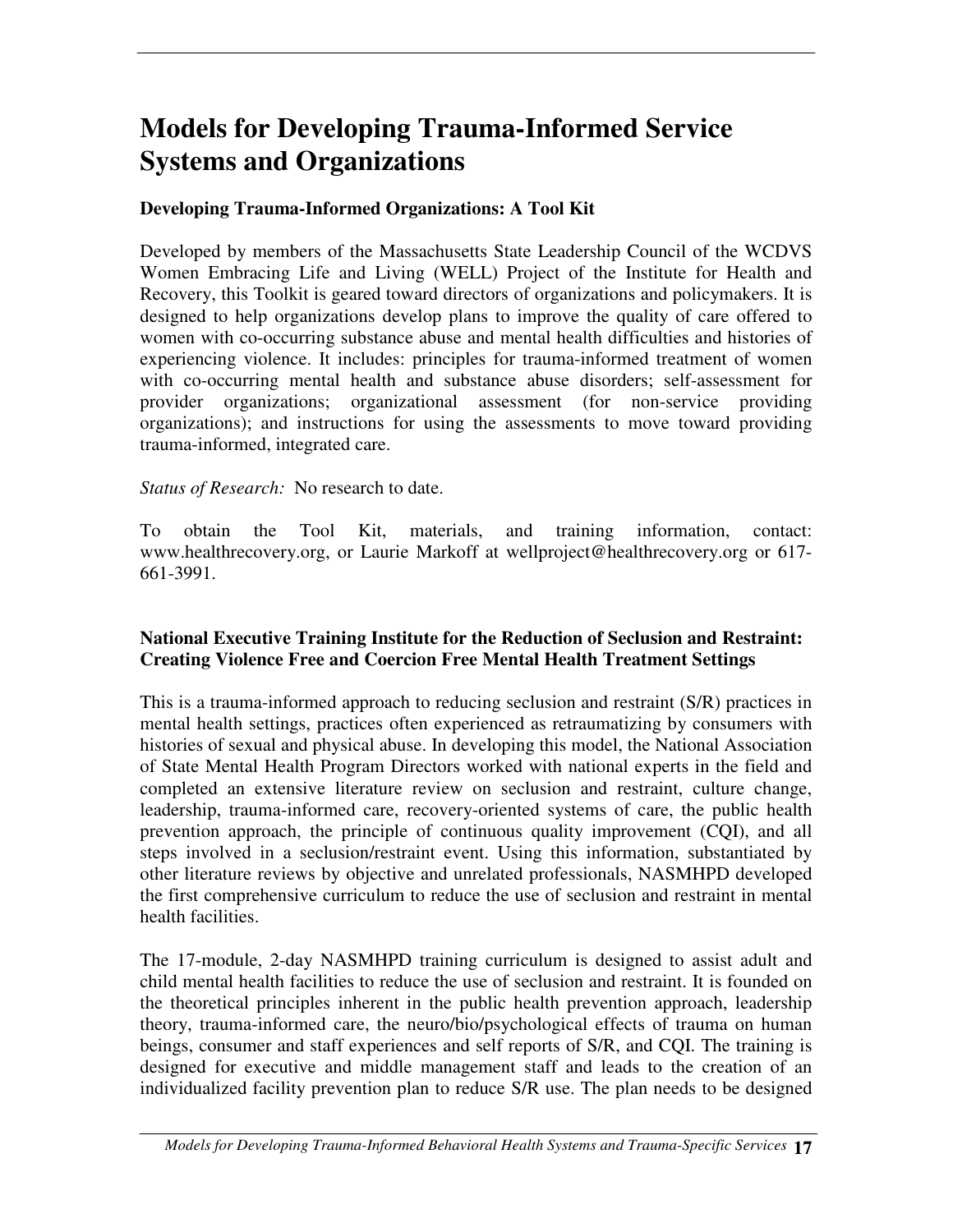around the *Six Core Strategies for the Reduction of Seclusion and Restraint*©. These include: leadership toward organizational change; use of data, workforce development; use of S/R reduction tools; consumer roles in inpatient settings; and debriefing activities.

*Status of Research:* One evaluation study has been done on the first eight states that sent in data pre- and post-training and it demonstrated significant reductions in hours of restraint, consumers restrained, restraint events, seclusion hours, clients secluded, and seclusion events. S/R hours were reduced by as much as 79%, the proportion of consumers in S/R was reduced by as much as 62%, and the incidents of S/R events in a month were reduced by as much as 68%.

To obtain information about the Draft Training Curriculum for the Reduction of Seclusion and Restraint or how to participate in current or future trainings and evaluations, contact: Kevin Huckshorn, R.N., M.S.N., C.A.P., Director, Office of Technical Assistance, NASMHPD, via e-mail at kevin.huckshorn@nasmhpd.org

#### **Risking Connection: A Training Curriculum for Working with Survivors of Childhood Abuse**

Created by Karen W. Saakvitne, Ph.D., Sarah Gamble, Ph.D., Laurie Anne Pearlman, Ph.D., and Beth Tabor Lev, Ph.D, Risking Connection is a comprehensive, manualized, 20-hour, 5-module curriculum program which is used in multiple states as a resource for workforce development. Its objectives are to further implementation of trauma-informed service systems, to enhance trauma-specific service delivery to trauma survivors, and to improve all staff interactions with consumers, including the most difficult-to-treat, suicidal, and self-injuring consumers. This curriculum model was developed by the Sidran Institute and authored by trauma specialists at the Trauma Research, Education, and Training Institute, Inc. (TREATI) with input from helping professionals and trauma survivors with extensive experience in state mental health systems, clinical treatments of traumatic stress conditions, curriculum design, and the law. Risking Connection provides a basic ("Trauma 101") framework for understanding and responding to trauma survivors. It is used with all levels of public mental health, health, and substance abuse staff—from inexperienced non-degreed front-line workers to highly trained personnel, mental health, and medical professionals—to create a trauma-informed environment and to empower both client and helper to work more effectively together.

Risking Connection has been adapted for use in multiple settings and fields including correctional, substance abuse, and developmental disabilities. Modules may be used flexibly and selectively, as may time-frames. The curriculum addresses common questions, concerns, and skepticism about trauma treatment; provides a theoretical framework to guide work with survivors of traumatic abuse; offers specific intervention techniques to use with survivor clients; and addresses internal needs of staff as well as clients. Modules include: Understanding Trauma is the First Step; Using Connections to Develop Treatment Goals with Survivor Clients; Keeping a Trauma Framework When Responding to Crises and Life-Threatening Behaviors; Working with Dissociation and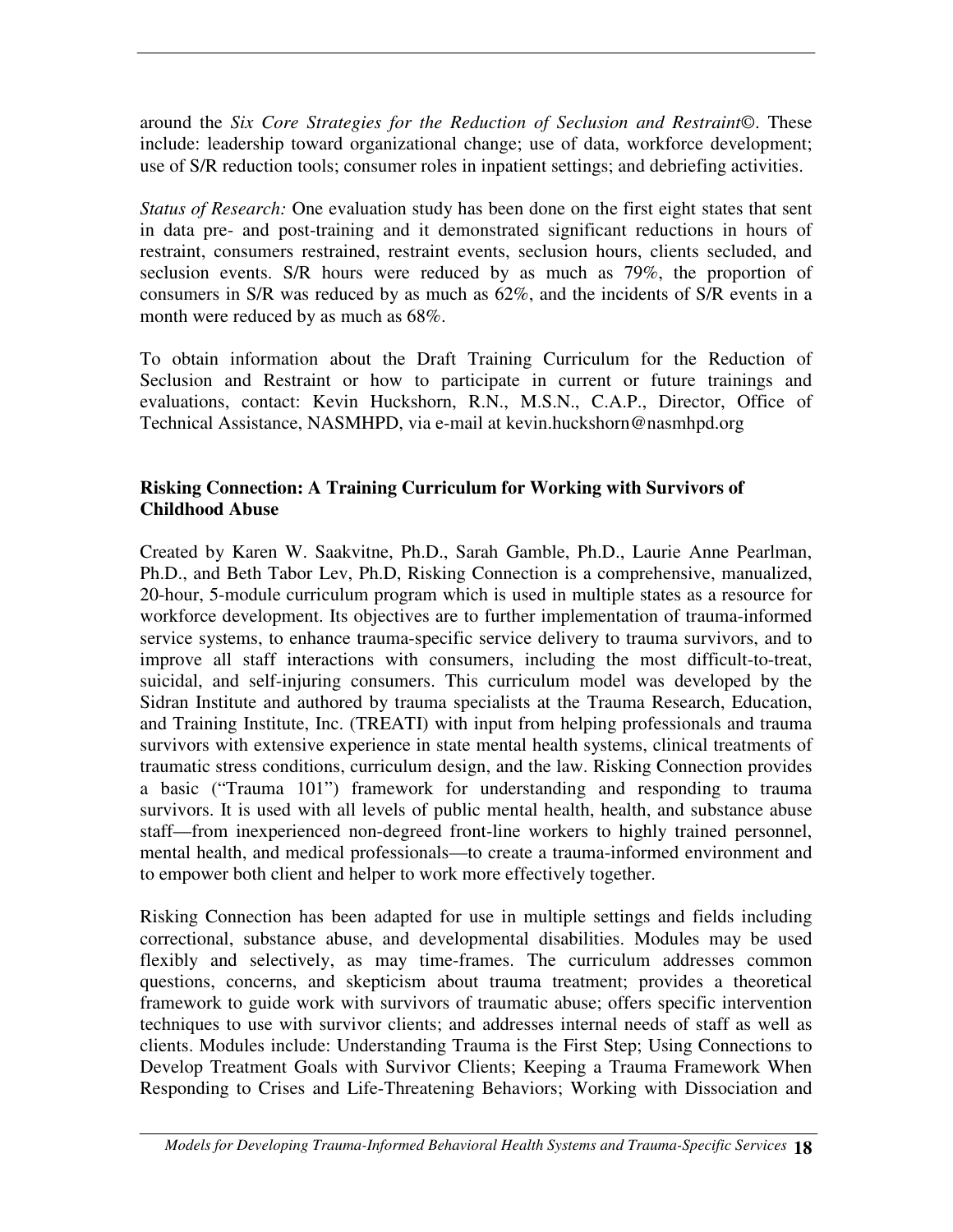Staying Grounded; Self-Awareness as a Tool for Clients and Helpers; Vicarious Traumatization and Integration; and Putting It All Together. Client/provider worksheets are interspersed throughout the document as well as assessment, self-reflection, group discussion, and clinical practice exercises.

*Status of Research:* Unpublished one-year post training satisfaction survey of Risking Connection users in New York and Massachusetts was completed in August 2002.

Evaluation is ongoing for Risking Connection use in a trauma-informed HIV prevention project in partnership with the University of Maryland School of Psychiatry, Center for School Mental Health Services, Maryland State Department of Education, and Maryland State AIDS Administration.

Evaluation has been designed and is pending local grant funding in partnership with St. Vincent's Center, a Catholic Charities residential treatment facility for children and adolescents who are suffering from the trauma of child abuse and neglect.

Evaluation has been designed and is pending National Institutes of Health (NIH) funding in partnership with University of Maryland School of Social Work, School Mental Health Program for public school-based implementation of Risking Connection.

To obtain a Risking Connection curriculum, materials, and training information, contact: www.sidran.org, or Esther Giller at Sidran Institute, 410-825-8888, 410-337-0747 fax, or e-mail esther.giller@sidran.org

#### **Sanctuary Model ®**

The Sanctuary Model<sup>®</sup> represents a trauma-informed method for creating or changing an organizational culture in order to more effectively provide a cohesive context where healing from psychological and social traumatic experience can be addressed. The Sanctuary Model<sup>®</sup> was originally developed in a short-term, acute inpatient psychiatric setting for adults who were traumatized as children. It was later extended to the longerterm treatment of adults in a state hospital setting and in a private psychiatric hospital in Canada (see below). Recently it has been adapted for use in three residential settings for children, all in New York State, with an NIMH research project based in one of the centers (MH62896). It has also been employed in an acute care setting at Salem Hospital in Salem, Oregon with a dramatic reduction in seclusion and restraint (see below). The model has been used in other settings as a method of organizational change, including domestic violence shelters, group homes, outpatient settings, substance abuse programs, and parenting support programs.

*Status of Research:* Homewood Hospital, Guelph, Canada. The Program for Traumatic Stress Recovery (PTSR) is a 28-bed, 6-week inpatient treatment program for adult survivors of childhood abuse with posttraumatic stress disorder that merges the concepts of the Sanctuary Model with that of the therapeutic community. In a study designed to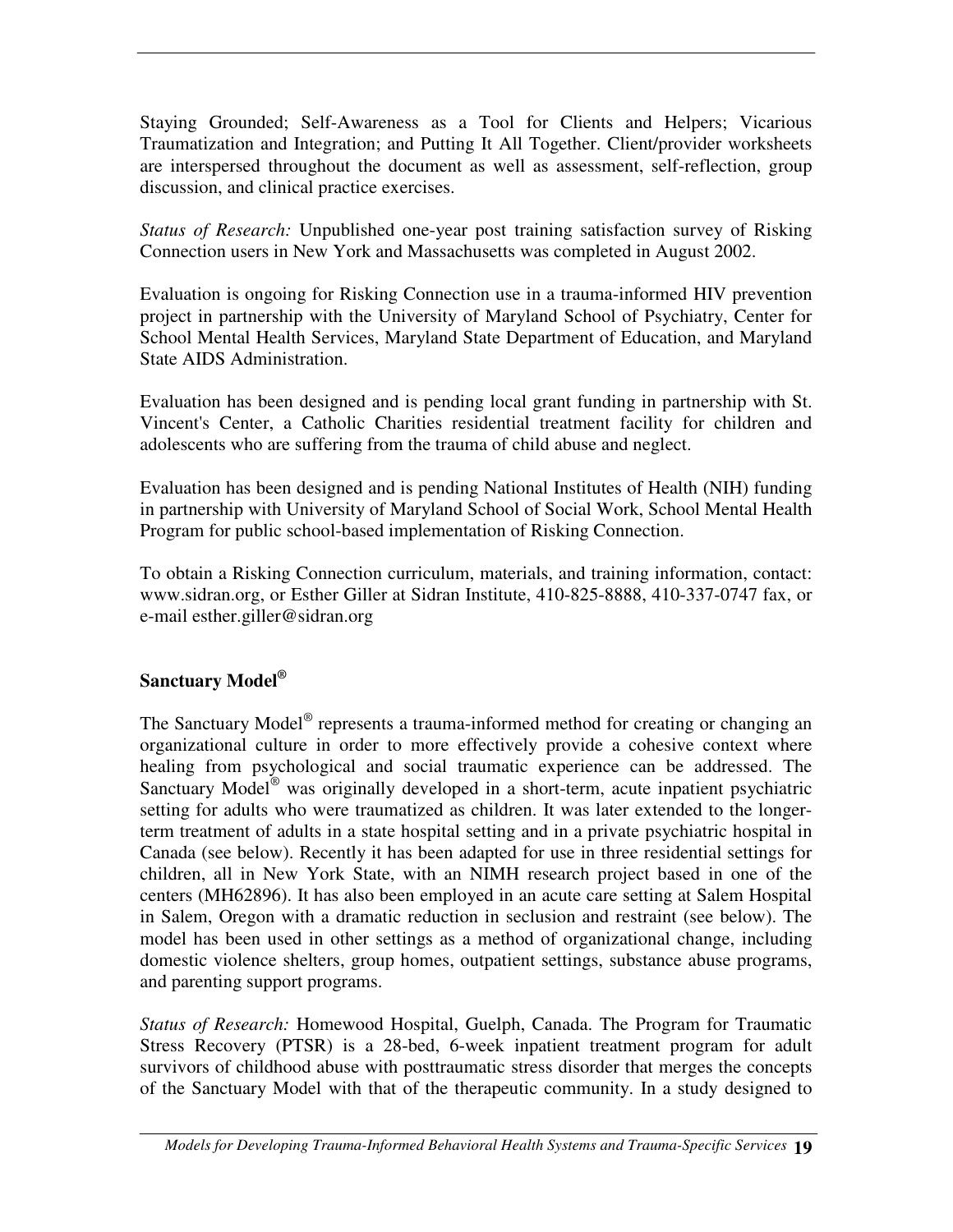examine this comprehensive inpatient treatment program, 132 formerly abused individuals completed clinician-administered and self-administered measures of PTSD symptomatology at admission and discharge. All participants experienced a range of physical, sexual, and/or emotional abuse as children prior to the age of 17. Approximately 1/3 of these individuals also completed measures at 3-months postdischarge and 1-year post-discharge. Data were collected using a clinician-administered PTSD measure and self-administered PTSD measure at admission and discharge. On admission, all participants met criteria for a diagnosis of PTSD.

Analyses revealed that the program was effective in reducing symptoms from admission to discharge. Additionally, treatment gains were maintained at 1-year post-discharge. The findings of this investigation suggest that the current intensive inpatient group treatment program appears to reduce PTSD symptoms effectively for a sample of adult survivors of abuse (Wright et al., 2003).

*Status of Research:* Salem Hospital, Salem, Oregon. This hospital is a 400-bed community general hospital serving a catchment area of approximately 350,000 people. The adult inpatient psychiatry unit is in a freestanding building on the edge of the hospital campus. The program has been open for 13 years. Capacity is 22 patients (16 general adults and 6 geriatric adults), and the unit is usually full. Salem Hospital is one of several regional acute care units that replaced the state hospital system in Oregon nearly a decade ago. The unit accepts all patients in need of psychiatric care, with approximately 70% being involuntary. The average length of stay is nine days. More than 95% of patients are discharged into the community, though a small number are transferred for longer-term state hospitalization or to step-down units.

In consultation with Dr. Sandra Bloom, founder of the Sanctuary Model<sup>®</sup>, Salem Hospital Psychiatry initiated a new environment of adult inpatient hospitalization using the basic tenets of Sanctuary in early 2001 with the goal of reducing coercion. Seclusion and restraint rates were used as measures of progress. Use of mechanical restraint has been virtually eliminated with the last episode occurring in October of 2002. Use of locked seclusion decreased from 150 episodes in 1999 to one episode in the past 11 months. Time in locked seclusion decreased from an average of 10 hours per episode in 1999 to 10 minutes during the last episode. There has been no increase in the use of psychotropic medications; in fact, there is an overall decrease in the use of emergent and "forced" medication injections.

There has been no change in patient selection. Emergency departments, police, jails, and crisis centers all refer patients regularly. Many patients have co-occurring substance abuse disorders along with symptoms of a major mental illness. Patient satisfaction scores have improved. There are significantly decreased staff and patient injuries, decreased time off due to work-related injuries, increased staff retention, and very little staff turnover since the full implementation of the mode. There has been an overall slight decrease in staff numbers due to more efficient use of time. Physician recruitment and retention has been extremely successful due to the model.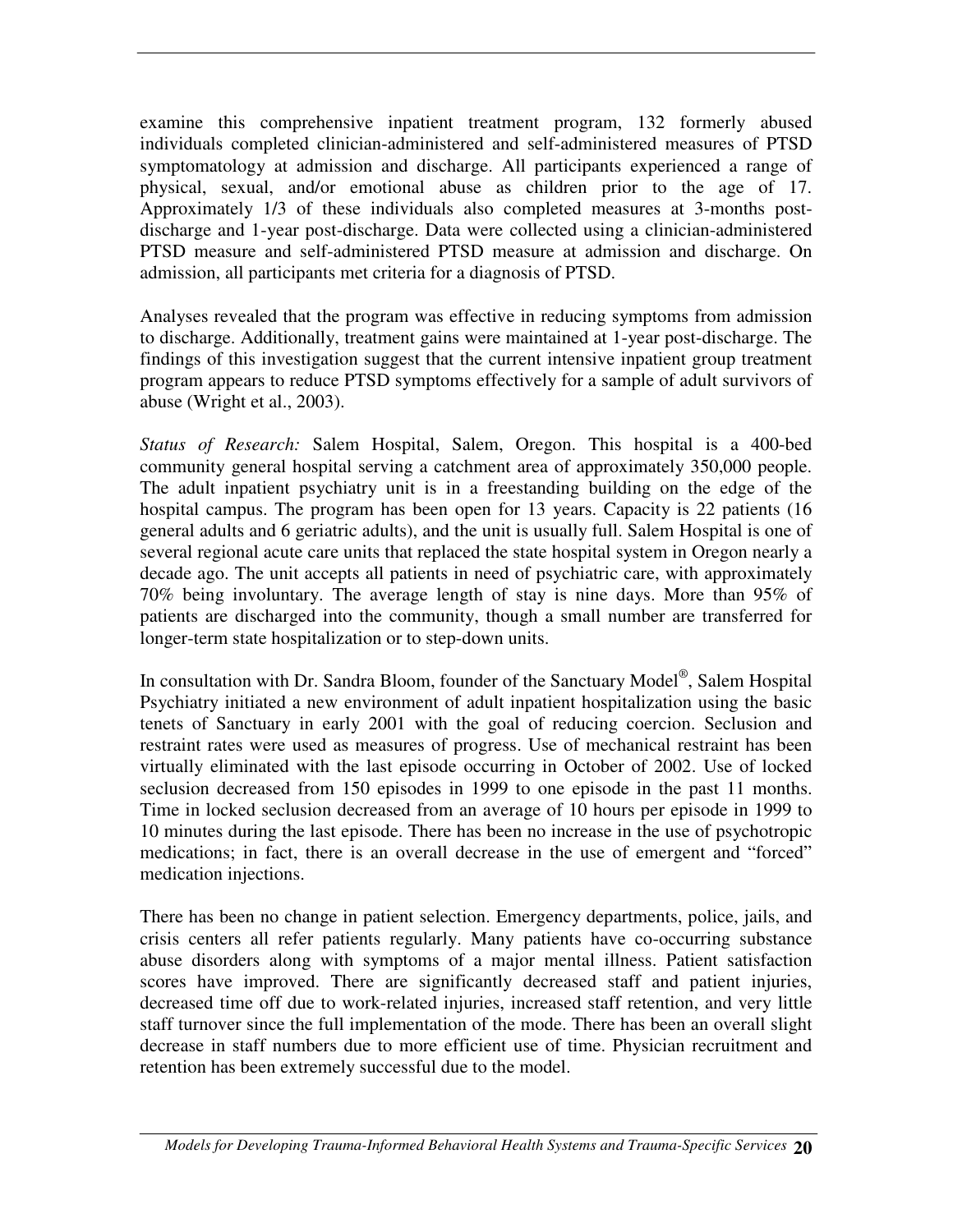For more information, please contact Maggie Bennington-Davis, M.D., or Tim Murphy, M.S., administrative director, Psychiatry, Salem Hospital: 503-561-5761 or Dr. Sandra L. Bloom, M.D., www.sanctuaryweb.com, S13132020@msn.com, 215-248-5357.

A Training Manual for implementation of the Sanctuary Model® is in development. A Leadership Training Institute will begin in 2005. An elective graduate course has begun at the University of Pennsylvania School of Social Work. There is also a book on original inpatient work, *Creating Sanctuary: Toward the Evolution of Sane Societies* (Bloom, 1997)*.*

To obtain further information on the manual, the institute, and training and consultation services, contact: Sandra L. Bloom, M.D., www.sanctuaryweb.com, S13132020@msn.com, 215-248-5357.

#### **Using Trauma Theory to Design Service Systems**

Used by state service systems and provider organizations, this small (103 pp.) book edited by Maxine Harris, Ph.D., and Roger Fallot, Ph.D. (2001) presents a step-by-step model for state mental health, substance abuse, and other public human service systems, provider agencies, and individual services and programs to become "trauma-informed." The model provides guidelines for evaluating and modifying all system and service components in light of a basic understanding of the role that violence plays in the lives of people seeking mental health and addictions services, most of whom have been traumatically impacted by unaddressed histories of sexual and physical abuse.

*Using Trauma Theory to Design Service Systems* identifies essential elements necessary for a system to integrate a basic understanding about trauma into its core service programs so that the vulnerabilities of consumers with histories of sexual and/or physical abuse are accommodated, retraumatization is avoided, and participation in treatment is facilitated. It identifies fundamental characteristics of a trauma-informed system, guidelines for transforming an existing system of services, and necessary supports for bringing about system change. The book also examines and makes recommendations for modifying core service components (assessment and screening, inpatient treatment, residential services, addictions programming and case management) and addresses changing roles of consumers and providers in a trauma-informed system.

A self-assessment and planning protocol accompanies implementation of this model. Created by the authors of *Using Trauma Theory to Design Service Systems*, the "Trauma-Informed Services Self-Assessment and Planning Protocol" is used to assess the degree to which service systems or organizations are trauma-informed and to identify steps to take that can be incorporated into planning. The protocol includes key questions and possible indicators of trauma-informed approaches in areas such as administrative commitment to change; trauma screening; staff trauma training and education; hiring practices; formal policies; and formal and informal service procedures.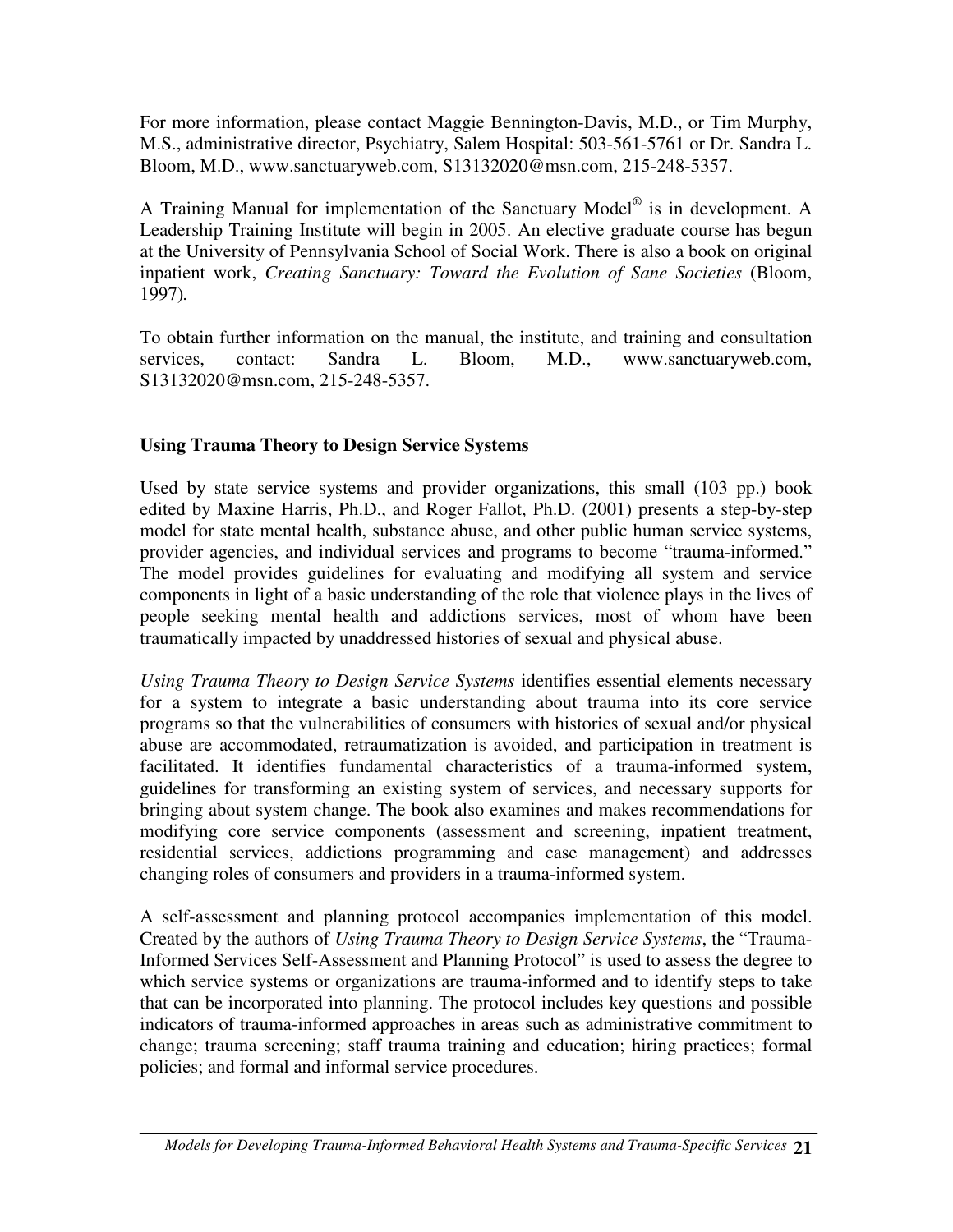*Status of Research:* One formal pilot project has implemented this trauma-informed model in a mental health agency and evaluated responses from administrators, clinicians, and consumers to the services modifications. Qualitative responses from all three groups were positive. Administrators emphasized the value of: their increased collaboration with both clinicians and consumers; recovery skills-oriented services; an emphasis on physical and emotional safety; and enhanced trauma assessment. Clinicians noted the increased openness of their work with consumers; the value of focusing services on recovery skills, and the emphasis on vicarious traumatization and clinician self-care. Consumers reported having a more significant "voice" in services, especially via a Consumer Advisory Team established for the agency. In addition, they described an enhanced sense of safety and collaboration with agency staff. Quantitative evaluation focused on new consumers who entered services after the trauma-informed systems change was in process. Clinician ratings at baseline and three or six months indicated increases in overall functioning and recovery skills along with decreases in mental health symptoms, physical health concerns, consumer risk behaviors, and use of hospitalizations and crisis services. Consumer satisfaction ratings were very high, with 84% of the consumers giving their "overall experience" with the agency the scale's highest rating.

To obtain the book, contact Aisha Meertins, M.S.W., at 202-608-4734 or ameertins@ccdc1.org or order it through Community Connections' Web site at www.ccdc1.org To obtain the assessment and planning protocol and training or consulting information, visit www.ccdc1.org or call Rebecca Wolfson Berley, M.S.W., director of Trauma Training, at 202-608-4735 or rwolfson@ccdc1.org

### **Individual Trauma-Informed Service Models**

#### **Domestic Violence Group Intervention**

This ten-session manualized group intervention helps women who have experienced domestic violence to break the cycle of abuse. Intervention is written as a leader's manual, with a rationale, goals, questions to prompt discussion, and experiential exercises for each topic. Topics include: the relational context of domestic violence; the cycle of violence; power and control; multi-generational violence; the impact of domestic violence on children; anger; assertiveness; communication skills; and stopping the cycle.

*Status of Research:* No research to date.

To obtain a leader's manual (Domestic Violence: A 10 Session Group Treatment Intervention) and more information, visit www.ccdc1.org or call Aisha Meertins, M.S.W. at 202-608-4734 or ameertins@ccdc1.org

#### **Economic Success in Recovery**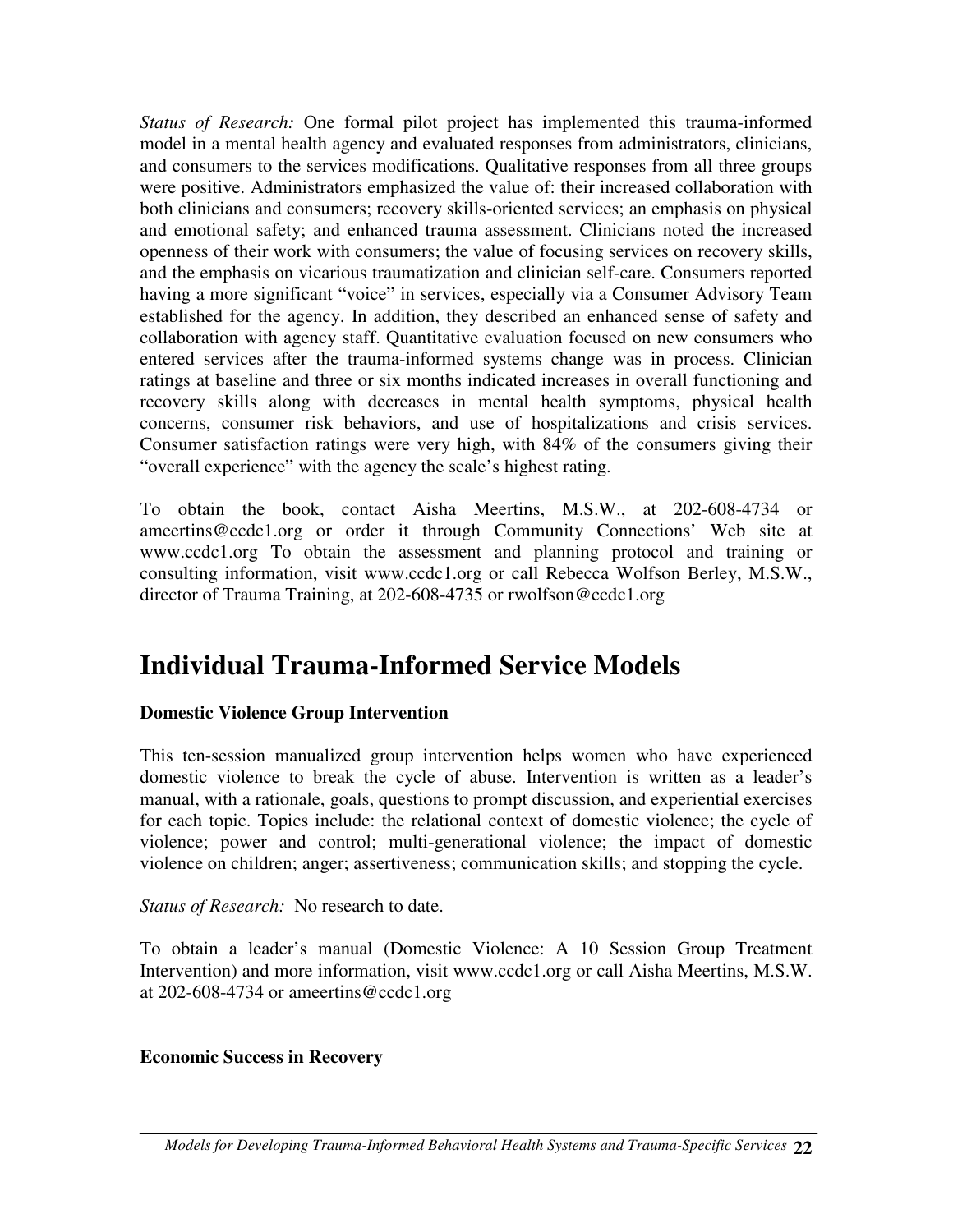An educational group curriculum for women in recovery developed by the Boston Consortium of Services for Families in Recovery, Boston Public Health Commission and Institute on Urban Health Research at Northeastern University. Exito Con Mi Dinero y Mi Recuperacion: Un curriculo educativo y grupal para mujeres en recuperacion. (Spanish). The curriculum (Spanish and English) is for women with histories of trauma, mental illness, and substance abuse. This group model focuses on the options in planning for the future and financial success. Within a trauma-informed context, the women explore their strengths, skills, job and educational opportunities, decision-making, and understanding of their past and present experiences with money.

*Status of Research:* The Economic Success in Recovery was part of the intervention package offered to women participating in the Women, Co-Occurring Disorders and Violence Study in the Boston site. The study used a non-randomized comparison group design with comparison agencies providing services as usual and intervention sites providing the trauma integrated model. Analyses to date have focused on the overall differences in outcomes among intervention participants who received the 'package' of services and comparison group participants who received services as usual rather than on the specific outcomes related to exposure to this particular component of the intervention treatment 'package.' Two documents have been submitted for publication indicating that women in the intervention stay in treatment longer and also have lower sexual HIV risk behaviors than those in the comparison condition. Other analyses not yet published indicate positive outcomes in addiction severity, mental health, and trauma symptomatology at follow-up.

To obtain curriculum and additional information, contact Dr. Hortensia Amaro at h.amaro@neu.edu or Rita Nieves, R.N., M.P.H. at Rita\_Nieves@bphc.org

#### **Trauma Informed Addictions Group Intervention**

This is a 20-session (75 minutes per), psycho-educational group intervention designed to address substance abuse issues within a trauma-informed perspective with survivors in the active treatment phase of recovery from substance addiction. Intervention used with all male, all female, or co-ed group membership. The group is aimed at helping survivors understand the connections between family history and addiction, substance use, and violence; the role of behavioral and emotional triggers in patterns of substance use; the emotional, interpersonal, and behavioral consequences of abuse; and re-victimization patterns. The final several topics are focused on empowerment, rebuilding relationships, achieving balance, and envisioning a dream for the future. The leader's manual, *Trauma-Informed Addictions Treatment: A 20-Session Psycho-Educational Group Intervention Designed to Address Substance Abuse Issues Within a Trauma-Informed Perspective,* is written with a rationale, goals, questions and exercises to facilitate discussion and exploration for each session topic.

*Status of Research:* No research to date.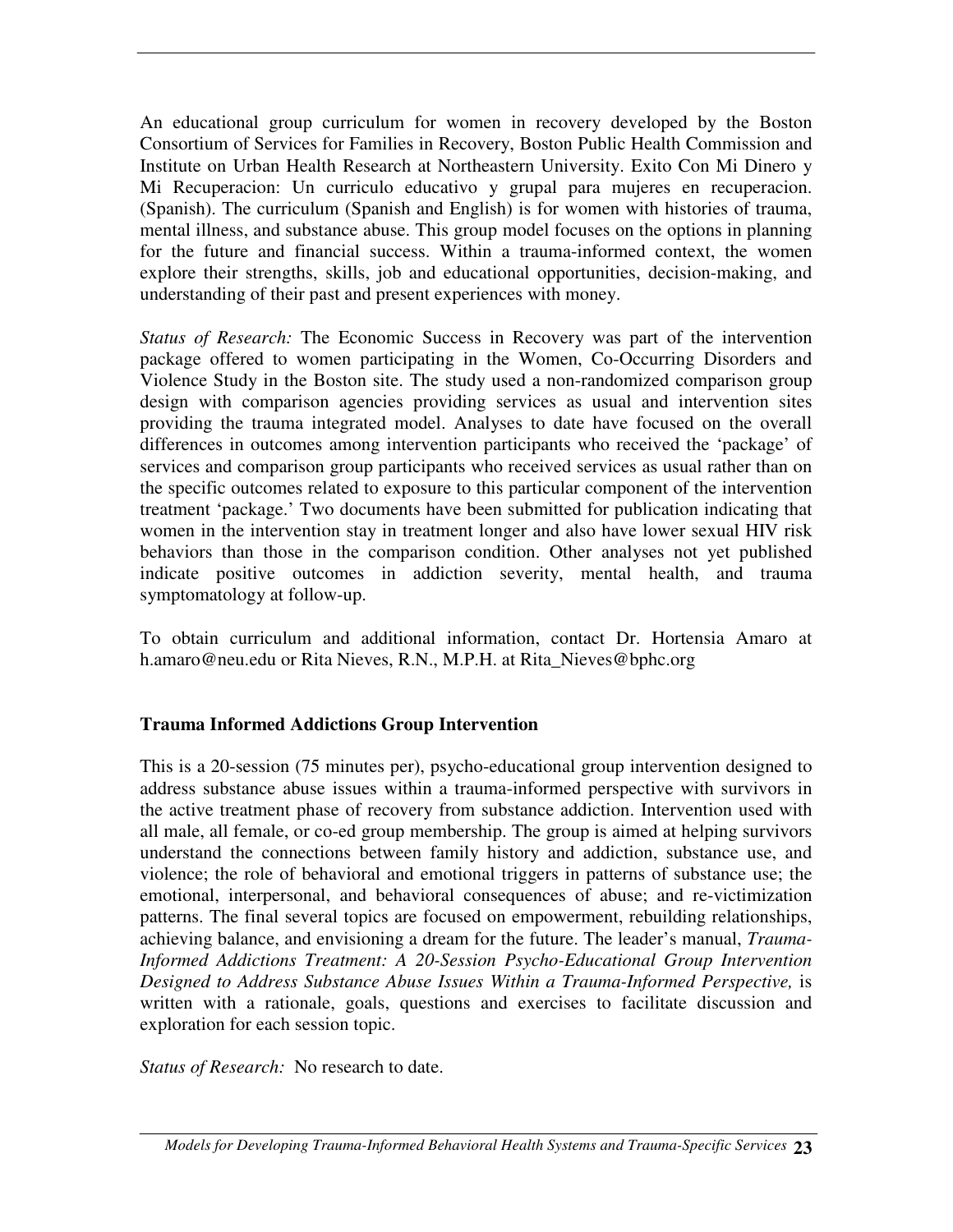To obtain the leader's manual, materials, and more information, visit www.ccdc1.org or contact Aisha Meertins, M.S.W. at 202-608-4734 or ameertins@ccdc1.org

#### **Trauma Issues Associated with HIV Infection: A Group Intervention**

This is an 11-session group intervention designed for women trauma survivors who have also been diagnosed with HIV infection. Intervention is written as a leader's manual, with a rationale, goals, questions to prompt discussion, and experiential exercises for each topic. The group helps HIV positive individuals view the infection itself as an additional trauma. Issues to be discussed include disclosure and stigma; hopelessness and fear; dealing with the system; creating collaborative relationships; sexuality and future relationships; and acceptance and spirituality. Members have a chance to explore how their trauma histories might be affecting their management of the HIV infection and to design healthy approaches for dealing with the illness.

#### *Status of Research:* No research to date.

To obtain the manual, *Trauma Issues Associated with HIV Infection: An 11-Session Group Treatment Intervention*, and more information, visit www.ccdc1.org or call Aisha Meertins, M.S.W. at 202-608-4734 or e-mail her at ameertins@ccdc1.org

## **Trauma-Specific Service Models for Adults:**

#### **Addictions and Trauma Recovery Integration Model (ATRIUM)**

Developed by Dusty Miller, Ed.D., and Laurie Guidry, Psy.D., ATRIUM is a manualized, sequentially organized, 12-week curriculum designed for people who are survivors of sexual and physical abuse, those with substance abuse and other addictive behaviors, those who are actively engaged in harmful relationships, who self-injure, have serious psychiatric diagnoses, and for those who enact violence and abuse against others.

ATRIUM is designed to work as a peer-led (as well as professionally led) group model and can be used for individuals working with therapists or counselors, or in group or peer support settings. ATRIUM is implemented within substance abuse and mental health treatment settings as well as in peer group environments. The model has primarily been used with single-sex groups.

Informed by Miller's personal knowledge of the mental health system and addiction recovery, and based on the premise that trauma impacts survivors on the physical, mental, and spiritual levels, ATRIUM is designed to intervene at all three levels. Integrating cognitive-behavioral and relational treatment, ATRIUM blends psycho-educational, process, and expressive activities. The curriculum provides information on the body's response to addiction and traumatic stress as well as the impact of trauma and addiction on the mind and spirit. Information is also included on anxiety, sexuality, self-harm,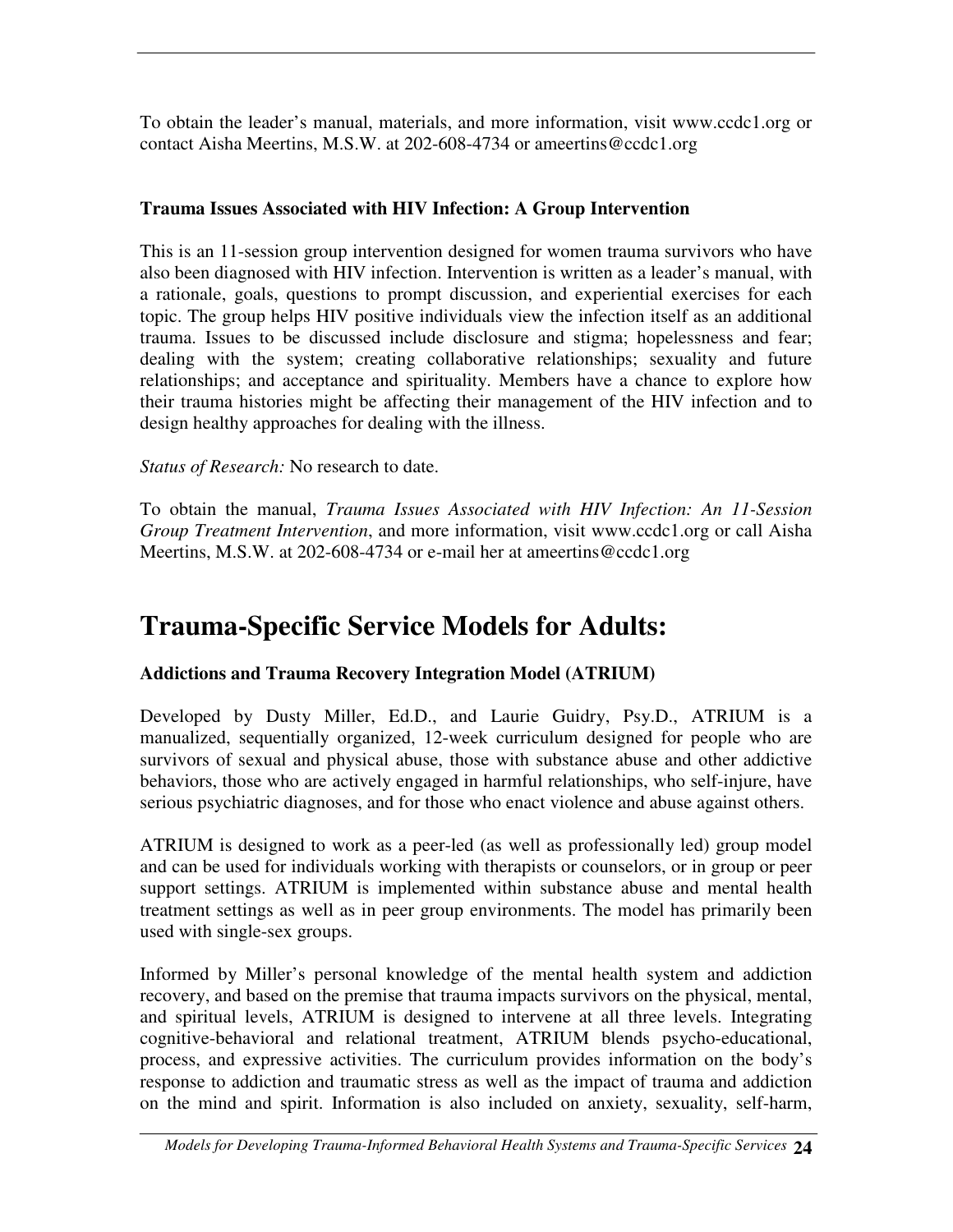depression, anger, physical complaints and ailments, sleep difficulties, relationship challenges, and spiritual disconnection. New ways are also presented for thinking about self-care, self-soothing (relaxation response, mindfulness training), and self-expression.

The ATRIUM manual, *Addictions and Trauma Recovery: Healing the Body, Mind and Spirit*, may be used in conjunction with 12-step or other addiction treatment programs, as a supplement to trauma-focused psychotherapy, or as an independent model for healing. Each treatment component includes explanations and interventions to be used collaboratively by professionals and consumers in groups or individual treatment. Handouts allow consumers to work on coping skills between sessions.

*Status of Research:* ATRIUM was selected as one site of the 9-site SAMHSA Women, Violence and Co-occurring Disorders study. Results of that cross-site study show positive effects for trauma treatment and indicate that participation in integrated counseling that addresses treatment issues related to trauma, mental health, and substance seems to be the key ingredient in achieving better outcomes.

To obtain the manual, and for information on training and technical assistance (in English and Spanish), visit www.dustymiller.org, e-mail dustymi@valinet.com, or call Dusty Miller at 413-584-8404.

#### **Beyond Trauma: A Healing Journey for Women**

Developed by Stephanie S. Covington, Ph.D., L.C.S.W., co-director of the Institute for Relational Development and the Center for Gender and Justice, *Beyond Trauma: A Healing Journey for Women* (Covington, 2003) is a manualized curriculum for women's treatment based on theory, research, and clinical practice. While the materials are traumaspecific, the connection between trauma and substance abuse is recognized and integrated throughout the curriculum. The program is designed for use in outpatient, residential, and criminal justice settings. *Beyond Trauma* has a psycho-educational component that teaches women what trauma is, its process, and its impact on both the inner self (thoughts, feelings, beliefs, values) and the outer self (behavior and relationships, including parenting). The major emphasis is on coping skills with specific exercises for developing emotional wellness. The curriculum includes a facilitator manual, participant workbook, and three instructional videos (two for facilitators, one for clients).

The facilitator's manual has two parts. The first part gives group leaders background information about trauma. Having a basic understanding of the depth and complexity of the issues helps the facilitator work more effectively with the group. The second part of the manual includes session outlines that are like lesson plans. There are 11 sessions total in the 3 modules: a) Violence, Abuse, & Trauma; b) Impact of Trauma; and c) Healing from Trauma.

The women in the group will go through a process of understanding what has happened to them by learning what abuse is and how wide spread it is in women's lives; exploring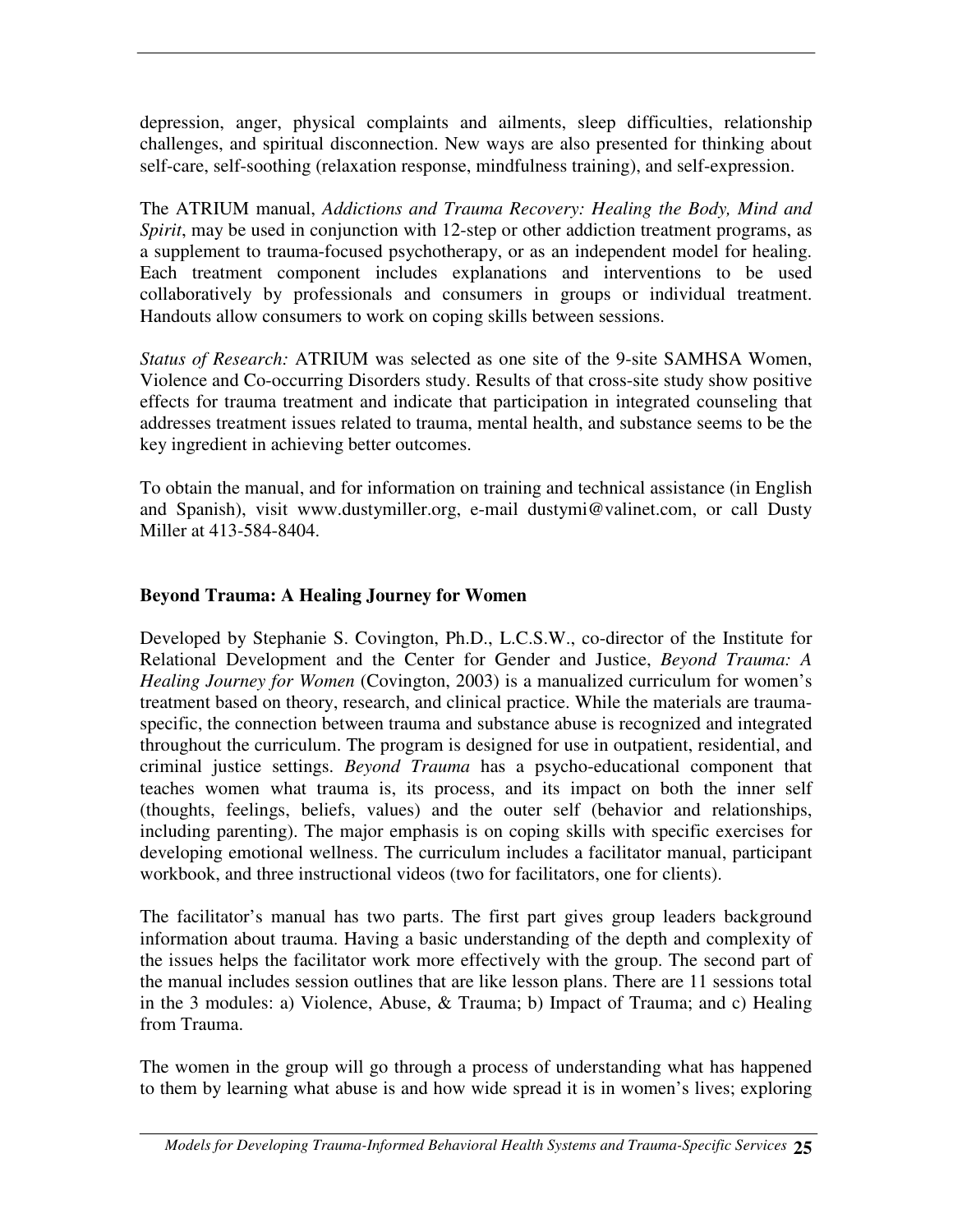how abuse and trauma have impacted them; focusing on safety and learning coping mechanisms, including exercises to help them feel grounded and safe; and learning strategies for symptom reduction.

*Beyond Trauma* promotes a strength-based approach that seeks to empower women and increase their sense of self. The exercises are designed to give them a corrective experience of connecting with others in a safe environment. In using this model, the facilitator helps the women in the group to see the strengths they have and to increase the skills they need. The curriculum also focuses on emotional development. Dealing with the expression and containment of feelings (fear, loss, grief, anger, shame) is a critical part of trauma work. The program uses cognitive-behavioral techniques (CBT), expressive arts, and is based on the principles of relational therapy. *Beyond Trauma* can also be used with *Helping Women Recover: A Program for Treating Addiction* (see below) to extend and deepen the trauma work introduced in *Helping Women Recover.*

*Status of Research: Beyond Trauma* is in the process of being evaluated at several sites, including an outcome study funded by the California Endowment. The site for this study is a residential substance-abuse program for women and children. Pre- and post-tests are being used with 50 women in Year 1 and 100 women in Year 2 to evaluate the following domains: relapse, mental health symptoms related to trauma (anxiety, depression, PTSD), and family functioning (parenting skills and reunification). Follow-up will be done 6 months and 12 months after program completion.

To obtain the *Beyond Trauma* program curriculum (facilitator's manual, participant's workbook, instructional videos) and for information on training and consultation, contact Stephanie S. Covington, Ph.D., L.C.S.W., 7946 Ivanhoe Avenue, Suite 201B, La Jolla, CA 92037, 858-454-8528 or via e-mail at sscird@aol.com Visit www.stephaniecovington.com or www.centerforgenderandjustice.org

#### **Cognitive-Behavioral Treatment for PTSD Among People with Severe Mental Illness**

Developed by B. Christopher Frueh, Ph.D., and colleagues, this is a manualized, multicomponent cognitive-behavioral treatment model appropriate for chronic and severe PTSD among people with serious mental illness who are treated in public-sector mental health clinics. All components are designed for administration in a group format with the exception of Exposure Therapy which takes place in 6-12 individual therapy sessions. Group work takes place in 10–14 (1-hour) sessions. This treatment model should serve as an intervention guide to be administered with flexibility. The exact sequencing, implementation, and dose of components may vary across settings and among clients, but clinicians and investigators may use this model as a starting point for developing, delivering, and evaluating treatment with this population.

The model includes a comprehensive treatment designed specifically to target various aspects of the clinical syndrome associated with PTSD in persons with SMI, particularly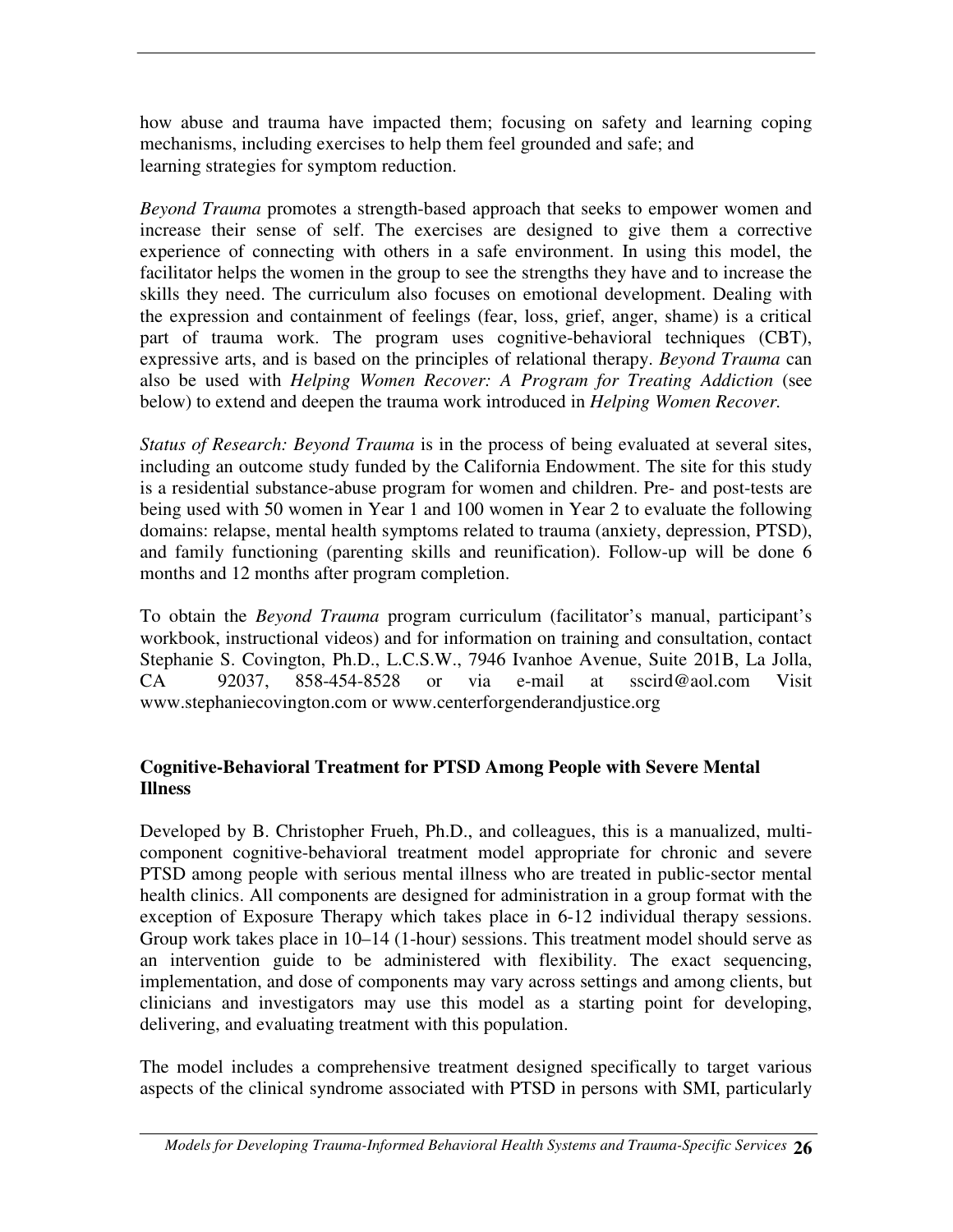emotional and physiological reactivity to traumatic cues, intrusive symptoms and avoidance behavior, impaired interpersonal skills and emotion modulation (e.g., anger control), and reduced range of enjoyable social activities. It incorporates the PTSD psychosocial treatment approach with the most empirical support (exposure therapy) with a social skills and anxiety management training component that has been shown to work for other clinical populations.

The model consists of three phases: education/motivation/anxiety management skills; exposure; and coping/social skills. The major components of the model are: Education; Anxiety Management Skills Training; Social Skills Training; Social Environment Awareness; Social Skills Enhancement; Anger Management; Trauma Issues Management; Exposure Therapy; "Homework" Assignments; Long-term Follow-up Care.

#### For further information refer to *Cognitive-Behavioral Treatment for PTSD among People with Severe Mental Illness: A Proposed Treatment Model* (Frueh et al., 2004).

*Status of Research:* The project is in Year Two of a three-year NIMH treatment development grant. Open trials are currently being conducted with two groups, with plans for randomized trials to begin following revisions to the manual. For information about the model and obtaining a draft manual and materials, contact B. Christopher Frueh, Ph.D. at 843-789-7967 or via e-mail at fruehbc@musc.edu

#### **Eye Movement Desensitization and Reprocessing (EMDR)**

EMDR is an integrative structured treatment for Posttraumatic Stress Disorder (PTSD) during which the client is asked to hold in mind a disturbing image, an associated negative cognition, and bodily sensations associated with a traumatic memory while tracking the clinician's moving finger in front of his or her visual field. Variations of the procedure are repeated until distressing aspects of the traumatic memory are reduced and more adaptive cognitions emerge regarding the trauma. Similar procedures are used to install alternate positive cognitions, coping strategies, and adaptive behaviors. EMDR processes historical events, current incidents that elicit distress, and future scenarios that will require different responses. The overall goal is to produce the most comprehensive and profound treatment effects in the shortest period of time, while simultaneously maintaining a stable client within a balanced system. The number of EMDR sessions should be consistent with the complexity of the trauma and the number of traumatic memories (Foa et al., 2000; Shapiro, 1995).

*Status of Research:* In seven published, randomized, controlled studies with overall large effect sizes, one of which included children, EMDR was found to be an efficacious treatment for PTSD. The evidence is stronger for the beneficial effect of EMDR on persons with single-event trauma than on multiply traumatized individuals with severe and persistent mental health problems.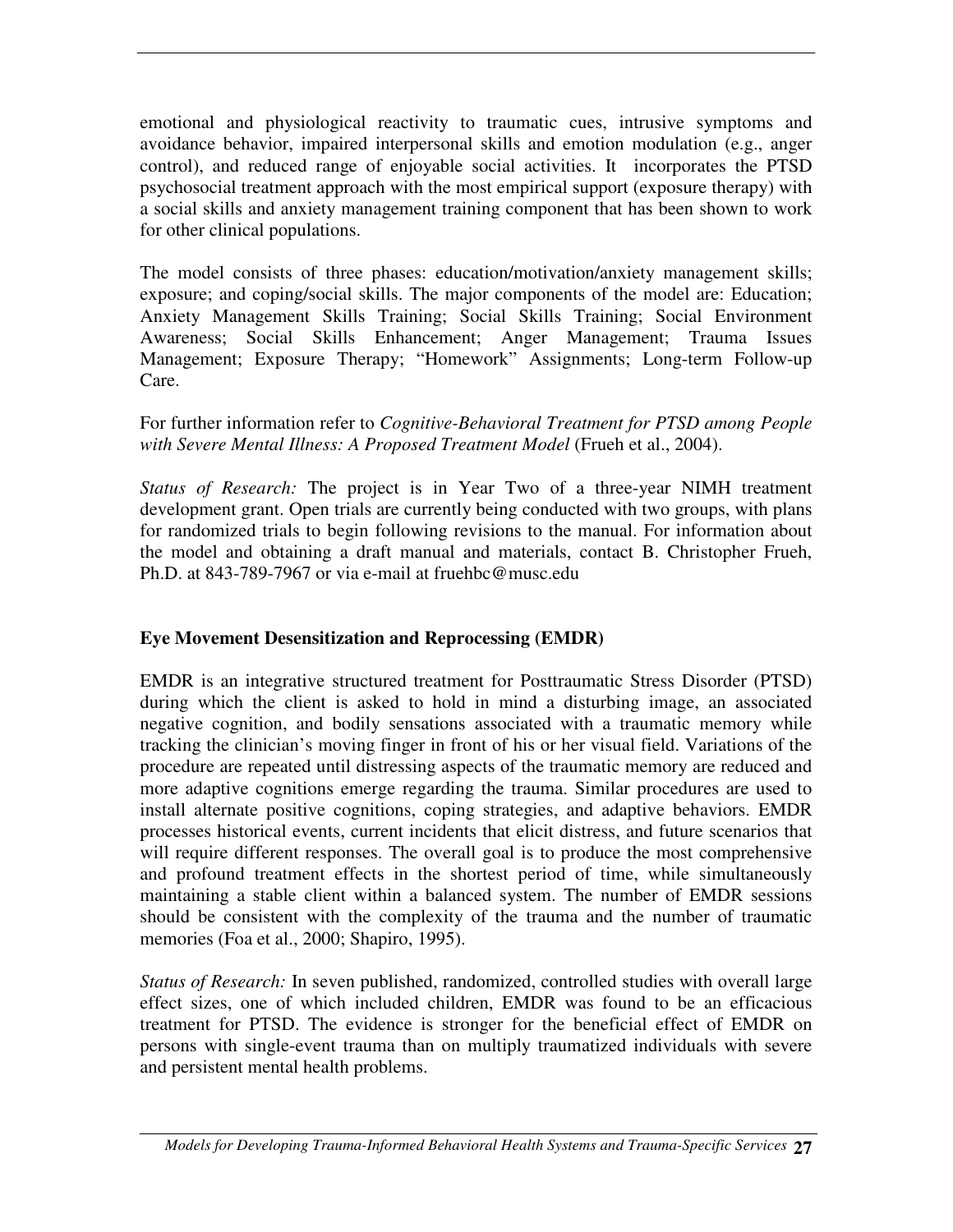To obtain information and materials on EMDR and training and consultation in this model, contact: EMDR Institute, Inc. at 831-761-1040 or online at www.emdr.com or via e-mail at inst@emdr.com

#### **Growing Beyond Survival: A Self Help Toolkit for Managing Traumatic Stress**

Created by Elizabeth G. Vermilyea, M.A., this manualized approach teaches skills that empower survivors to take control of and de-escalate their most distressing traumarelated symptoms. The workbook is intended for use in therapist-run symptom management therapy groups. It can also be used effectively by survivors for managing trauma symptoms between therapy sessions and for individual survivor self-help. It teaches trauma survivors to recognize, contextualize, and understand distressing dissociative and posttraumatic reactions. It also creates a structure in which to learn and practice skills for self-regulation of the troublesome thoughts, feelings, and impulses related to traumatic experiences. Developed in part and extensively field tested at Trauma Disorders Programs at Sheppard Pratt Hospital in Baltimore, Growing Beyond Survival offers tools enabling survivors who suffer from trauma-related symptoms (including poor concentration, sleep disturbances, panic attacks, nightmares, flashbacks, and other physical responses) to find relief. It also examines the relation between trauma and selfharming behaviors, difficulties with sexuality, and substance abuse.

#### *Status of Research:* No research to date.

To obtain this resource and for additional information, contact the Sidran Institute at 410- 825-8888 or online at www.sidran.org/catalog/vegb.html or via e-mail at orders@sidran.org

#### **Helping Women Recover (HWR ): A Program for Treating Addiction**

Developed by Stephanie S. Covington, Ph.D., L.C.S.W., co-director of the Institute for Relational Development and the Center for Gender and Justice, *Helping Women Recover: A Program for Treating Addiction* (with a special edition for criminal justice settings entitled *Helping Women Recover: A Program for Treating Substance Abuse)* is an integrated, manualized curriculum for treating women with histories of addiction and trauma. It is designed for use in a variety of settings including outpatient and residential substance abuse treatment programs, domestic violence shelters, and mental health clinics, as well as jails, prisons, and community corrections. *Helping Women Recover* is grounded in research, theory, and clinical practice. The foundation of the treatment model is the integration of three theories: a theory of addiction, a theory of women's psychological development, and a theory of trauma. The therapeutic strategies include psycho-educational, cognitive-behavioral, expressive arts, and relational approaches.

The facilitator's manual for the 17-session program is a step-by-step guide containing the theory, structure, and content needed for running groups. *A Woman's Journey*, the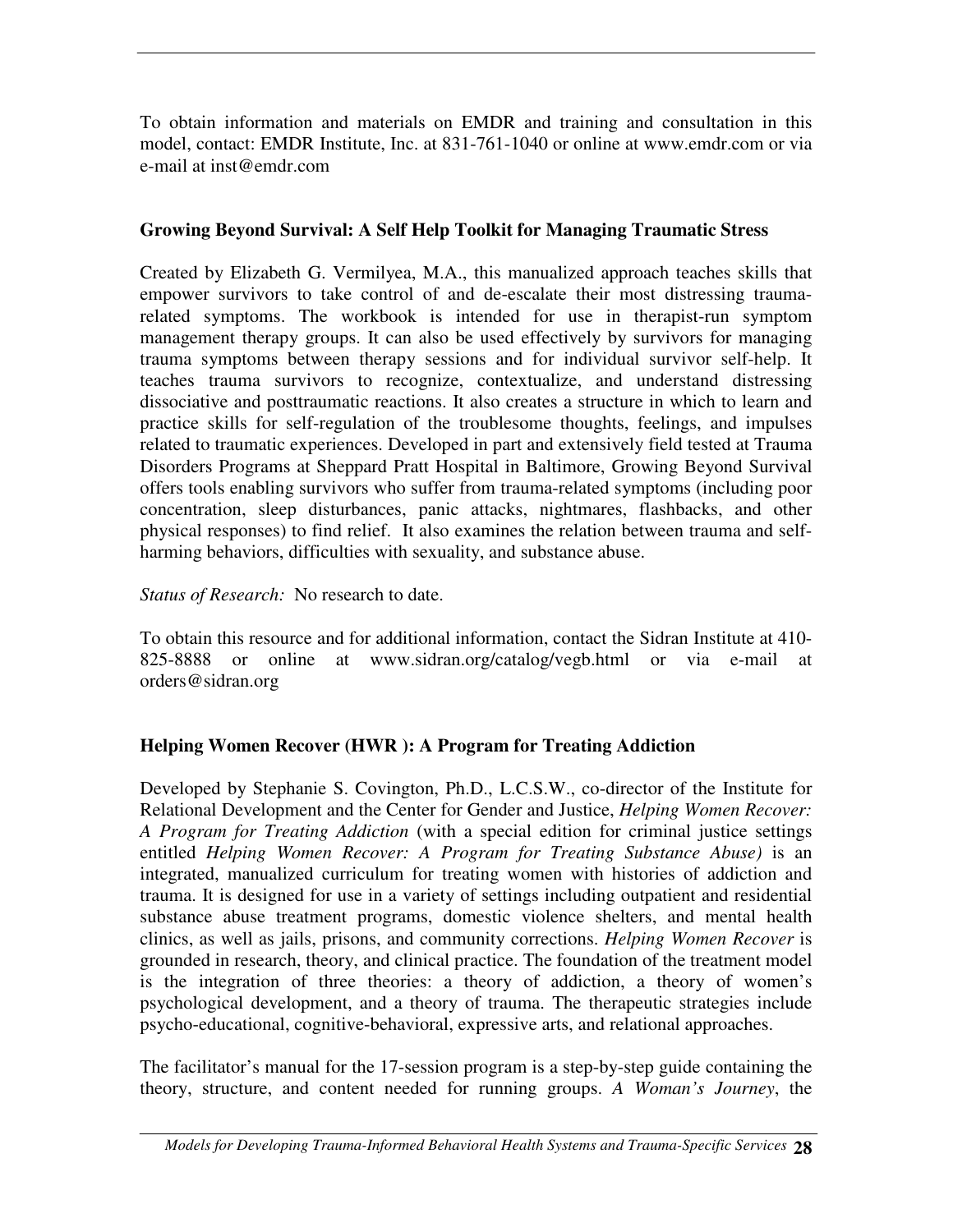participant's workbook, allows women to process and record the therapeutic experience. The program model is organized into four modules: self, relationships, sexuality, and spirituality. These are the four areas that recovering women have identified as triggers for relapse and as necessary for growth and healing. The materials are designed to be userfriendly and self-instructive. This allows the *HWR* program to be implemented by a staff with a wide range of training and experience.

Each session is organized in the following way.

- The objectives, general topics to be covered, and materials needed are listed at the beginning of each session.
- There is a check-in with the women in the group at the beginning of each session.
- Each session contains a teaching component—a segment in which the key topic(s) for the session are presented to enhance the women's understanding of the topic(s).
- Each session contains an interactive component in which the women discuss the issues, ask questions for clarification, and process the new information.
- Each session contains an experiential component in which the women do exercises to try out new skills, based on the information just presented, in a safe, supportive environment.
- Closure includes questions for the women to think about until the next session.

The groups are designed to be 90 minutes in length and to include 6 to 10 women with one facilitator. It is recommended that the curriculum be implemented sequentially in closed groups, but this is not a requirement. It can also be adapted for work with individuals.

*Status of Research*: *HWR* is currently being evaluated at several sites. One site is a residential substance-abuse program for women and children. Pre- and post-tests are being used with 50 women in Year 1 and 100 women in Year 2 to evaluate the following domains: relapse, mental health symptoms related to trauma (anxiety, depression, PTSD), and family functioning (parenting skills and reunification). Follow-up will be done 6 months and 12 months after program completion (this study is evaluating both *Helping Women Recover* and *Beyond Trauma).* One prison-based pilot (funding pending) uses an experimental design with 100 women randomly assigned to *HWR* or to a standard prison TC program. The study will test the impact of *HWR* on program performance, aftercare participation, and recidivism for women offenders, compared to the impact of a standard TC. It will also qualitatively assess treatment staff and client perceptions of the elements of the program. It is anticipated that this pilot will be expanded to a 5-year randomized study of 400 women using specific post-treatment outcome measures including recidivism, substance abuse and relapse, and social adjustment (e.g., employment, parenting behaviors, psychological improvement, relationship issues), compared to the impact of standard treatment.

In addition, there is approximately 4 years of anecdotal clinical data and self-report showing increased treatment retention, stronger therapeutic alliance, and lower rates of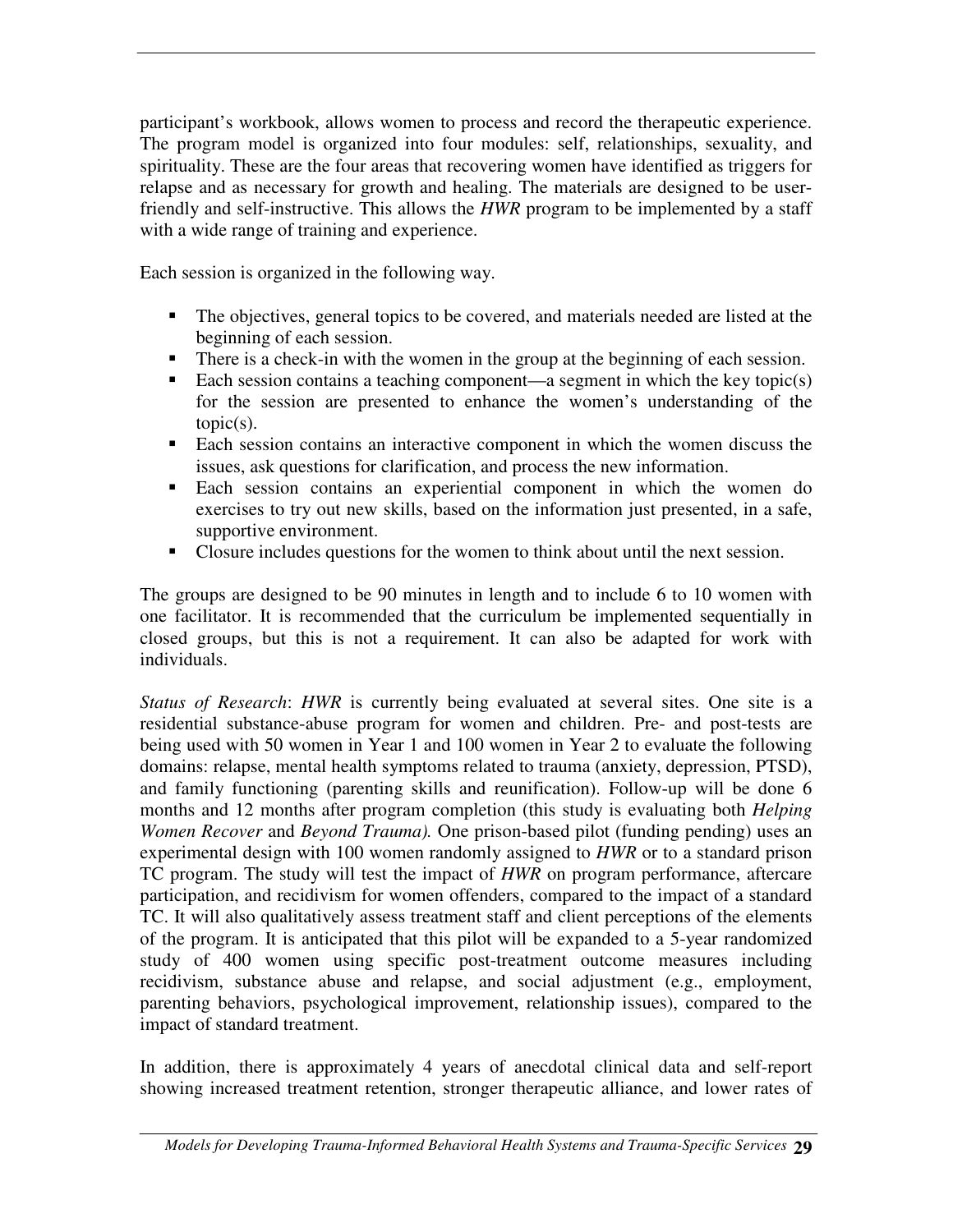relapse, as well as high client and staff satisfaction. *HWR* (criminal justice version) has been selected by the Correctional Services of Canada as the basis of their female offender programming. They are also doing quantitative and qualitative research.

*HWR* has also been adapted for adolescent girls in a program entitled *Voices: A Program of Self-Discovery and Empowerment for Girls* (see Models for Children, below).

To extend and deepen the trauma work introduced in *HWR*, *Beyond Trauma: A Healing Journey for Women* (described earlier in this section) can be used with *HWR*.

To obtain the *HWR* facilitator's manual and a *Woman's Journal* and for information on training and consultation, contact Stephanie S. Covington, Ph.D., L.C.S.W., 7946 Ivanhoe Avenue, Suite 201B, La Jolla, CA 92037 or at 858-454-8528, via e-mail at sscird@aol.com or online at www.stephaniecovington.com or www.genderforgenderandjustice.org

#### **Seeking Safety Model**

Developed by Lisa Najavits, Ph.D., at Harvard Medical/McLean Hospital, Seeking Safety is a manualized 25-topic, flexible, integrated treatment designed to address safety and recovery for persons with the dual diagnosis of PTSD and substance abuse (as well as persons with a trauma history who do not meet clinical criteria for PTSD). Seeking Safety is designed to be used in a wide variety of settings including substance abuse treatment (outpatient, inpatient, residential), correctional facilities, health and mental health centers, etc., as well as for both group and individual format, females and males. Flexible and adaptable, topics can be conducted in any order, the number of topics covered can be changed depending on a client's length of stay, and groups can be facilitated by a wide variety of counselors. It can be implemented by a very wide range of counselors, including those without a degree in mental health (e.g., substance abuse counselors, case managers). Seeking Safety recognizes establishing safety as the most urgent clinical need for persons with PTSD and substance abuse problems, and teaches a range of more than 80 "safe-coping" skills to work toward discontinuing substance use, letting go of dangerous relationships, and gaining control over dissociation and self-harm (e.g., grounding, self-nurturing, asking for help, setting boundaries in relationships). Rethinking is used to challenge demoralizing or risky beliefs, including distortions specifically related to PTSD and addiction, and to restore ideals that have been lost, including respect, care, protection, and healing.

The treatment manual, *Seeking Safety: A Treatment Manual for PTSD and Substance Abuse*, (Najavits, 2002) includes client handouts and clinician guidelines. It offers 25 topics to address cognitive, behavioral, interpersonal, and case management domains: Introduction/Case Management; Safety; PTSD; Taking Back Your Power; When Substances Control You; Honesty; Asking for Help; Setting Boundaries in Relationships; Getting Others to Support Your Recovery; Healthy Relationships; Community Resources; Compassion; Creating Meaning; Discovery; Integrating the Split Self;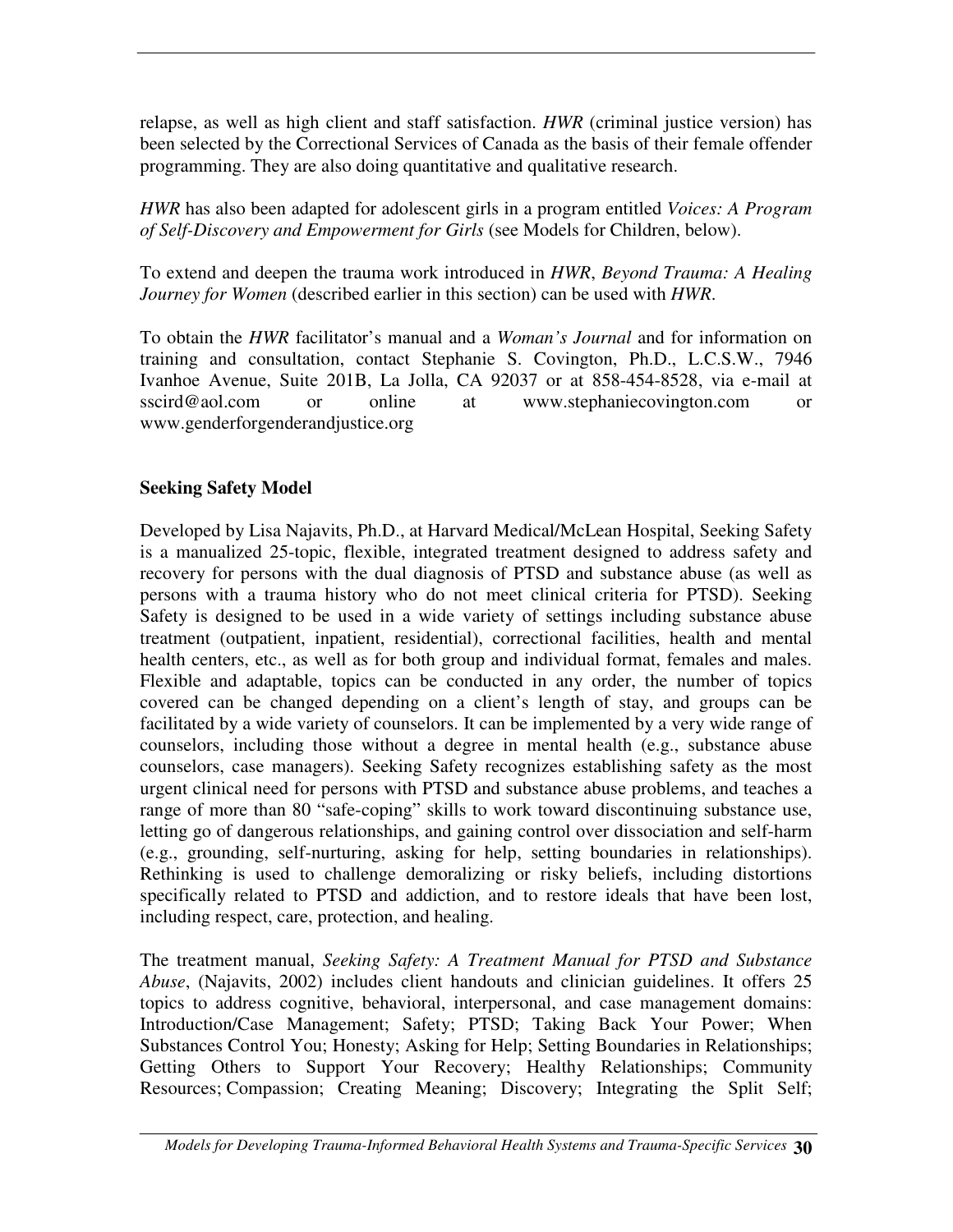Recovery Thinking; Taking Good Care of Yourself; Commitment; Respecting Your Time; Coping with Triggers; Self-Nurturing; Red and Green Flags; Detaching from Emotional Pain (Grounding); Life Choices; and Termination. A Spanish-language version of the manual will be available by the end of 2004.

*Status of Research:* Seeking Safety is the most empirically studied treatment thus far for trauma/PTSD and substance abuse, and was designed from the start as an integrated treatment for both domains. Seeking Safety was selected by four sites of the 9-site SAMHSA Women, Violence and Co-occurring Disorders study. Results of that cross-site study show positive effects for trauma treatment and indicate that participation in integrated counseling that addresses treatment issues related to trauma, mental health and substance abuse seems to be the key ingredient in achieving better outcomes. In addition, Seeking Safety has shown positive results in seven outcome studies including two randomized trials. The studies were: outpatient women using group modality; women in prison, in group modality; low-income mostly minority women, in individual format; adolescent girls, in individual format; outpatient men traumatized as children, in individual format; women in a community mental health setting, in group format; and finally, men and women veterans, in group format. In all six studies that reported on substance abuse, improvements were found in that domain. Similarly, all six studies that included assessment of PTSD and/or trauma-related symptoms found improvements in those areas. Improvements were also found in a variety of other areas, such as general psychiatric symptoms, social adjustment, suicidal thoughts and plans, problem-solving, sense of meaning, quality of life, and depression.

Treatment attendance and satisfaction were high. Four of the studies had follow-up periods after treatment ended and showed maintenance of some key gains. Five of the studies were pilots, while two were randomized controlled trials. In the trial by Hien et al, (under review), *Seeking Safety* performed as well as *Relapse Prevention* treatment, and both significantly outperformed a non-randomized treatment-as-usual control condition (standard substance abuse and mental health treatment). In the Najavits, Gallop et al. study [Najavits LM, Gallop RJ, Weiss RD (under review). *Seeking Safety* therapy for adolescents with PTSD and substance abuse: A randomized controlled trial. (Email seekingsafety@netzero.com to obtain.), Seeking Safety outperformed treatment-as-usual in the community for outpatient adolescent girls. Finally, it can be noted that two of the studies combined *Seeking Safety* with other manual-based approaches. The study of men combined *Seeking Safety* with *Exposure-Therapy-Revised*, an adaptation of *Exposure Therapy* for PTSD specifically for substance abuse clients. The study of women in a community mental health center combined *Seeking Safety* with Linehan's *Dialectical Behavior Therapy*. Seeking Safety is currently being evaluated in several national trials.

To obtain a manual and for information on training and consultation, visit www.seekingsafety.org or e-mail info@seekingsafety.org or call Lisa Najavits, Ph.D. at 617-855-2305, McLean Hospital, 115 Mill Street, Belmont, MA 02478.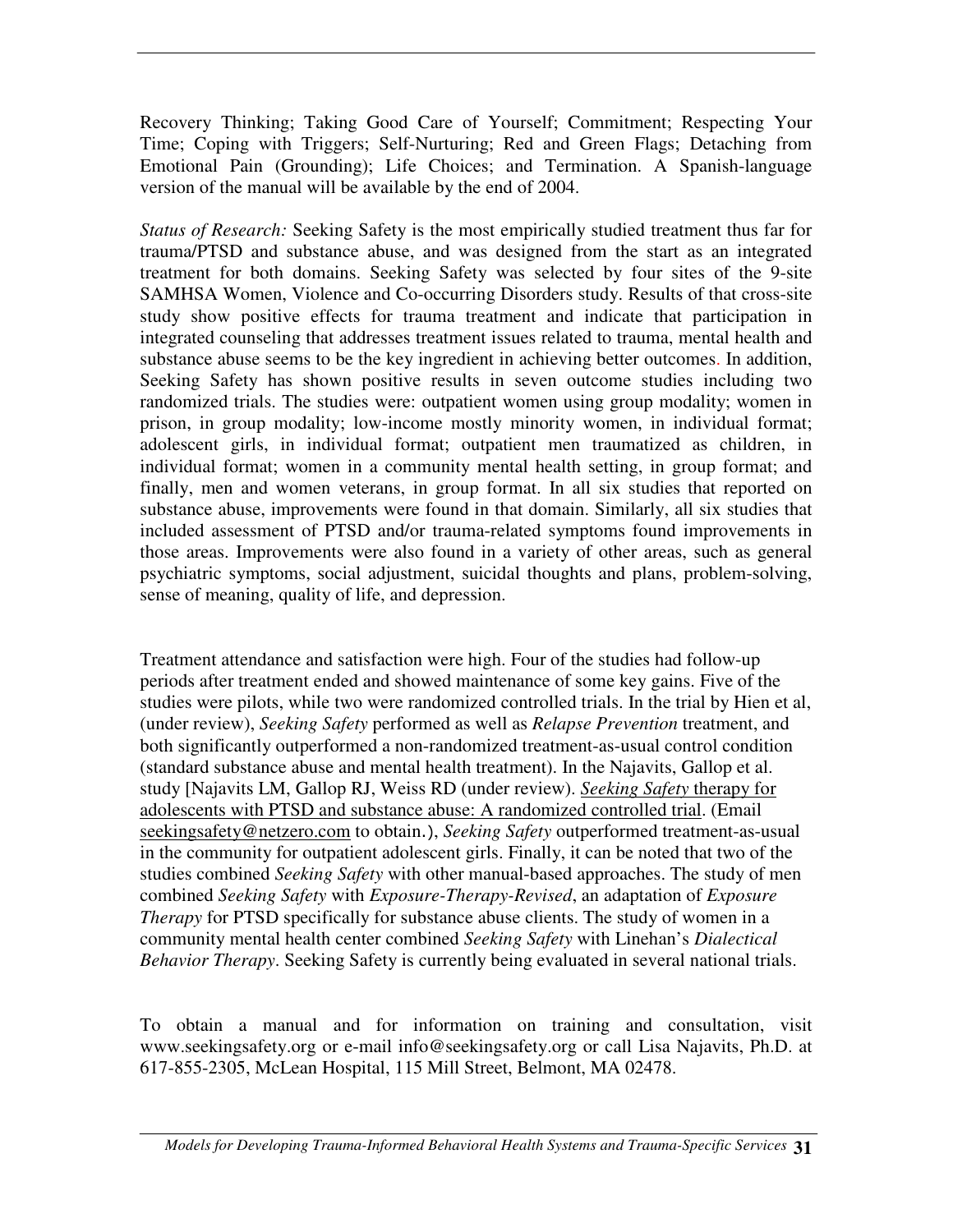#### **Spirituality and Recovery Curriculum**

This is a 7-session group manual and curriculum that helps women in recovery from addiction and trauma explore their spiritual roots, assess the impact of religion and spirituality in their lives and make choices about how to grow and develop their chosen spiritual traditions to support recovery and healing from trauma. The curriculum was developed by the Boston Consortium of Services for Families in Recovery, Boston Public Health Commission, the Institute on Urban Health Research, Northeastern University.

*Status of Research:* The Spirituality and Recovery Curriculum was part of the intervention package offered to women participating in the Women, Co-Occurring Disorders and Violence Study in the Boston site. The study used a no-randomized comparison group design with comparison agencies providing services as usual and intervention sites providing the trauma-integrated model. Analyses to date have focused on the overall differences in outcomes among intervention participants who received the 'package' of services and comparison group participants who received services as usual rather than on the specific outcomes related to exposure to this particular component of the intervention treatment 'package.' Two documents have been submitted for publication which report on findings indicating that women in the intervention stay in treatment longer and also have lower sexual HIV risk behaviors than those in the comparison condition. Other analyses not yet published indicate positive outcomes in addiction severity, mental health, and trauma symptomatology at follow-up.

For more information or copies of these materials, please contact Dr. Hortensia Amaro at h.amaro@neu.edu or Rita Nieves, R.N., M.P.H., at Rita\_Neives@bphc.org

#### **Spirituality in Trauma Recovery Group**

This manualized group intervention of 11 sessions addresses spiritual and religious resources for empowerment and recovery from physical and sexual abuse. Group topics include: What It Means To Be Spiritual; Spiritual Gifts; Spiritual Coping Strategies; Anger; Fear and Powerlessness; Shame and Guilt; Loneliness; Despair; Forgiveness and Letting Go; Hope and Vision; and Continuing the Journey of Healing.

*Status of Research:* No research to date.

To obtain a manual and for training and consultation information, visit www.ccdc1.org or contact Aisha Meertins, M.S.W., at 202-608-4734 or via e-mail at ameertins@ccdc1.org

#### **Trauma Adaptive Recovery Group Education and Therapy (TARGET)**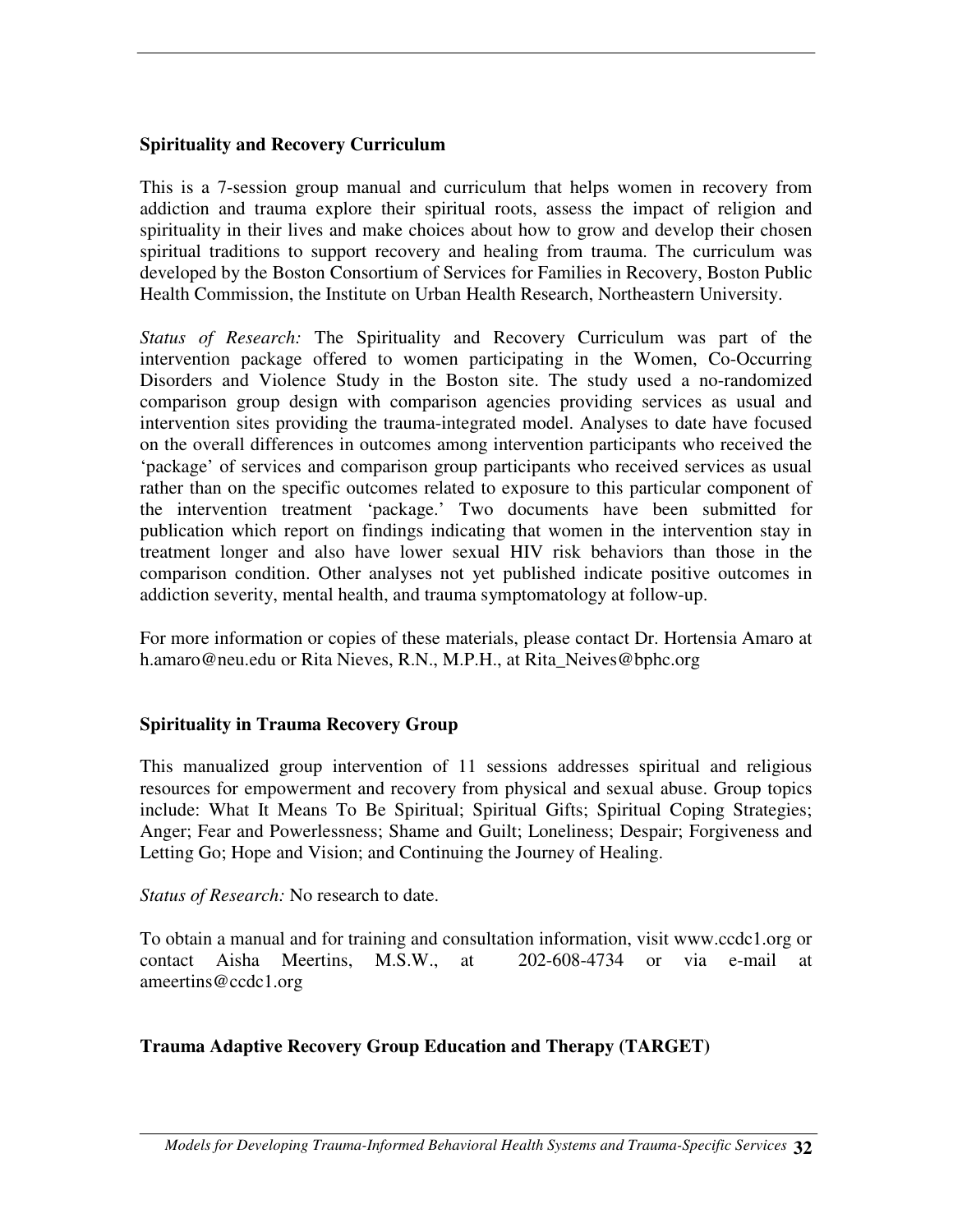Developed by Julian Ford, Ph.D., TARGET is a manualized gender-specific group or individual treatment that begins with 3 to 12 sessions of self-regulation skills based on the neurobiology of complex trauma, and may continue for up to 26 sessions. The model is more commonly implemented in versions of different lengths: 3 to 5 sessions, 12 sessions for groups in addiction treatment programs, and 26 sessions for groups in community mental health or inpatient/residential psychiatric programs, and 16 sessions for one-to-one outpatient psychotherapy. Adaptations of the model have been implemented in Spanish, Dutch, and Hebrew; and with Deaf women and men; women in domestic violence shelters; women in prison and in community re-entry programs following incarceration; men and women in partial hospital treatment; men and women committed involuntarily to forensic inpatient programs; men and women following emergency medical care for acute assault or accidental injury; and pre-adolescents, adolescents, and parents in community-based juvenile justice programs.

TARGET teaches a practical 7-step sequence of skills for processing and managing the trauma-related components of current stressful experiences (e.g., PTSD symptoms, rage, traumatic grief, survivor guilt, shame, interpersonal rejection, and existential/spiritual alienation). The skills are designed in a sequence mirroring the three phases of trauma treatment, summarized by an acronym (FREEDOM): self-regulation via **F**ocusing; trauma processing via **R**ecognizing current triggers, **E**motions, and cognitive **E**valuations; and strength-based reintegration by **D**efining core goals, identifying currently effective responses (**O**ptions), and affirming core values by **M**aking positive contributions*.* A creative arts portion of the therapeutic curriculum—the Lifeline—is used throughout the group or individual sessions in order to facilitate nonverbal learning, self-expression, and social problem solving, as well as to engage narrative self-definition and autobiographical memory. Trauma memories often, but not always, are processed using the FREEDOM skill set, but this is done only when and if requested by the client and not as a required element of treatment. In group sessions, trauma memory processing is done primarily with a containment rather than exposure or exploration focus in order to provide group members with the experience of self-regulating when flooded by intrusive re-experiencing or witnessing another group member do so. In individual sessions, trauma memory processing is not done as an "exposure" protocol, but to provide the client with guided experience in using information processing and affect regulation skills to identify personally meaningful aspects of memories and to integrate memories into narrative autobiographical memory. Most trauma memory processing in TARGET involves processing recent traumatic experiences or assisting clients in making explicit and manageable any recurrent intrusive memories which are largely implicit (e.g., felt in the body or re-experienced without conscious awareness through recurrent anxiety, anger, or dissociative reactions).

The TARGET manual outlines a strengths-based model that explains PTSD in terms of the body's survival/alarm system and teaches a set of practical skills to enable participants to gain control of PTSD symptoms. Self-regulatory skills approach and experiential exercises are used to address topics including self-esteem, anger, grief, shame, revictimization, and spirituality.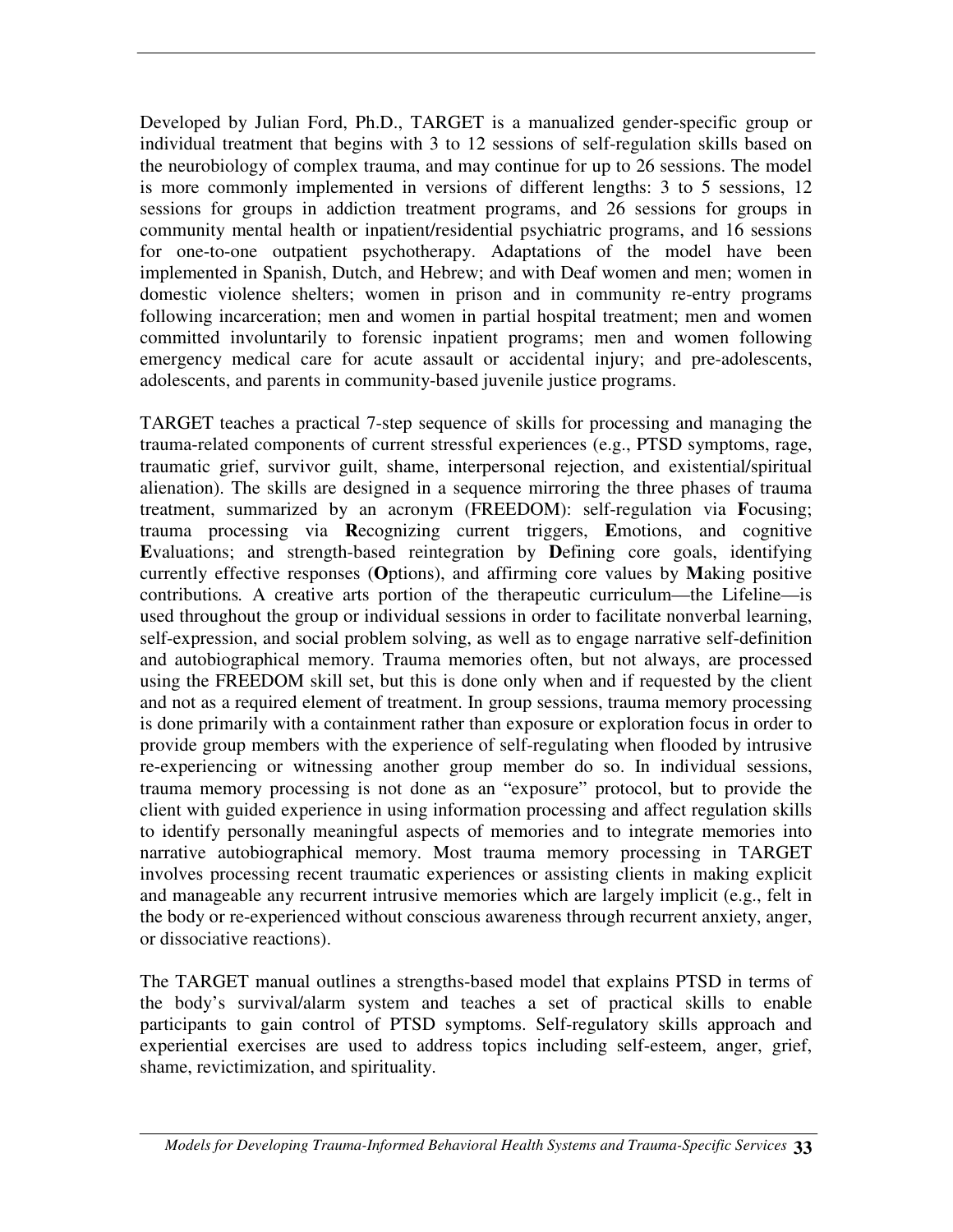*Status of Research:* Results of a randomized controlled effectiveness study of TARGET compared to trauma-informed outpatient addiction treatment were reported most recently at the 2003 American Public Health convention (contact ford@psychiatry.uchc.edu for presentation summary) and are being prepared for publication by the study principal investigator, Dr. Linda Frisman. Results of open trials of TARGET with women in parenting, correctional diversion, residential addictions treatment, and outpatient psychiatry and community mental health programs, and with youths in juvenile justice programs, are being prepared for publication (see www.ptsdfreedom.org for updates). In field trials with 4 groups with 33 low-income women in residential, intensive outpatient, or criminal justice diversion treatment for substance abuse disorders or domestic violence (80% Black or Latina), 50% reported symptoms sufficient to warrant a diagnosis of PTSD prior to TARGET. Following 10 TARGET group sessions, only 20% continued to warrant a PTSD diagnosis. PTSD symptom severity levels dropped 33%**,** from an average of 48 (Standard Deviation = 19) on the PTSD Checklist before TARGET to an average of 32 (Standard Deviation = 15) after TARGET, a statistically significant reduction ( $F =$ 11.6,  $p < .005$ ), and a clinically significant reduction from symptoms averaging at a moderate level (near the cut-off for classifying PTSD=51) to an average of mild level symptoms.

To obtain a manual and for information on training and consultation, contact Eileen Russo, M.A., L.A.D.C., at Russo@psychiatry.uchc.edu or online at www.ptsdfreedom.org

#### **Trauma, Addictions, Mental Health And Recovery (TAMAR) Trauma Treatment Group Model**

Developed as part of the first phase of the SAMHSA Women, Co-Occurring Disorders and Violence Study, TAMAR Trauma Treatment Group Model is a structured, manualized 14-week, 13-module trauma-specific group intervention combining psychoeducational approaches with expressive therapies. It is designed for women and men with histories of trauma in correctional systems. Groups are run inside detention centers, in state psychiatric hospitals, and in the community. Group sessions meet twice weekly for 90 minutes, an interval that fits smoothly into the daily schedules of county detention centers. Women taking part in groups while detained in the detention center complete it on-site or continue in a community group if released before completion.

The Trauma Addictions Mental Health and Recovery Treatment Manual provides basic education on trauma, its developmental effects on symptoms and current functioning, symptom appraisal and management, the impact of early chaotic relationships on health care needs, the development of coping skills, preventive education concerning pregnancy and sexually transmitted diseases, sexuality, and help in dealing with role loss and parenting issues. The modules integrate education about childhood physical and sexual abuse and its impact on adult development and functioning with cognitive-behavioral and expressive therapy principles and activities. In 2001, the Mental Hygiene Administration partnered with the Maryland AIDS Administration to fund two sites. Modules on HIV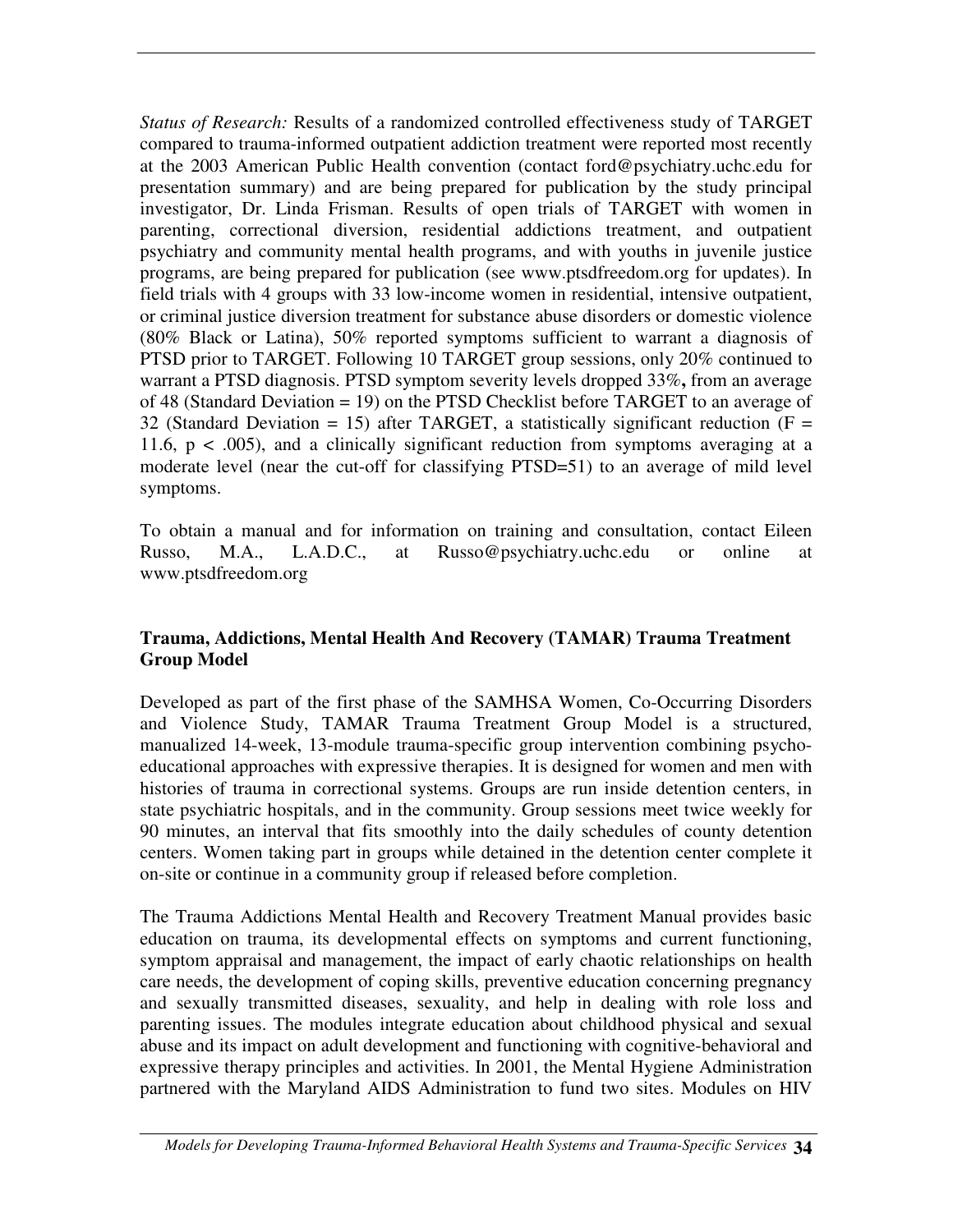and AIDS (including condom use, communication, and negotiation skills) were added to the manual. The TAMAR manual incorporates work by Maxine Harris, Marsha Linehan, Elizabeth Vermilyea, Barry Cohen, and Andrea Karfgin. Expressive Art Therapy exercises are often used.

*Status of Research:* The TAMAR Program is currently being evaluated by the Maryland AIDS Administration. Participants are given pre-tests when starting the group and posttests after they have completed the program. The AIDS Administration is conducting the evaluation to demonstrate potential benefits of the program. One such benefit is that TAMAR builds participants' self-efficacy, and improves self-esteem and coping skills. Another potential benefit is the reduction of the incidence of contracting HIV and STD's for this high-risk population.

Initial research by the University of Maryland during the Women and Violence study found that prior to the TAMAR program, 72% of the women had a history of at least one prior incarceration. After the program was initiated, recidivism back to detention centers was 3%.

To obtain the manual and for information on training and technical assistance, contact Joan Gillece, Ph.D., at 410-724-3238 or gillecej@dhmh.state.md.us, or contact Jenny Howes, L.G.S.W. at 410-724-3180 or howesj@dhmh.state.md.us

#### **Trauma Recovery and Empowerment Model (TREM)**

Developed by Maxine Harris, Ph.D., and the Community Connections Trauma Work Group, TREM is a manualized, sequentially organized, 24–33 session group approach to healing from the effects of trauma. It is designed for women with major mental health, PTSD, and/or substance abuse problems. The TREM model for women was developed and refined over a period of five years by 27 clinicians and more than 500 participants.

TREM combines elements of recovery skills training, psychoeducation, and other cognitive-behavioral techniques, and emphasizes peer support, which has proven to be a highly effective approach with survivors. TREM is co-facilitated by female clinicians. TREM focuses initially on the survivor's personal and relational experience, with emphasis on empowerment and skill building. At this stage, members learn strategies for self-comfort and accurate self-monitoring as well as ways to establish safe physical and emotional boundaries. TREM then provides a supportive (gender-separated) group peer environment in which each survivor can explore current life problems as they relate to past or present experiences of physical, sexual, and emotional abuse. Some group members may disclose personal stories of trauma, though each woman has her own path to healing, and disclosure is not required. The model helps women overcome fear, grief, and shame while reintegrating trauma experiences into a personal life narrative and reframing the connection between their experiences of abuse and other current difficulties including substance use, mental health symptoms, and interpersonal problems. Several sessions focus on skills building, emphasizing self-awareness, self-soothing,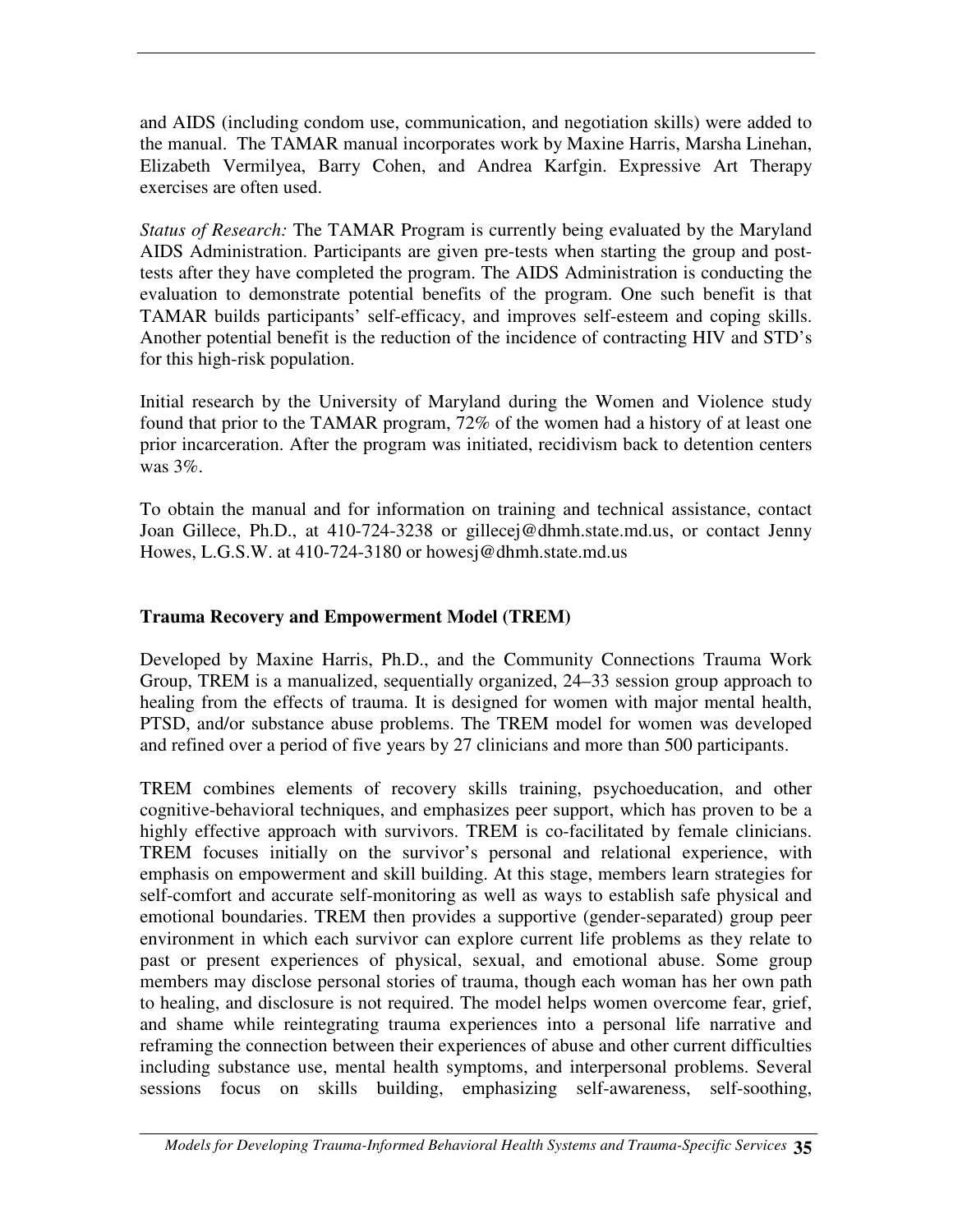communication style, decision-making, problem solving, regulating overwhelming feelings and emotional modulation, and establishing safer, more reciprocal, relationships. Throughout, TREM addresses substance abuse problems and relapse prevention. In conjunction with their participation in a TREM group, participants may use the self-help workbook *Healing the Trauma of Abuse* by Mary Ellen Copeland (see below).

The TREM model for women and its adaptations for men and for girls have been implemented in multiple states in a wide range of settings including residential and nonresidential substance abuse and mental health programs, correctional institutions, health clinics, and welfare-to-work programs, among others. Although fidelity to the manualized model is likely to produce the most positive results, it has been provided with benefit to public mental health and substance abuse clients in a variety of ways including selected sessions and in combination with other models and programs.

Participants largely have been recipients of publicly funded mental health, substance abuse and other human services, and have been diverse in terms of overall life skills and functioning. They include the most disenfranchised clients who often are homeless and make heavy use of inpatient, crisis, and other high cost services. TREM was developed in Washington, D.C., with a predominately African American population, and has been used with Caucasian and Latina women (see below for Spanish Cultural and Linguistic Adaptation) who have trauma and other mental health and/or substance abuse problems, and who may have had contact with the criminal justice system.

*Status of Research:* TREM was adopted by three sites of the nine-site SAMHSA-funded Women, Co-Occurring Disorders and Violence (WCDVS) project. TREM groups explicitly address trauma, mental health, and substance abuse concerns, using an integrated approach that seems to be a key ingredient in achieving better outcomes for project participants. TREM-specific studies to date have focused on the group's retention of participants, consumer satisfaction, fidelity of implementation, and effectiveness. TREM groups have shown a very high rate of retention, even among women with multiple vulnerabilities and few supports. At the D.C. site of the WCDVS, over 70% of the women enrolled completed over 70% of the group sessions. Pilot studies have indicated a high level of participant satisfaction with the group, with over 90% finding it helpful on a number of trauma-related dimensions, including recovery skill development. Results from studies using a formal TREM Fidelity Scale have demonstrated that trained leaders can implement the TREM group with high fidelity to the manual's content and leadership process. Preliminary studies of TREM have found improvement in overall functioning; mental health symptoms (including anxiety and depression); and trauma recovery skills (e.g., self-soothing, emotional modulation, and self-protection). In addition, these evaluations found decreased high-risk behaviors and reduced use of intensive services such as emergency room visits and hospitalizations. Quasiexperimental study results showed advantages for TREM over services as usual in both PTSD symptoms and drug and alcohol abuse. An NIMH-funded randomized controlled trial of TREM is currently in progress, jointly conducted by the New Hampshire-Dartmouth Psychiatric Research Center and Community Connections.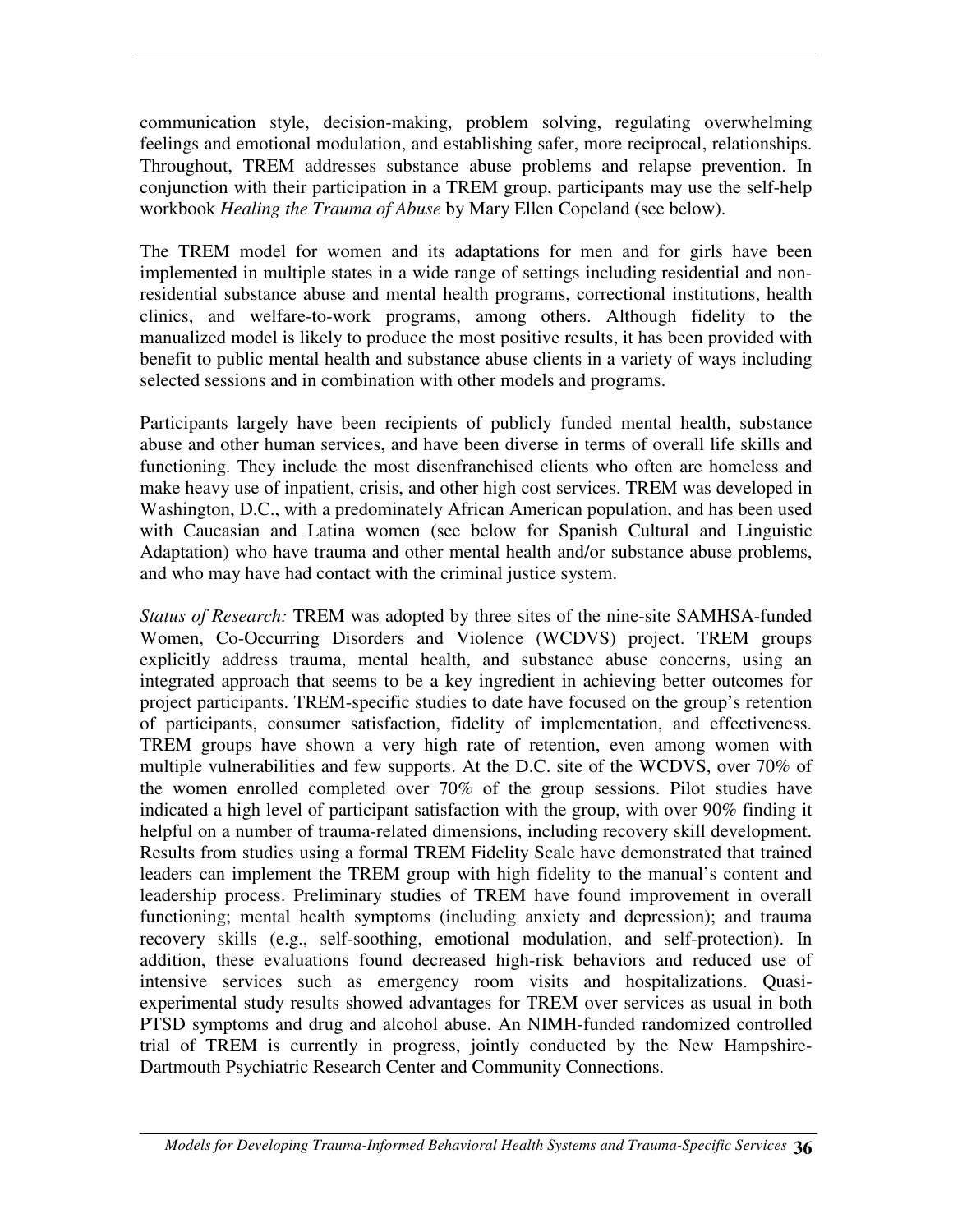The TREM model has been adapted for men (M-TREM) and has been translated into Spanish and culturally adapted for Latina women (see descriptions below). It has also been adapted for adolescent girls and young women ages 12-18 (G-TREM) (see Trauma-Specific Service Models for Children).

TREM Manual: *Trauma Recovery and Empowerment: A Clinician's Guide to Working with Women in Groups,* by Maxine Harris, Ph.D. and the Community Connections Trauma Work Group, is a step-by-step leader's guide covering 33 group sessions. Each topic includes a rationale and goals for the session, specific discussion questions, a sampling of typical responses, and experiential exercises.

TREM Instructional Video: *Trauma Recovery and Empowerment: A Clinician's Guide to Working with Women in Groups,* by Maxine Harris, Ph.D. and the Community Connections Trauma Work Group, is an 8.5-hour instructional video designed for clinicians to learn the rationale and philosophy behind the TREM intervention, with focus on the content and format of each of the 33 sessions. The video provides general information about sexual and physical abuse and can be used as part of a curriculum on trauma.

To obtain the manual or the instructional video, visit www.ccdc1.org or contact Aisha Meertins, M.S.W., at 202-608-4734 or ameertins@ccdc1.org For information on training and consultation, contact or contact Rebecca Wolfson Berley, M.S.W., director of Trauma Training, at 202-608-4735 or rwolfson@ccdc1.org

#### *Healing the Trauma of Abuse: A Women's Workbook*, by Mary Ellen

Copeland, M.A., M.S. and Maxine Harris, Ph.D. Used by women participants in conjunction with their work in the TREM group, this workbook can also be used by a woman on her own, or with a therapist or supportive friend. The manual assists women recovering from the effects of physical, sexual, and emotional abuse. It is divided into four parts: Empowerment, Trauma Recovery, Creating Life Changes, and Closing Rituals. Each part has a number of topics to work on, helps women develop individual goals for the recovery work, and addresses selfcare while doing recovery work. To obtain the workbook and for more information, visit www.mentalhealthrecovery.com

#### **Trauma Recovery and Empowerment Profile (TREP) and Menu of Strategies for Improving a Woman's Trauma Recovery and Empowerment Profile**

Developed by Maxine Harris, Ph.D., and Roger D. Fallot, Ph.D., this skills rating scale and menu of skill building strategies may be used in conjunction with the TREM group program or individually as clinical tools for clinicians and survivors to evaluate skill levels and work toward development of skills. TREP is a rating instrument with eleven dimensions. Each dimension describes a skill that is central to coping effectively with the impact of emotional, physical, and/or sexual abuse. Completed by a clinician who knows the consumer/survivor well, or by the survivor him/herself, the TREP is designed to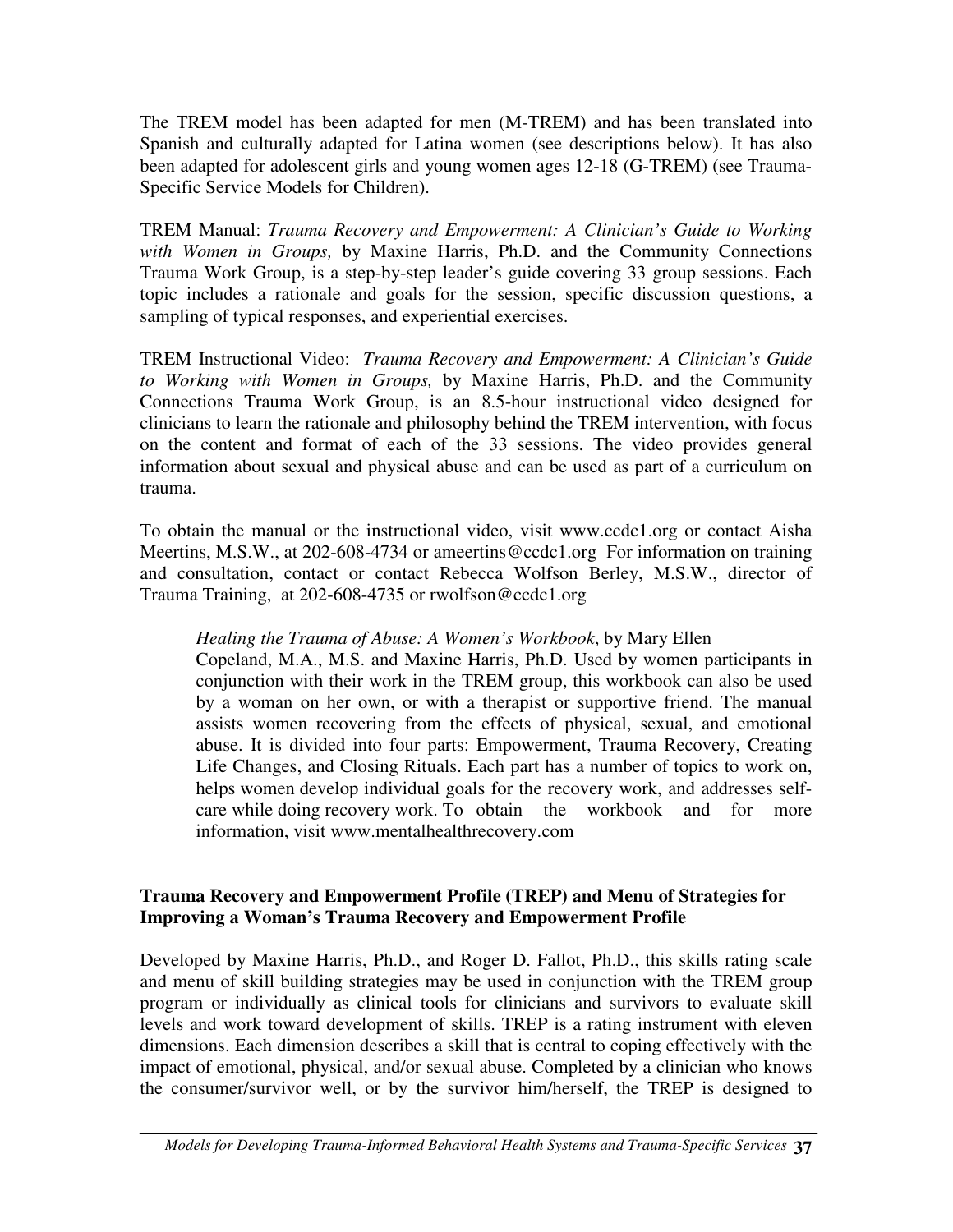provide an assessment of the consumer/survivor's recovery skills at a particular point in time. The manual, *Menu of Strategies for Improving a Woman's Trauma Recovery and Empowerment Profile*, contains interventions designed to develop skills in the eleven domains of trauma recovery. The interventions are used in conjunction with a case manager, counselor, therapist or peer advocate, and are in some circumstances used in a self-help format. Exercises are categorized into beginning and intermediate level exercises. Exercises may also be useful for individuals who are not trauma survivors but who desire skill development to deal with addictions or mental health problems.

#### *Status of Research:* No research to date.

To obtain copies of TREP and the Menu of Strategies, visit www.ccdc1.org or contact Aisha Meertins, M.S.W., at 202-608-4734 or ameertins@ccdc1.org For additional information, contact Rebecca Wolfson Berley, M.S.W., director of Trauma Training, at 202-608-4735 or rwolfson@ccdc1.org

#### **The Trauma and Recovery Group: Cognitive Behavioral Therapy Approach for PTSD in People with Serious Mental Illness**

Developed by Stanley Rosenberg, Ph.D., and Kim Mueser, Ph.D. of the New Hampshire Dartmouth Psychiatric Research Institute, the Trauma and Recovery Group model is a manualized, 16-session one-to-one psychoeducation intervention for women or men with chronic and persistent mental illness and PTSD. It is intended for use in community mental health or inpatient psychiatric settings. Offered individually and in groups, the model contains relaxation exercises, video facilitated psychoeducation about trauma and its effects, and cognitive restructuring to address unhelpful thoughts, beliefs and behaviors related to trauma. In addition to teaching clients to recognize specific PTSD symptoms and how they can exacerbate mental illness symptoms, this model uses cognitive restructuring (CR) to assist clients in challenging and revising distorted beliefs. Stress Inoculation Training (SIT) is used to instill skills for actively managing stressreactions that can exacerbate mental illness or PTSD symptoms. This model does not utilize prolonged exposure, but instead focuses on here-and-now coping skills to assist clients in managing intrusive memories.

*Status of Research:* This model has not been tested in a controlled trial, but detailed psychometric outcome data are being collected for more than 50 community mental health center clients in several rural and urban settings. Individuals participating in all sessions of this intervention model show substantially greater improvement in PTSD and depression than people participating in fewer sessions or dropping out.

To obtain the manual, *The Trauma and Recovery Group*, the educational videotape, *Recovery From Trauma*, and for information on training and consultation, contact Kim.T.Mueser@Dartmouth.edu or Stan.Rosenberg@Dartmouth.edu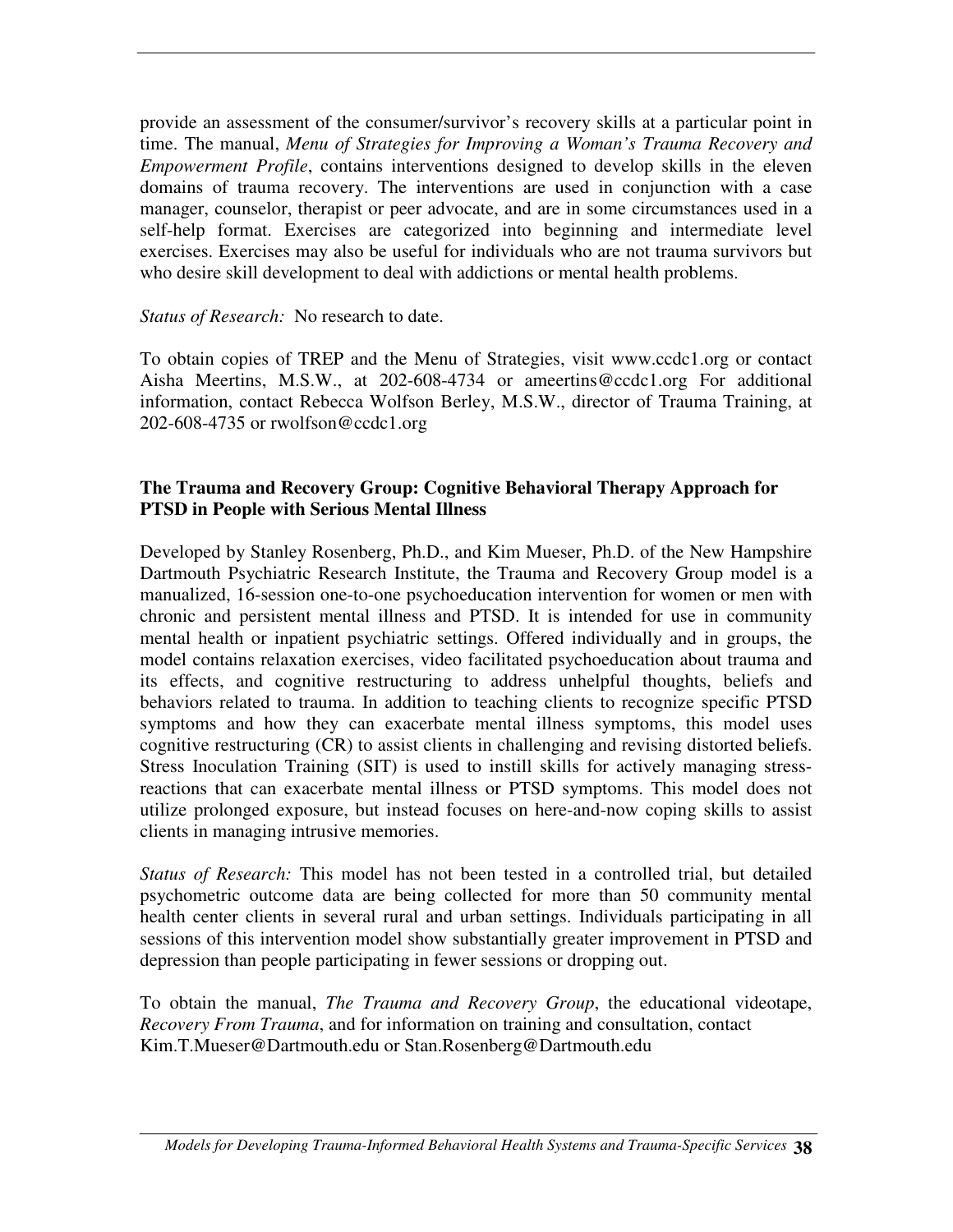#### **Trauma Safety Drop-In Group: A Clinical Model of Group Treatment for Survivors of Trauma**

Designed by Pat Gilchrist of Ulster County Mental Health and Peri Rainbow of Women's Studies at New Paltz State University of New York, this model provides trauma survivors with basic safety skills. A low-intensity group model that requires no commitment from participants, the group is open to all survivors regardless of diagnosis, level of functioning, and place in the healing process. Goals of the group include increasing the survivor's ability to function and feel safe in a more intensive level of group treatment, to learn about the healing process and the after-affects of trauma, and to assess readiness for further treatment. The drop-in nature of the group is an essential and unique feature. Survivors who are beginning trauma-specific treatment are often not prepared to fulfill the commitment of consistent attendance required by traditional group therapy. The group is structured so that survivors can join at any point and complete the cycle at their own pace.

#### *Status of Research:* No research to date

Manuals are available from the New York State Office of Mental Health Trauma Unit at nominal cost from the NYS OMH Printing and Design Services. Their fax number is 518-473-2684.

### **TRIAD Women's Group Model**

Developed by and implemented at one of the SAMHSA Women Co-Occurring Disorders and Violence Study sites, this manualized, 16-session (2-hours a week for 16 weeks) cognitive behavioral group model is based on the perspective that complex disorders arise from trauma and that particular fundamental issues must be addressed for long-term recovery to occur (Herman, 1992). It is designed for and takes an integrated approach to women who experience challenges around the three issues of trauma, mental health, and substance abuse.

TRIAD is structured into four phases: Mindfulness, Interpersonal Effectiveness Skills, Emotional Regulation, and Distress Tolerance, with four weekly sessions in each phase. This design allows for a "modified open" format in which women can join the group at the beginning of each of the four phases. Each session includes specific goals and objectives to facilitate short-term treatment planning. A leaders manual, *Triad Women's Project Group Treatment Manual*, was developed by the Clinical Interventions Committee of the Triad Women's Project. TRIAD's primary treatment goals are to reduce psychiatric and trauma-related symptoms associated with histories of violence/abuse and substance use for those with substance abuse disorders. Additional model goals are to increase abstinence for those with substance dependence and to support women in maintaining their personal safety. This cognitive behavioral model is based, in part, on Linehan's Cognitive-Behavioral Treatment model, Evans and Sullivan's work on substance abuse and trauma and Harris' work on trauma and serious mental illness.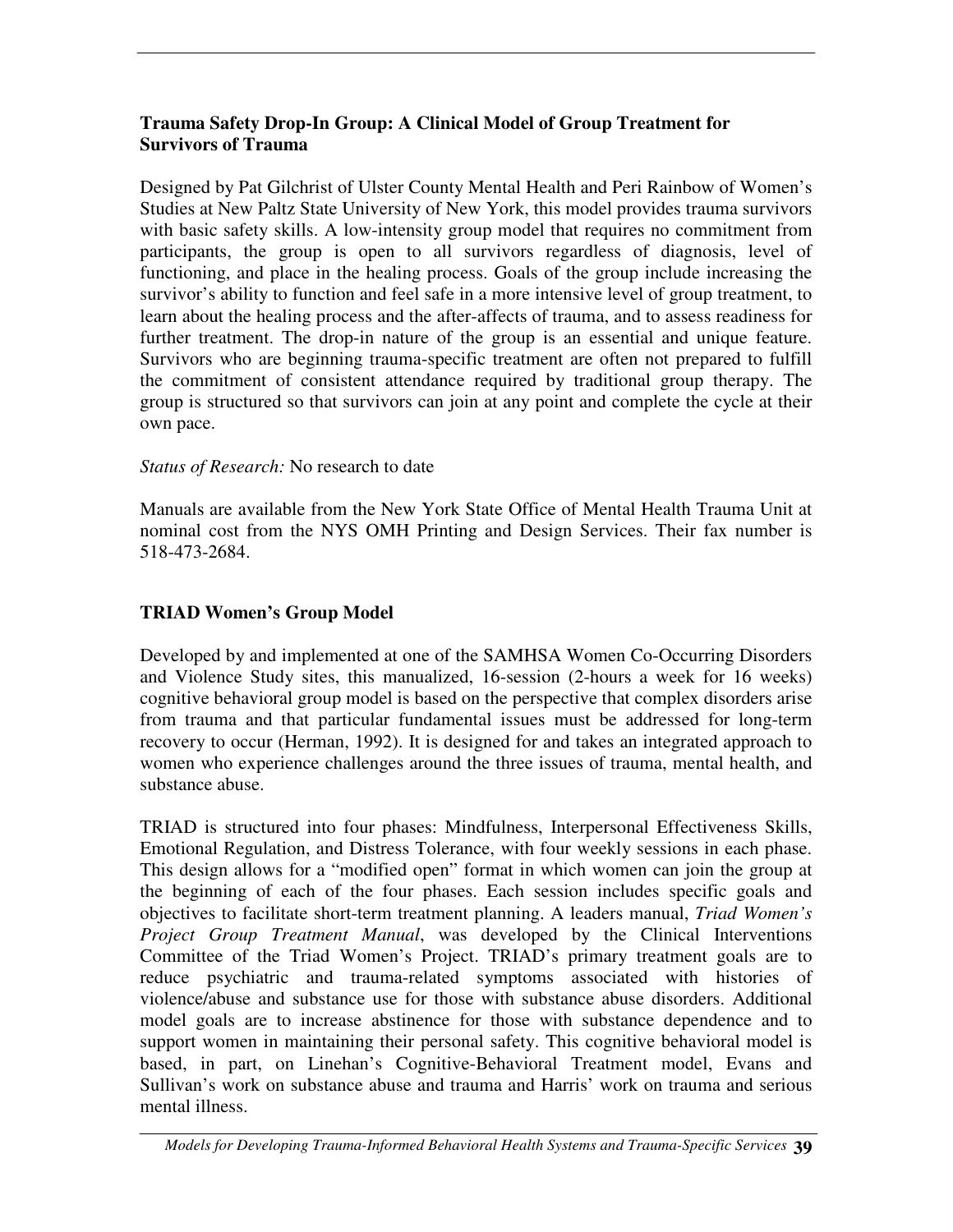TRIAD groups are implemented in outpatient or residential community mental health centers and substance abuse treatment facilities and a modified version of TRIAD is currently being offered in jails.

*Status of Research:* Triad was developed and implemented by one site of the 9-site SAMHSA WCVDS. Results of this cross-site study show positive effects for trauma treatment and indicate that participation in integrated counseling that addresses treatment issues related to trauma, mental health, and substance seems to be the key ingredient in achieving better outcomes.

To obtain the manual and for information on training and consultation, contact Colleen Clark, Ph.D., at 813-974-9022 or cclark@fmhi.usf.edu

# **Manualized Adaptations to Trauma-Specific Service Models for Adults**

**An Introduction to Trauma Issues for Women on Inpatient or Short-Stay Units**

Created by Maxine Harris, Ph.D., Bronwen Millet, Ph.D., Lori Beyer, M.S.W., Jerri Anglin, M.S.W., and Rebecca Wolfson, M.S.W., this manualized, four-session (45-50 minute) group treatment intervention is drawn from the TREM model. It is made for women with histories of sexual and physical abuse who have been diagnosed as having a mental illness or a substance abuse disorder and are receiving treatment on a psychiatric, detoxification, or battered women's short-stay residential unit. The curriculum has a suggested order but is capable of being attended by a woman in any order as each session is designed to stand alone. The woman may attend one, two, three, or all sessions depending on her readiness and circumstances. A brief written version of the sessions is available for residents so they have a chance to benefit from sessions missed.

The curriculum is designed to introduce women to important connections between a history of physical, sexual, and /or emotional abuse and current difficulties and symptoms. It helps women assess their need for longer-term recovery work and identify community resources for doing trauma recovery work in an outpatient setting.

*Status of Research:* No research to date.

To obtain a manual and for additional information visit www.ccdc1.org or contact Aisha Meertins, M.S.W., at 202-608-4734 or ameertins@ccdc1.org

#### **Men's Trauma Recovery and Empowerment Model (M-TREM): A Clinician's Guide to Working with Male Trauma Survivors in Groups**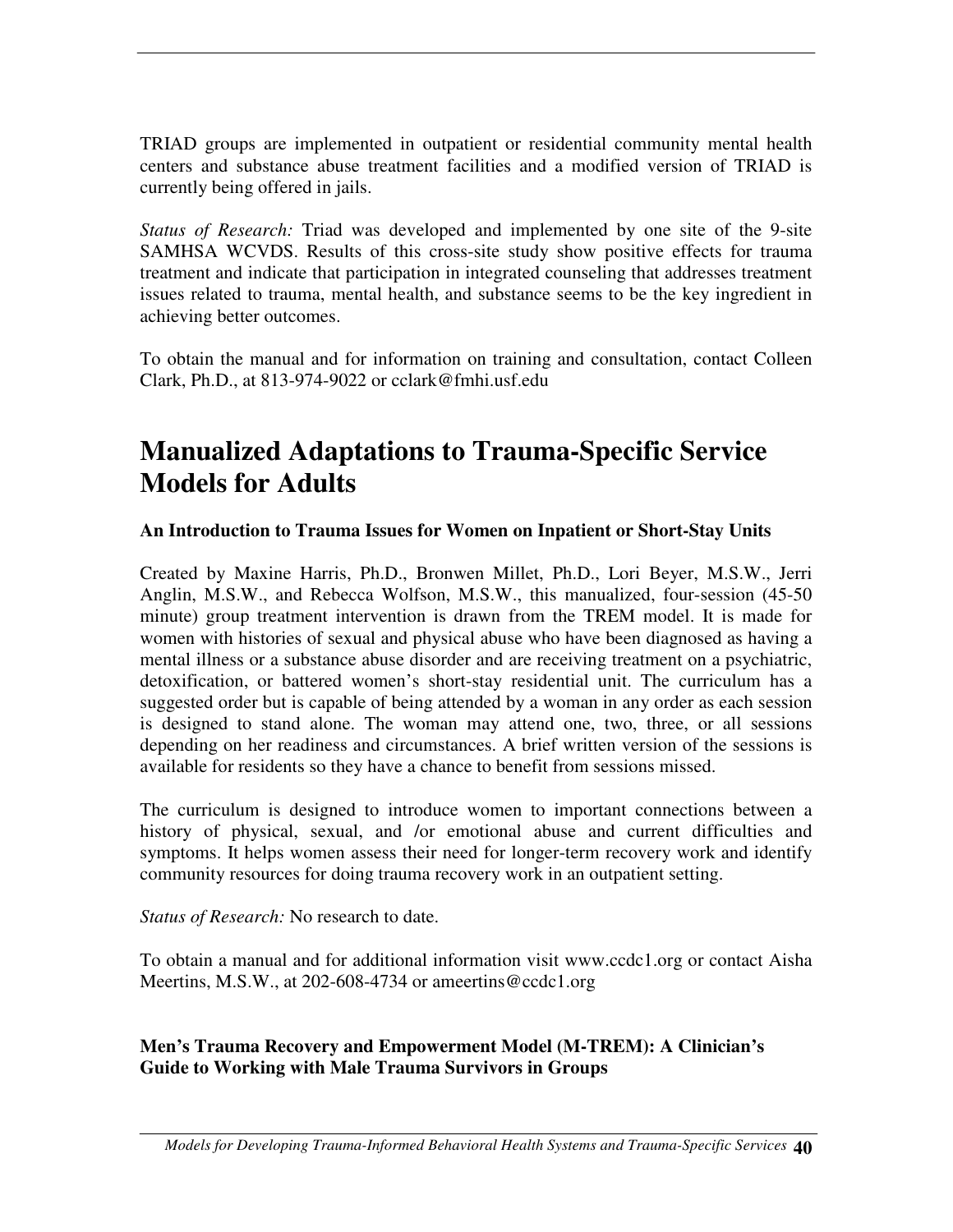Developed by Community Connections with Roger D. Fallot, Ph.D., Maxine Harris, Ph.D., H. Urs Affolter, M.S.W., Jerri Anglin, M.S.W., Ellen Arledge, M.S.W., Richard Bebout, Ph.D., John Dende, M.A., David Freeman, Psy.D., Walter Green, M. Div., and Matthew Lee, M.S.W., this group is an adaptation of the original TREM for women tailored to the specific concerns of male trauma survivors. The men's 24-session group (75 minutes per session) is structured in three sections. Part I addresses the emotional readiness of male trauma survivors for trauma-focused discussions. Group members develop a shared emotional and relational vocabulary via sessions that center on both key emotions (anger, fear, hope, shame) and relationship characteristics (friendship, intimacy, trust, loss). Part I helps men to place their personal experiences in a larger context by exploring the cultural understanding of "what it means to be a man." In Part II, attention focuses more directly on trauma and its connections to emotional, addictive, and relationship difficulties. Part III adopts an explicitly skill-building emphasis with, among others, sessions on communication, problem-solving, and self-soothing. This program can be used with African American, Caucasian, and Latino men who have trauma, other mental health and/or substance abuse problems, and who may have had contact with the criminal justice system.

*Status of Research:* Pilot studies of M-TREM have recently begun. Initial results are promising, based on the feedback of group leaders and participants. In the initial group of six participants, changes from pre-group to six-month post-group follow-up were consistently positive, reflecting enhanced overall functioning and decreased mental health (including posttraumatic stress) symptoms.

To obtain the manual, visit www.ccdc1.org or contact Aisha Meertins, M.S.W., at 202- 608-4734 or ameertins@ccdc1.org For information on training, call Rebecca Wolfson Berley, M.S.W., director of Trauma Training, at 202-608-4735 or rwolfson@ccdc1.org

#### **Spanish Cultural and Linguistic Adaptation and Expansion of Trauma Recovery and Empowerment Model**

Developed by the Boston Consortium of Services for Families in Recovery, Boston Public Health Commission and the Institute on Urban Health Research at Northeastern University, TREM is translated into Spanish and culturally adapted to make it more appropriate and accessible to Latina women. Multiple issues addressed by the TREM manualized group treatment are translated and contextualized within the Latino culture and the African American culture, and compared to the viewpoints of mainstream American culture and other cultures. The model has also been expanded to include strategies for reduction of HIV sexual risk behaviors.

*Status of Research:* The Spanish Cultural and Linguistic Adaptation and Expansion of Trauma Recovery and Empowerment Model was part of the intervention package offered to women participating in the Women, Co-Occurring Disorders and Violence Study in the Boston site. The study used a no-randomized comparison group design with comparison agencies providing services as usual and intervention sites providing the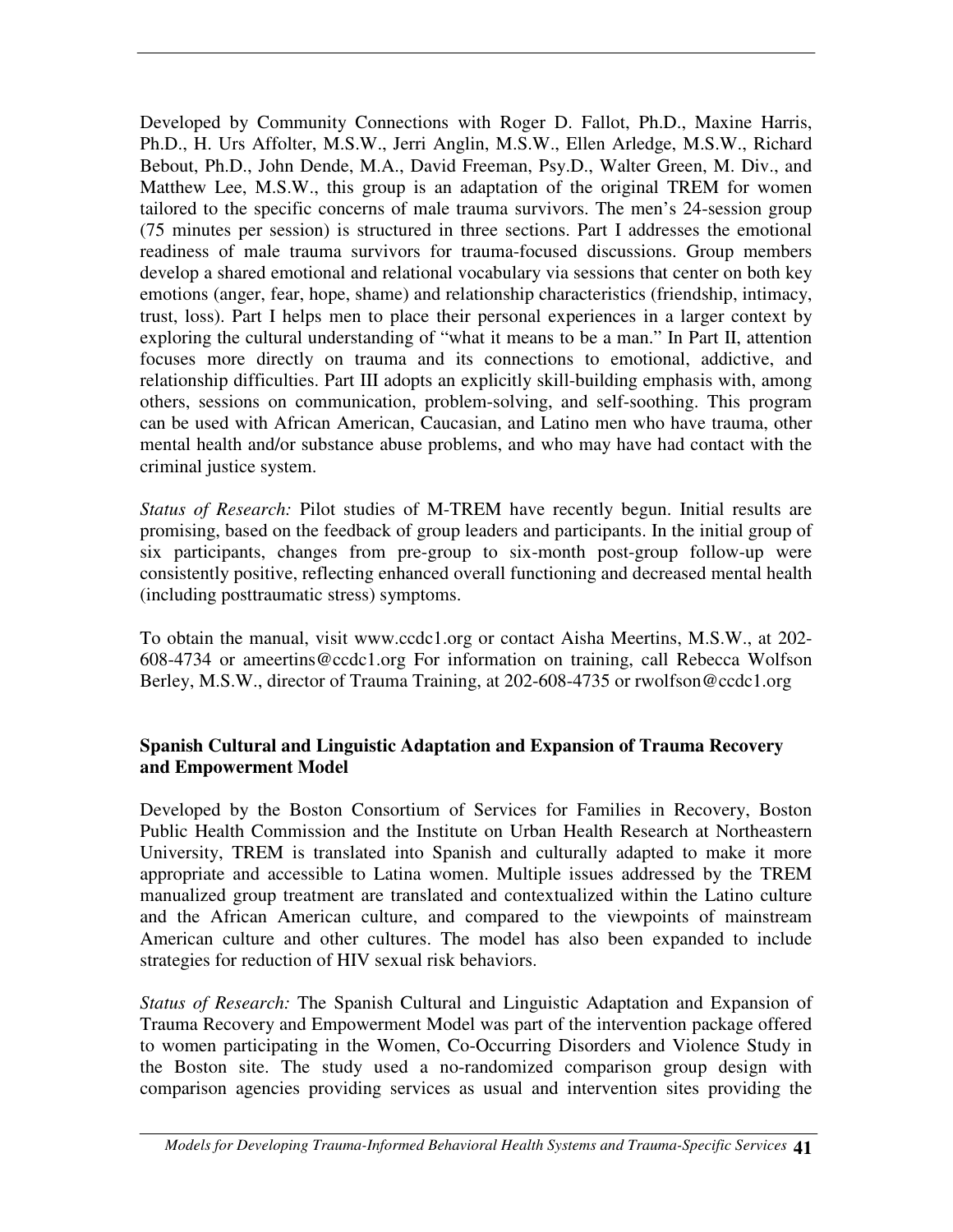trauma-integrated model. Analyses to date have focused on the overall differences in outcomes among intervention participants who received the 'package' of services and comparison group participants who received services as usual rather than on the specific outcomes related to exposure to this particular component of the intervention treatment 'package.' Two documents have been submitted for publication which report on findings indicating that women in the intervention stay in treatment longer and also have lower sexual HIV risk behaviors than those in the comparison condition. Other analyses not yet published indicate positive outcomes in addiction severity, mental health, and trauma symptomatology at follow-up.

To obtain a manual and for more information, contact Dr. Hortensia Amaro at h.amaro@neu.edu or Rita Nieves, R.N., M.P.H. at Rita\_Nieves@bphc.org

# **Trauma-Specific Models for Parenting**

## **Circle of Security**

A psychoeducational, psychodynamic intervention protocol based on attachment theory, The Circle of Security (COS) is a Head Start model program designed to alter one component of the developmental pathways of at-risk parents and their children. As part of the Trauma, Addictions, Mental Health And Recovery (TAMAR) program with the Maryland Department of Health and Mental Hygiene Administration, The Circle of Security protocol is used with pregnant and post-partum women in the justice system. Focus of the intervention is upon "disorganized families with hidden resilience." It was created for low-income parents and young children who had previously been unresponsive to intervention. The task of the intervention is to build on "resilience potential" and focus treatment toward developing healthy attachments. Intervention involves small groups of at-risk parents of infants (birth-12 months) who meet as a group with a psychotherapist for 15 months—three pre-natal though one year after birth. In the context of the group, each parent reviews edited video-vignettes of herself interacting with her baby. These video feedback vignettes, and the related psychoeducational and therapeutic discussions, are individualized to each dyad's specific attachment-caregiving pattern, using a priori individualized treatment goals based on videotaped interactions recorded throughout the pre-intervention assessment. During the course of treatment, mothers learn to understand how their previous traumatic experiences (child abuse, poverty, and neglect) contribute to their parenting style. This is known as "shark music," a sense of impending difficulty that influences their reactions to their children. The intervention has been used with mothers and their children up to the age of 9.

*Status of Research:* Pre-and-post intervention assessments of the attachment-caregiving pattern of each dyad track the effects of the intervention. Preliminary results on years 1 and 2 of a SAMHSA 3-year study indicate the protocol is effective in reducing rates of Disordered attachments, and increasing the rates of Ordered, and even Secure, attachments. Results suggest that the COS protocol has the potential to decrease one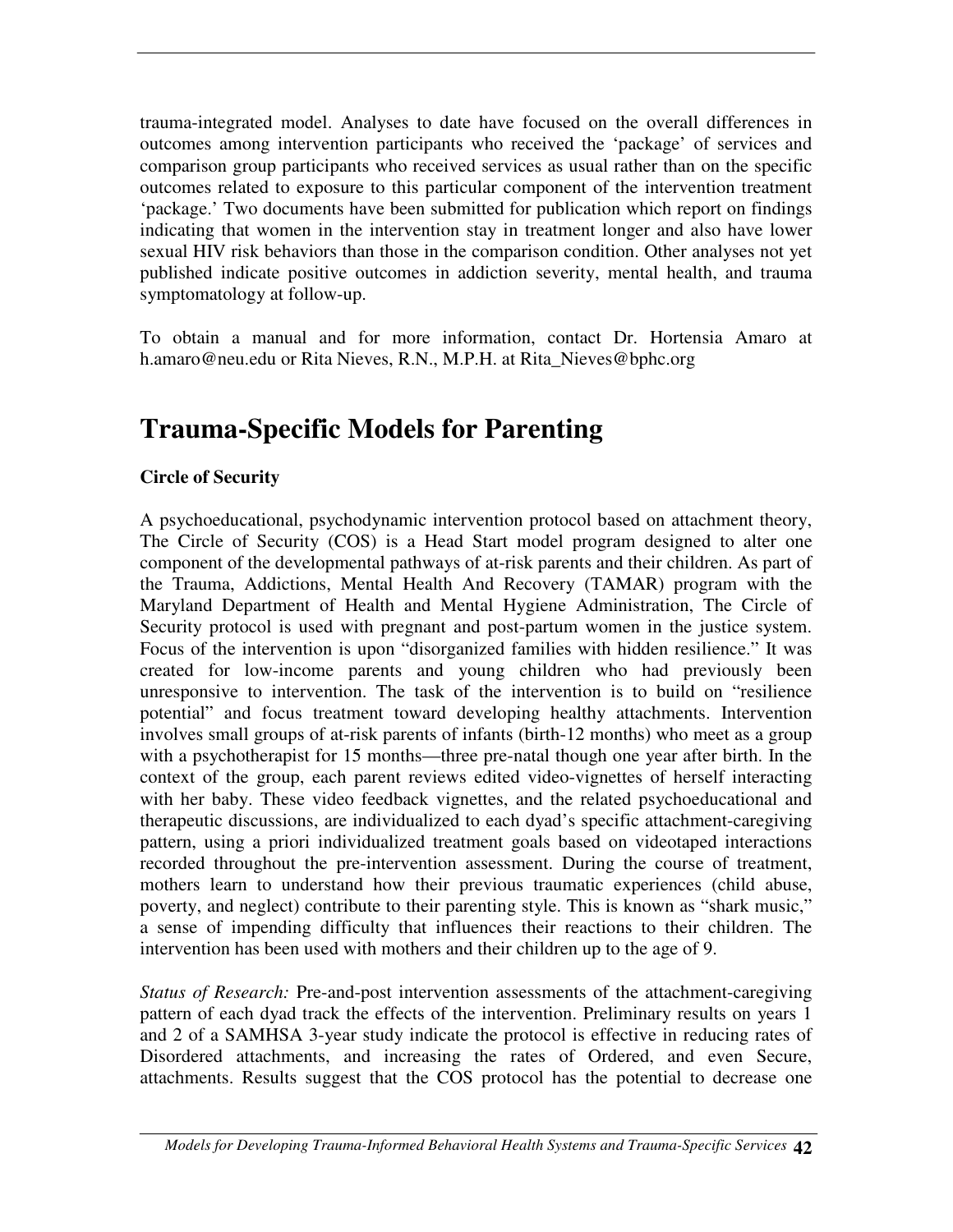important risk factor, disordered attachment caregiving bonds between child and parent, nearly to levels found in low-risk populations.

The TAMAR'S Children program is a research project looking at the effectiveness of the Circle of Security intervention on at-risk mothers and infants. Women in the justice system commonly have disorganized attachment styles resulting from their own experiences of abuse and neglect. After two decades of research, this pattern of disorganization has been found to contribute to the development of mental health and substance abuse disorders. In preliminary findings of the first 26 women to complete the 15-month COS protocol, all mother-infant dyads showed organized attachment patterns, some secure, some insecure with the majority assessed as secure attachment. No one participating in the TAMAR'S Children project has re-offended or violated parole. Although two mothers relapsed, their substance use was reported early and they returned to treatment. The project will be completed at an N=75 and findings will be reported in early 2006.

To obtain materials and more information, contact Andrea Karfgin, Ph.D., at 410-974- 8968 or tamarinc@aol.com

## **Impact of Early Trauma on Parenting Roles**

A 14-session group intervention for women whose traumatic experiences of early sexual and /or physical abuse have created symptoms and responses that make parenting tasks difficult. The intervention is designed to address the connections between trauma sequelae and parenting, and help a woman deal with her feelings and responses so that she can be maximally available to parent her children.

#### *Status of Research:* No research to date.

To obtain the manual *Non-Traditional Parenting Interventions,* which contains this group intervention, contact www.ccdc1.org or Aisha Meertins, M.S.W., at 202-608-4734 or ameertins@ccdc1.org For information on training or consultation, call Rebecca Wolfson Berley, M.S.W., director of Trauma Training, at 202-608-4735 or rwolfson@ccdc1.org

#### **Nurturing Families Affected by Substance Abuse, Mental Illness and Trauma**

This is a parenting curriculum offered in groups for women and children in recovery from substance abuse, mental illness, and trauma. The curriculum provides a first step in repairing the fractured parent-child relationship by helping families work toward a place where they can grow and heal together. Developed and piloted by the Institute for Health and Recovery as part of the Women Embracing Life and Living (WELL) Project—one of nine SAMHSA Women, Co-Occurring Disorders and Violence Study sites—the curriculum builds upon IHR's Nurturing Program for Families in Substance Abuse Treatment and Recovery, which was recognized by the Center for Substance Abuse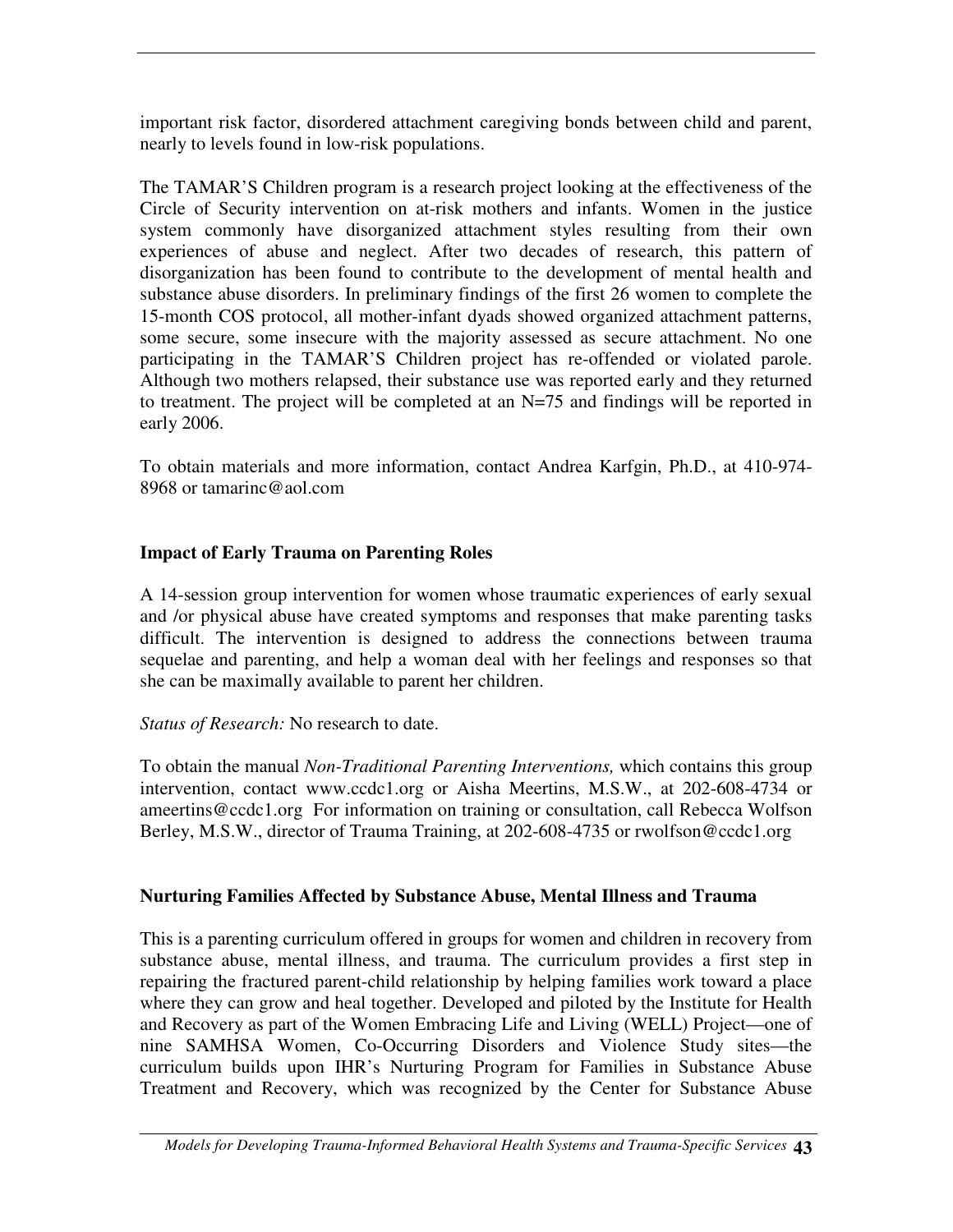Prevention as a model program for best practices in strengthening families. The WELL Project adapted this curriculum to encompass the needs of families affected by substance abuse, mental illness, and trauma.

The model is based on the relational development principles of authenticity, mutuality and empathy, and emphasizes the critical role self-nurturing plays in the lives of women who are parenting and in recovery. It consists of three modules.

- Module 1. One-on-one mentoring and intensive skills building. Two sessions on setting goals, and building connections.
- Module 2. Nurturing families affected by substance abuse, mental illness and trauma group. Fourteen 90-minute sessions designed to increase parents' understanding of the effects of substance abuse, mental illness and trauma on their lives and the lives of their families.
- Module 3. Four sessions on parent-child skill-building activities, when parents and children engage in structured skill-building activities designed to repair and strengthen the bond between them.

The curriculum is intended to enhance coping strategies through concept presentations, practice sessions, role-plays, and activities, and it includes a skills-building component to apply techniques and strategies. Each session covers a different topic including hope; building trust; self-esteem; setting boundaries; family communication; feelings; managing stress; guiding behavior; schedules and routines; safety and protecting children; helping families grieve; and having fun.

Groups of no more than 12 participants are implemented in a variety of settings including inpatient, outpatient, and community-based service agencies. Women may join at any time throughout the series.

*Status of Research:* No research to date.

To obtain the manual *Nurturing Families Affected by Substance Abuse, Mental Illness and Trauma*, and for information on training and consultation, visit www.healthrecovery.org or contact Terri Bogage at family@healthrecovery.org or 617- 661-3991.

#### **Parenting at a Distance**

A 10-session group intervention to address issues of parenting for women who are involved in some form of partial parenting, but who do not have full-time residential custody of their children.

*Status of Research:* No research to date.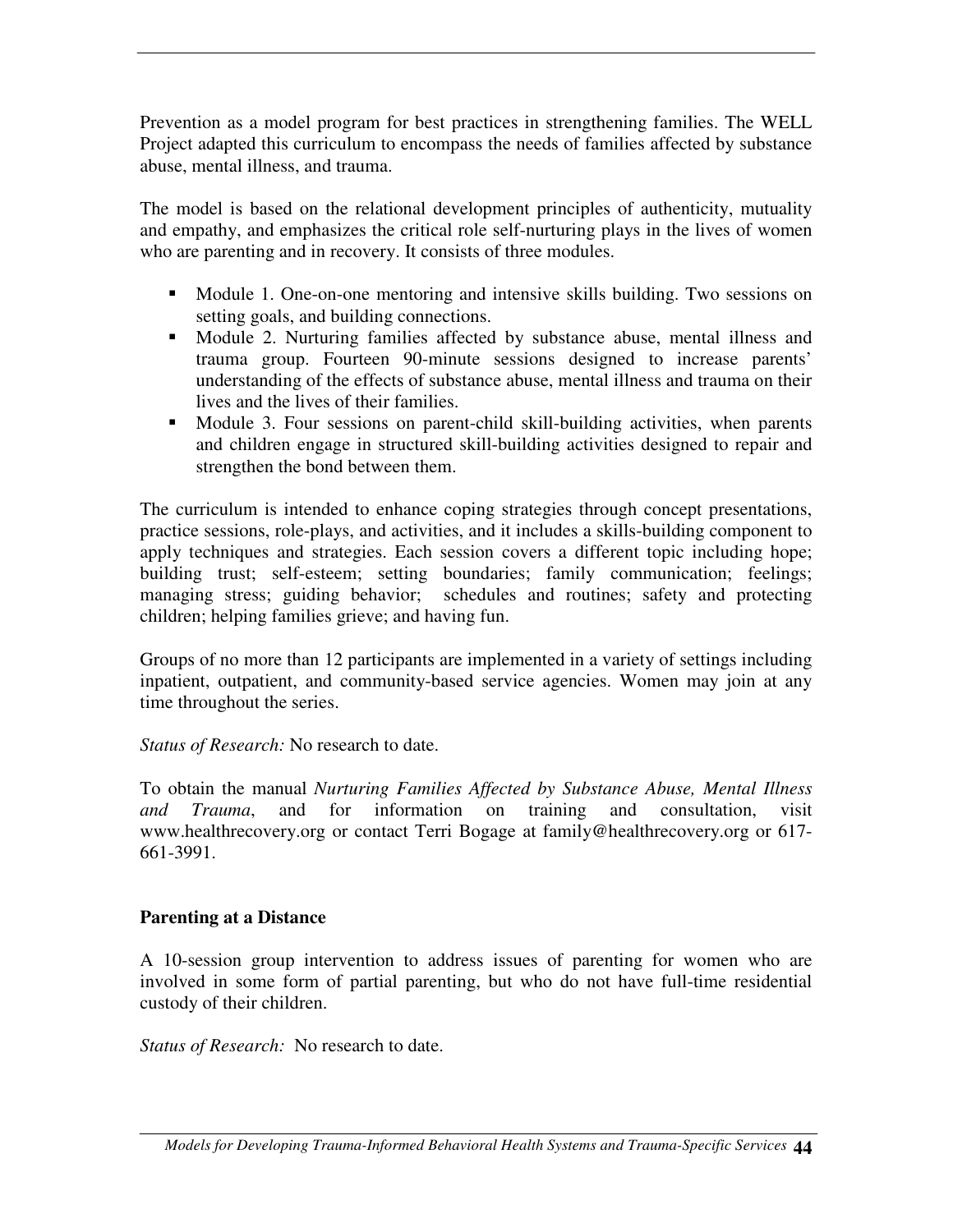To obtain the manual *Non-Traditional Parenting Interventions*, which contains this group intervention, visit www.ccdc1.org or contact Aisha Meertins, M.S.W., at 202-608-4734 or ameertins@ccdc1.org For information on training or consultation, call Rebecca Wolfson Berley, M.S.W., director of Trauma Training, at 202-608-4735 or rwolfson@ccdc1.org

#### **Pathways to Family Reunification and Recovery (Caminos Para la Reunificacion y la Recuperacion): An educational group curriculum for women in recovery**

Available in Spanish and English, this multi-session group intervention was developed by the Boston Consortium of Services for Families in Recovery, Boston Public Health Commission and the Institute on Urban Health Research, Northeastern University. The manual focuses on the different possible scenarios that women in recovery may encounter in the process of reuniting with their children. It has some focus on understanding the Department of Social Services regulations and policies but also explores other family dynamics when the children are in custody of the women's sister, grandmother, aunt or any other family members. Curriculum explores the different stages of reunification and the possible reactions and emotions children and mothers might experience when going through this period of transition coming from a foster home or any other environment. Contains tools for parents to develop nurturing relationships with children.

*Status of Research:* The Pathways to Family Reunification and Recovery was part of the intervention package offered to women participating in the Women, Co-Occurring Disorders and Violence Study in the Boston site. The study used a no-randomized comparison group design with comparison agencies providing services as usual and intervention sites providing the trauma-integrated model. Analyses to date have focused on the overall differences in outcomes among intervention participants who received the 'package' of services and comparison group participants who received services as usual rather than on the specific outcomes related to exposure to this particular component of the intervention treatment 'package.' Two documents have been submitted for publication which report on findings indicating that women in the intervention stay in treatment longer and also have lower sexual HIV risk behaviors than those in the comparison condition. Other analyses not yet published indicate positive outcomes in addiction severity, mental health, and trauma symptomatology at follow-up.

To obtain the curriculum and for further information, contact Dr. Hortensia Amaro at h.amaro@neu.edu or Rita Nieves, R.N., M.P.H., at Rita\_Nieves@bphc.org

#### **Recovering Families Parenting Curriculum**

This curriculum is embedded as a standard service offered in many substance abuse treatment programs throughout San Joaquin County, California. Developed as a part of the SAMHSA Women Co-Occurring Disorders and Violence Study (WCDVS) Allies project, Recovering Families builds on a prior existing parenting curriculum based on the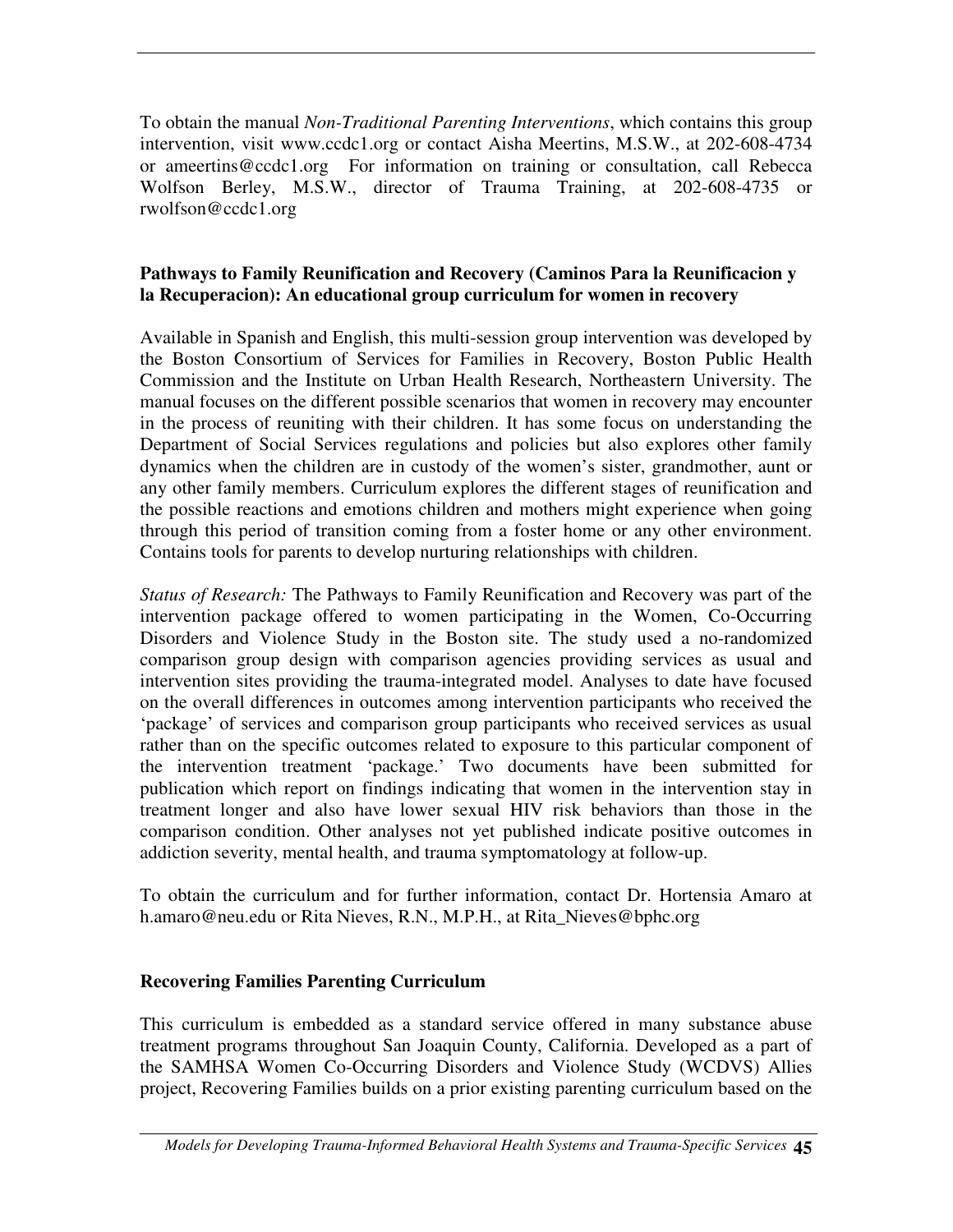work of Bavolek and Dellinger-Bavolek and the Nurturing Program for Families in Substance Abuse Treatment and Recovery curriculum developed by the Institute for Health and Recovery.

The Recovering Families Parenting Curriculum is a 13-week intervention designed to blend discussions and activities around parenting issues particular to parents with cooccurring disorders and trauma histories, with each session focusing on specific parenting skills.

#### *Status of Research:* No research to date.

To obtain the curriculum and for information on training and consultation, contact Frances Hutchins, division director of San Joaquin County Office of Substance Abuse, at fhutchins@sjgov.org

#### **Strengthening Multi-Ethnic Families and Communities: A Violence Prevention Parent Training Program**

A CSAP model parent-training curriculum for ethnic and culturally diverse parents of children ages 3 to 18 years, this program addresses violence against the self (drugs/alcohol), violence in the family (child abuse, domestic violence), and violence against the community (juvenile delinquency, crime, gangs). Information is presented within a "cultural framework" and instructors choose to either present the Parent Training Curriculum structured into an Orientation and 12 weekly 3-hour sessions or Parent Workshops (organized by component areas). The importance of ethnic/cultural/family/spiritual roots is emphasized. The curriculum includes five major components: Cultural/Spiritual Focus; Rites of Passage; Positive discipline; Enhancing Relationships; and Community Involvement. Positive communication and discipline strategies are presented to enhance child self-esteem, self-discipline and social competency. Anger management techniques and developmental information is integrated throughout the curriculum. The program is used with high-risk and hard-to-reach groups, including teens, foster parents, court-ordered parents, grandparents, parents of teens, migrant families, gay parents, single parents, fathers, etc., and with parents from a variety of ethnic/cultural backgrounds.

*Status of Research:* A pre-post test design had been used to evaluate over 100 parent classes using this model. Evaluation data from one report of 22 parent groups  $(N=357)$ show significant improvements in parents' sense of competence, family/parent/child interactions, and child competence and behavior. Participation in the program had a direct impact on increasing parent involvement in the areas of "Community Activities," "Political Issues," and "School Involvement." Reports show that the program helps with child rearing challenges, promotes family bonding, promotes pride in cultural heritage, promotes community bonding, and reduces life-threatening risks for children.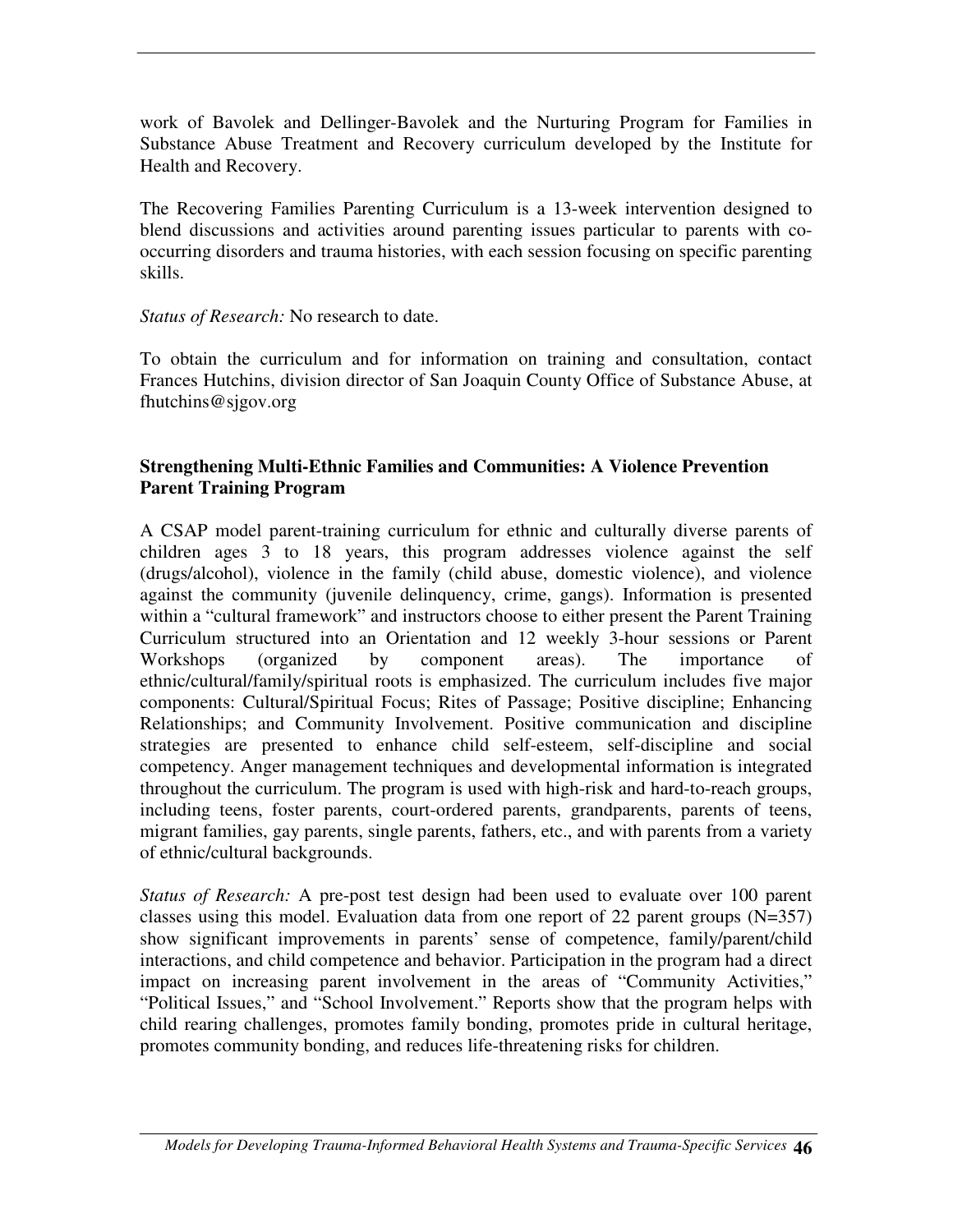Five-day Facilitator Training Workshops, facilitator materials, and parent materials in six languages (US English, Spanish, Vietnamese, Korean, Cambodian, Russian, UK English) are available from Dr. Marilyn Steel, Ph.D., at 323-936-0343 or dr\_mls@earthlink.net

## **Trauma and Triumph: Parenting Abused and Neglected Children**

This is a 6-hour training from the Foster and Adoptive Parent Toolbox: Child Welfare Training Institute, Institute for Public Sector Innovation, Muskie School of Public Service. It is part of a series of six core topics designed for foster and adoptive parents new to parenting abused and maltreated children and youth. In this particular training, foster and adoptive parents learn the primary types of abuse and neglect experienced by children for whom a continuous series of traumatic moments have become a regular part of the child's existence. Parents are taught the short and long-term impacts of trauma on the child's development, interventions for working with these children, how to create a home environment that promotes emotional and physical safety for the children, and how to access community resources.

*Status of Research:* To date, no research has been done on this training series. As it has been in delivery for the past two years, it is the goal of the University to begin a training evaluation within the next year as the sample size is now sufficient for an evaluation.

For more information, contact Leslie Rozeff, C.W.T.I., co-director, at 207-626-5218 or Leslie.Rozeff@maine.gov

# **Trauma-Specific Service Models for Children**

#### **Group Intervention for Children of Mothers with Co-occurring Mental Health and Substance Abuse Disorders and Histories of Interpersonal Violence**

This is a structured, children's skills-building group intervention that was developed as part of the SAMHSA Women, Co-Occurring Disorders and Violence Children's Subset Study. The group intervention has been modified from Einat Peled and Diane Davis' *Groupwork with Children of Battered Women: A Practitioner's Manual* to account for the presence of children in families without domestic violence, to address substance use and abuse and to meet developmental needs of two age groups (ages 5-7 and 8-10)*.* The WCDVS modified Group Intervention for Children incorporated a variety of activities across sessions, including check-in, discussion, drawing, movement, skill practice, storytelling, videoclips, and free play. Core content includes teaching children to verbalize feelings, modeling expression of emotions in appropriate ways, educating the children about substance abuse and domestic violence, helping to identify good and bad touch, teaching assertiveness skills, learning relaxation exercises, and helping children develop a safety plan for themselves. The program consists of an hour-long orientation, nine core group sessions, and two booster sessions. Groups are conducted by a facilitator and co-facilitator, who can be a consumer/survivor/recovering (C/S/R) woman.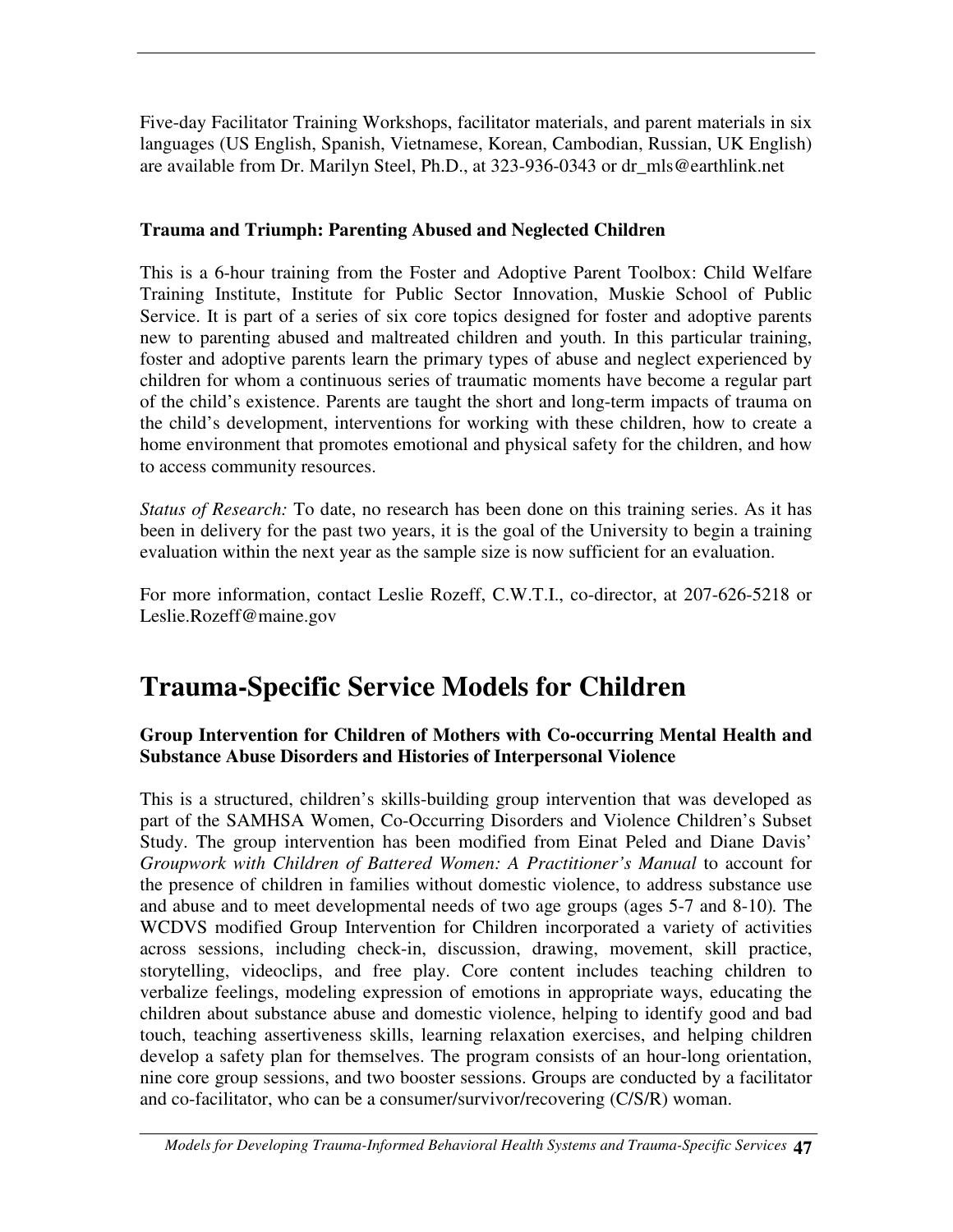*Status of Research:* A preliminary summary of outcome effects as measured by the SAMHSA Women, Co-Occurring Disorders and Violence Study indicate that children who participated in this intervention sustained positive improvement when compared to children receiving treatment-as-usual, regardless of their mothers' outcome, with younger children showing a greater degree of positive change than older children.

To obtain the curriculum, *Groupwork with Children of Battered Women: A Practitioner's Manual* by Einat Peled and Diane Davis as adapted by The Coordinating Center and the Children's Subcommittee for the Women, Co-Occurring Disorders and Violence Study, visit www.wcdvs.com or www.domesticabuseproject.org For more information regarding the model, training, and consultation, visit the National Trauma Consortium online at www.nationaltraumaconsortium.org

#### **Real Life Heroes: A Life Storybook for Children**

Created by Richard Kagan PhD, this product helps traumatized children move from painful or fractured memories to a more positive perspective by drawing strength from the supportive people in their lives. The workbook uses a creative arts approach encouraging children to work with caring adults to develop autobiographies through drawings, music, movies, and narrative, to overcome difficulties such as divorce, separation, placement, leaning problems, serious illness, and hospitalization, and highlight moments in their lives when "important" people—family, friends, and community members—showed kindness, caring, understanding and courage, giving the child a sense of value. For counselors, psychotherapists, teachers, parents, adoptive parents, foster parents, grandparents, and mentors who are working to help troubled children to overcome traumas and to rebuild hope and a positive identity.

*Status of Research:* The Workbook has been tested on a child-by-child basis for six years, primarily with chronically and severely traumatized children who have been at high risk of imminent placement or who have been living in foster families, residential treatment, and psychiatric hospitals due to dangerous behaviors, abuse, and/or neglect. Feedback from pilot testing has been excellent. A research study is currently underway to evaluate the effectiveness of this model with 40 children at Parsons Child and Family Center. Use of the Life Storybook is also being tested at other community practice sites of the National Child Traumatic Stress Network.

To obtain the workbook and additional information including training and consultation, contact Richard Kagan, Ph.D., at the Parsons Child and Family Center in Albany, NY at 518-426-2600.

#### **Sanctuary Model for Children in Residential Settings**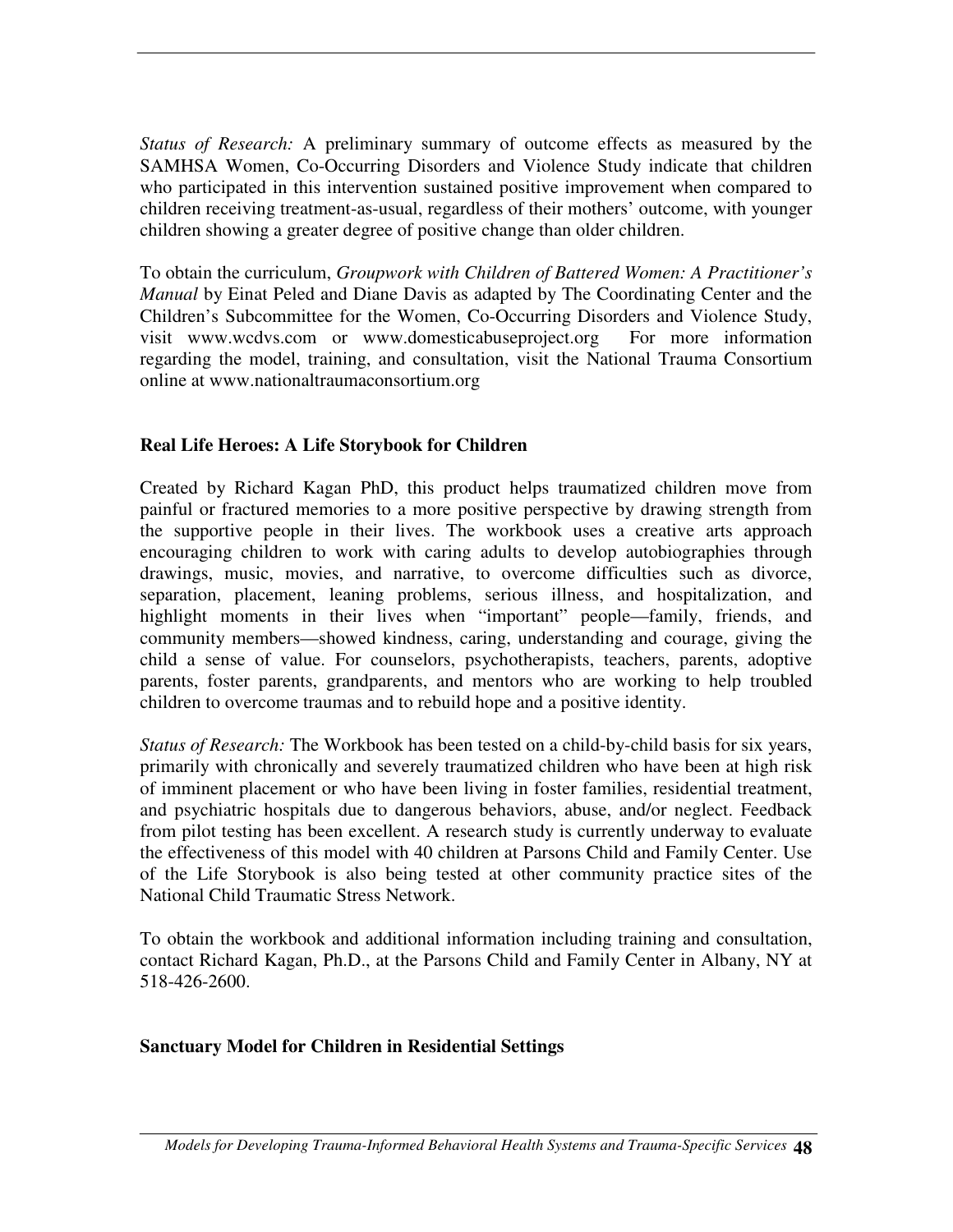The Sanctuary Model<sup>®</sup> for Children in Residential Treatment is an intervention designed to address the special treatment needs of youth with emotional and behavioral disturbances and histories of maltreatment or exposure to domestic and community violence. The Sanctuary Model<sup>®</sup> integrates trauma theories, an enhanced therapeutic community philosophy, and recommended child treatment strategies that address posttraumatic symptoms, developmental disruptions, and unhealthy accommodations to traumatic experiences. A fundamental premise of the intervention is that the treatment environment is a core modality for modeling healthy relationships among interdependent community members. What has emerged from experience with residential treatment settings is a plan, process, and method for creating trauma-sensitive, democratic, nonviolent cultures that are far better equipped to engage in the innovative treatment planning and implementation that is necessary to adequately respond to the extremely complex and deeply embedded injuries that these children have sustained.

The Sanctuary Model<sup>®</sup> is being adapted for use in five residential settings for children, all in New York State (Goldsmith Center for Adolescent Treatment, Hawthorne Cedar Knolls Residential Treatment Center, Linden Hill School, Julia Dyckman Andrus Memorial Center, Parsons Child and Family Center), with an NIMH research project based in three of the centers (see below) (MH62896).

*Status of Research:* More information is available in: Initial Findings of an Evaluation of a Trauma Recovery Framework in Residential Treatment. *Residential Group Care Quarterly,* 5(1), 3-5. Summer, 2004.

An evaluation of The Sanctuary Model<sup>®</sup> was conducted as a partnership between researchers of Columbia University School of Social Work, the Center for Trauma Program Innovation of the Jewish Board of Family and Children's Services in New York City, and the model developer, Sandra Bloom. Dr. Jeanne Rivard was the primary investigator. The research component was funded through an exploratory/developmental research grant by the National Institutes of Mental Health as part of an initiative to promote research on interventions for youth violence. The project took place in a suburban community outside New York City where the Sanctuary Model® is being implemented in three residential treatment programs on one large campus. Results of the Sanctuary Model<sup>®</sup> units were compared to results of units with standard residential services. Although the Sanctuary Model<sup>®</sup> was in a very early stage of implementation, the evaluation was guided by hypotheses that projected which specific outcomes were expected to occur in the therapeutic communities and in youths. The evaluation emphasized an assessment of the processes of model implementation.

There was greater implementation among those units exposed to the model longer, those serving girls, and those with leaders who had greater enthusiasm and commitment to the model. The short form of the Community Oriented Programs Environment Scale (COPES) (Moos, 1996) (Moos, 1997) was used to assess the extent to which units were operating as therapeutic communities along selected dimensions. There were no significant differences between the Sanctuary Model units and the standard residential treatment units during the first two waves of measurement. By the final wave of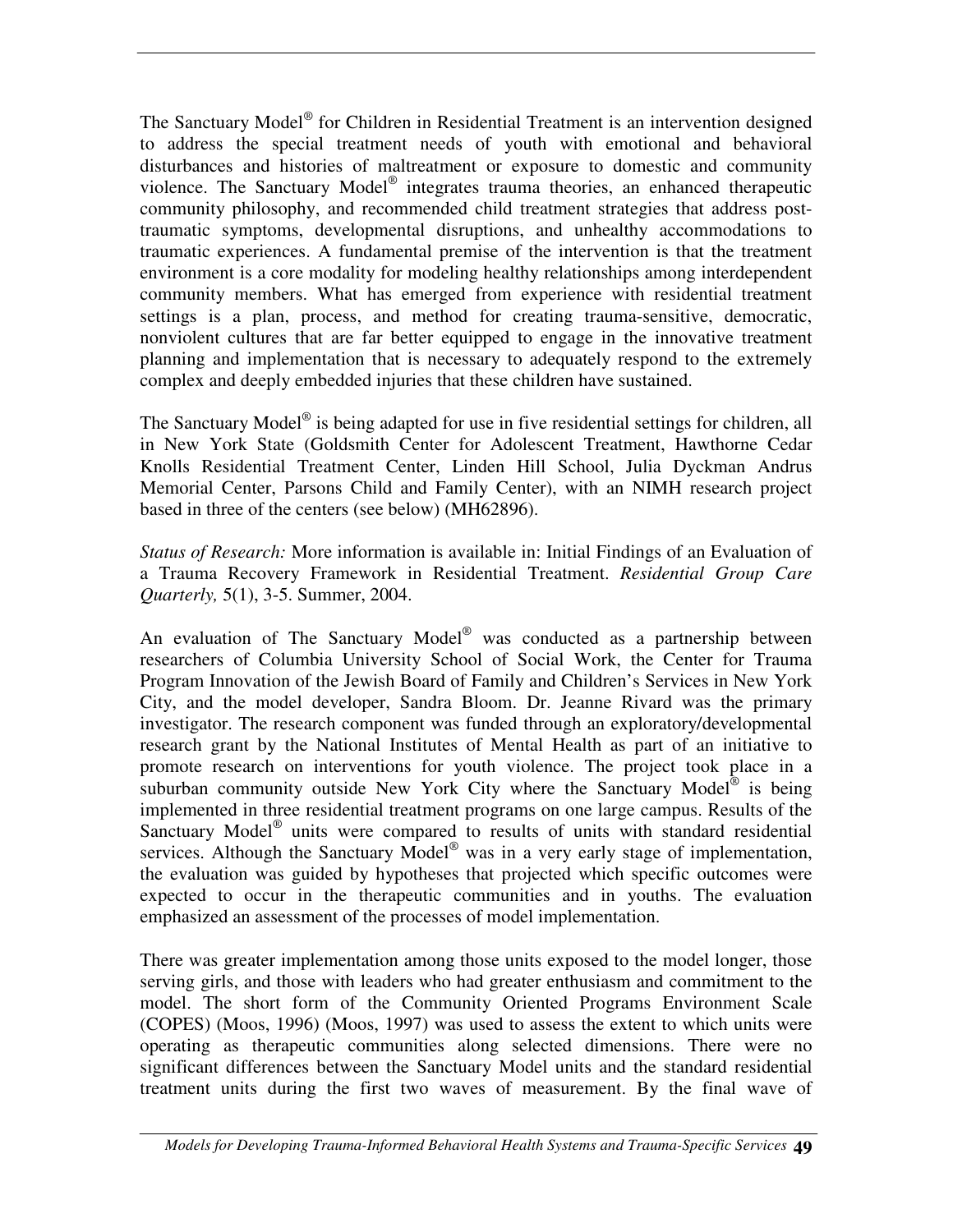measurement, however, we found significant differences between the groups via independent t-tests, with the Sanctuary Model<sup>®</sup> units improving on the following constructs of the COPES: support ( $p < .05$ ), spontaneity ( $p < .01$ ), autonomy ( $p < .05$ ), personal problem orientation ( $p < .05$ ), safety ( $p < .05$ ), and in the total score ( $p = .001$ ). There were also a few differences by time and group, favoring youth in the Sanctuary Model ® units. These were on the incendiary communication/ tension management construct of the Youth Coping Index ( $p < .05$ ), locus of control ( $p = .15$ ), and the verbal aggression construct of the Social Problem Solving Questionnaire (*p* = .15). Results were modest and consistent with a newly implemented intervention, especially considering that rates of implementation varied across units. The positive youth findings offer promise that full implementation may yield greater youth benefits. The finding that the treatment environments of the Sanctuary units were functioning at significantly higher levels than the standard residential units by the final wave of data collection suggests that implementation was becoming stronger with time.

More information is available through Jeanne C. Rivard, Ph.D., a senior research analyst with the NASMHPD Research Institute, Inc. She can be reached at 703-739-9333, ext. 146 or at jeanne.rivard@nri-inc.org

For additional information on the model and on training and consultation services, contact Dr. Sandra L. Bloom, M.D., online at www.sanctuaryweb.com, via e-mail at S13132020@msn.com, or at 215-248-5357.

#### **Seeking Safety**

The Seeking Safety model, developed by Lisa Najavits, Ph.D., at Harvard Medical/McLean Hospital, is a manualized, 25-topic, flexible integrated treatment designed to address safety and recovery for persons with the dual diagnosis of PTSD and substance abuse, as well as for persons with a trauma history who do not meet clinical criteria for PTSD. Used widely with adults, it has been implemented with adolescent girls. The manual, *Seeking Safety: A Treatment Manual for PTSD and Substance Abuse*, includes both client handouts and clinician guidelines. It offers 25 topics. A description of this model and manual is included in this document.

*Status of Research:* Seeking Safety (Najavits, 2002) is the only model for trauma/PTSD and substance abuse that thus far has been empirically studied in adolescents. In a randomized controlled trial with 33 adolescent girls comparing Seeking Safety to treatment-as-usual, positive outcome results were found in a variety of domains including substance use and associated problems, trauma-related symptoms, cognitions related to PTSD and SUD, psychiatric functioning, and several additional areas of pathology not targeted in the treatment (e.g., anorexia, somatization, generalized anxiety). Some gains were sustained at follow-up. The study used the existing treatment manual for Seeking Safety without substantial modification, indicating that—at least based on initial evidence—the model may be relevant and acceptable to adolescents.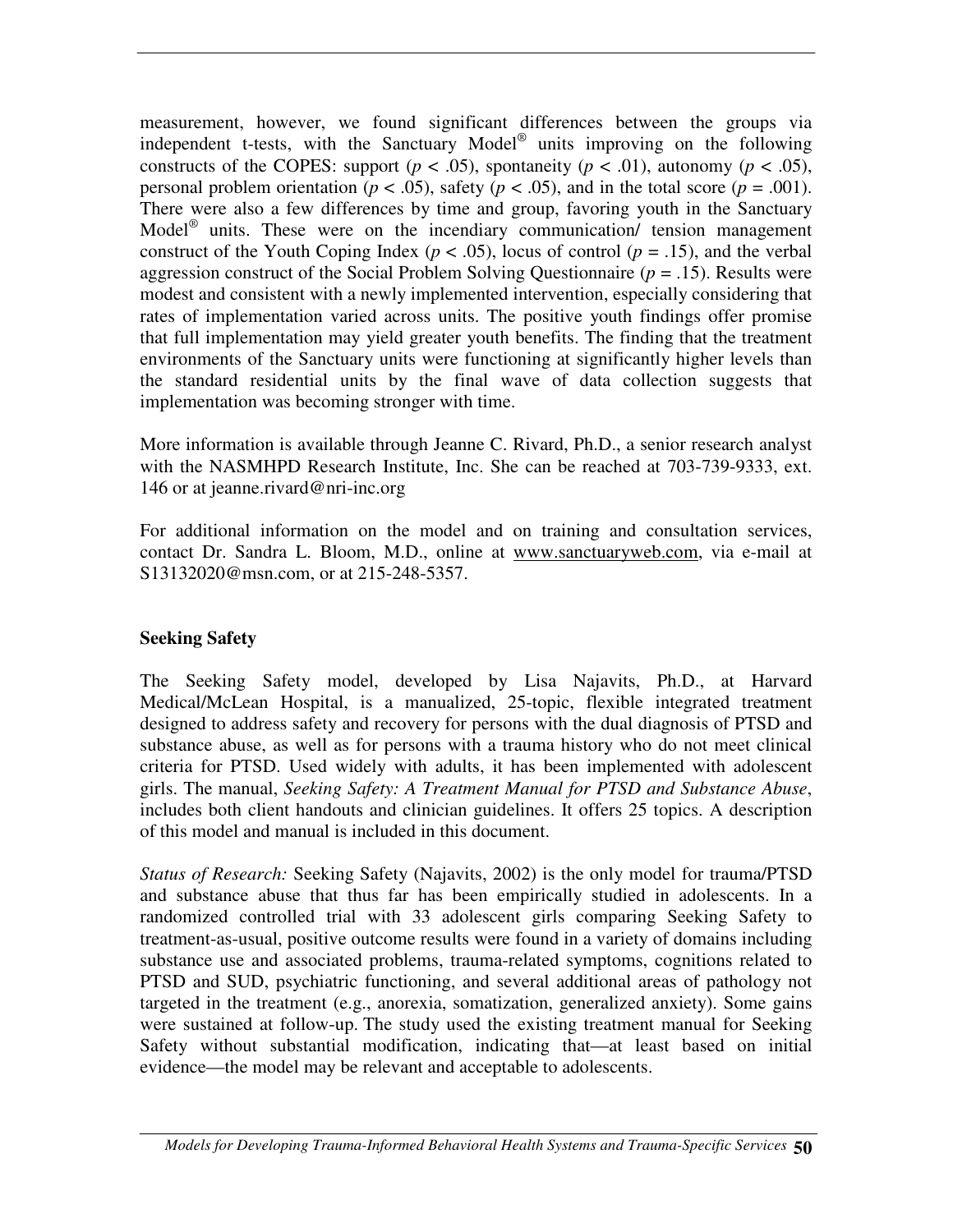To obtain the manual, the article on adolescents, and other materials related to Seeking Safety visit www.seekingsafety.org or contact Lisa Najavits, Ph.D. at 617-855-2305, McLean Hospital, 115 Mill Street, Belmont, MA 02478.

#### **Trauma Focused Cognitive Behavioral Therapy (TF-CBT) for Children and Their Parents**

This is a treatment intervention developed by Judith A. Cohen, M.D. and Anthony P. Mannarino, Ph.D, to help children, youth, and their parents overcome the negative effects of traumatic life events such as child sexual or physical abuse; traumatic loss of a loved one; domestic, school, or community violence; or exposure to disaster, terrorist attacks, or war trauma. It was developed by integrating cognitive and behavioral interventions with traditional child abuse therapies in order to focus on enhancing children's interpersonal trust and reempowerment. TF-CBT can be provided to children 3 to 18 years old and their parents by trained mental health professionals in individual, family, and group sessions in outpatient settings. TF-CBT targets symptoms of posttraumatic stress disorder (PTSD) that often co-occur with depression and acting-out behaviors (intrusive thoughts of the traumatic event; avoidance of reminders of the trauma; emotional numbing; excessive physical arousal/activity; irritability; trouble sleeping or concentrating). The intervention also addresses issues commonly experienced by traumatized children, such as poor self-esteem, difficulty trusting others, mood instability, and self-injurious behavior, including substance use.

*Status of Research:* TF-CBT is recognized as a Model Program by SAMHSA. Compared to traumatized children receiving therapy alone, children receiving TF-CBT experience significantly greater improvement in: PTSD symptoms, depression, negative attributions (such as self-blame) about the traumatic event, defiant and oppositional behaviors, social competency, and anxiety.

To obtain treatment manuals that address specific types of trauma events, a trauma screening guide, and information on model implementation, staff selection, and training, visit www.modelprograms.samhsa.gov or contact Judith Cohen at jcohen1@wpahs.org

#### **Trauma Recovery and Empowerment for Adolescent Girls and Young Women Ages 12-18 (G-TREM): A Clinician's Guide for Working with Adolescent Girls in Groups**

This guide was originally prepared in collaboration with staff from Community Connections, Inc. and Sasha Bruce Youthwork, Inc. in Washington, D.C. as two separate group leader's manuals for work with 12 to 14 year olds and 15 to 18 year olds. The guide was then revised, updated, and combined into one group leader's manual in summer 2004 by clinicians from Community Connections and the District of Columbia's Department of Mental Health School Mental Health Program. The guide was also retitled as *Love and Life Group*, which appeals more to girls, especially those who may not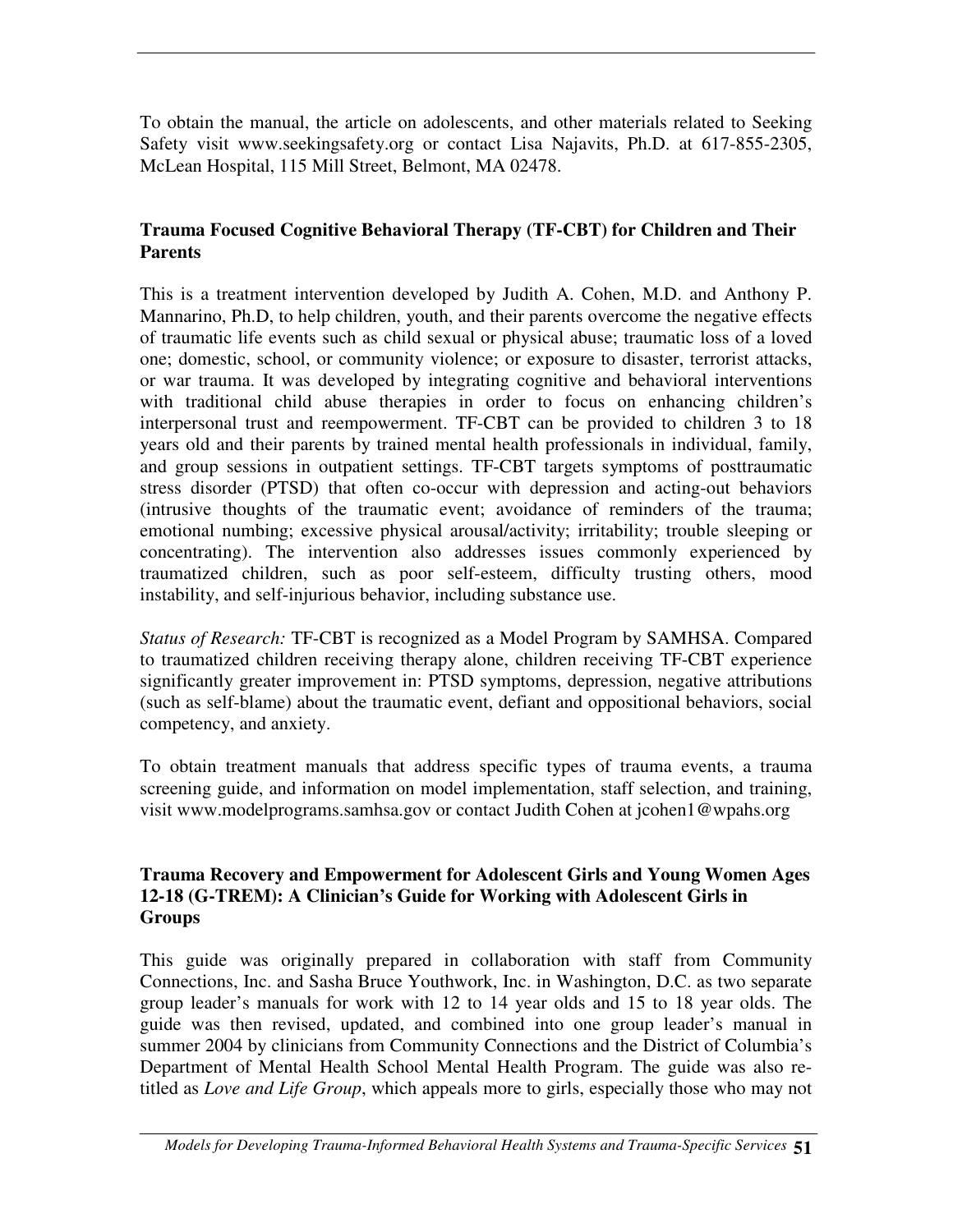want to attend what is publicly known as a "trauma group." This manualized model consists of 16 (75-90 minute) sessions addressing issues and approaches that make sense to adolescent girls. For groups of 8 to 10 girls who have experienced or witnessed physical, sexual, and emotional abuse and community violence with 2-3 leader/facilitators. Topics are adapted, learning approaches are modified, and overall tone respects the age appropriate struggles of adolescents. Each session begins with an icebreaker, continues with a series of discussion questions designed to accomplish the goals of the session, and concludes with an exercise. The format combines discussion and limited (optional) disclosure with experiential exercises and non-verbal modalities of expression. Also, the model is sensitive to the issue that many older adolescent girls in particular believe that they have put experiences of abuse behind them, and are focused on building relationships, seeking relationships, and becoming parents. The model engages girls and allows them to work through issues related to abuse without requiring disclosure of abuse experiences. Participants who complete the G-TREM program are given the book, *The Twenty-Four Carat Buddha and Other Fables* (see below for more information).

*Status of Research:* In the spring of 2004, the SAMHSA-funded Youth Violence Prevention Program, Project Hope in Washington, D.C., began to offer G-TREM groups in the public schools. Initial responses to these groups have been positive. In qualitative interviews, all the participants reported overall satisfaction with the group, and approximately 85% said they would recommend it to friends. They also reported increases in such skill areas as self-soothing, developing mutual relationships, selfawareness, self-protection, problem-solving, and goal-setting. Similarly, preliminary feedback from group leaders indicated that girls' skills in these areas had increased. All of the seven group leaders said they would recommend the group to colleagues and other agencies.

To obtain the manual and additional information, visit www.ccdc1.org or call Aisha Meertins, M.S.W., at 202-608-4734 or ameertins@ccdc1.org

*The Twenty-Four Carat Buddha and Other Fables*, by Maxine Harris. Participants who complete the G-TREM program are given this book, a collection of original fairy tales set in imaginary space and time but with relevance for modern life. The stories explore themes of coming of age and learning to trust in one's own judgment and intuition; dealing with experiences of profound loss; coming to terms with the demons of past abuses and trauma; and confronting the choices which must be made while trying to figure out how to live a meaningful life. An appendix includes observations about each story by the author on how the story might be useful to someone trying to grow or heal from hurt or disappointment, and a set of questions for each of the stories to facilitate self-exploration and to suggest potential directions. Visit www.ccdc1.org or call Aisha Meertins, M.S.W., at 202-608-4734 or ameertins@ccdc1.org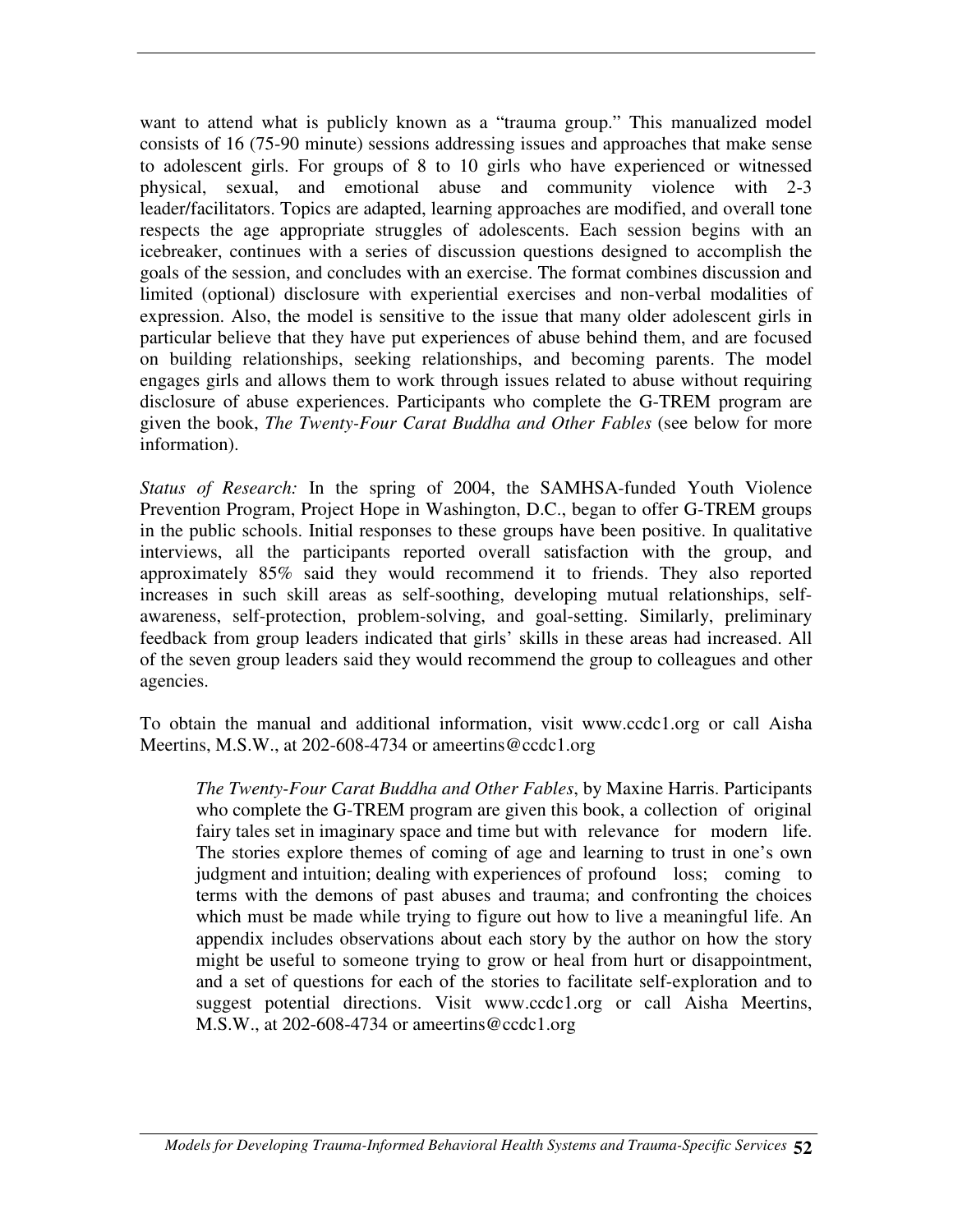#### **TRIAD Girls Group Treatment model**

Manualized 18-session (2-hour sessions) group treatment for adolescent girls with histories of substance abuse, emotional problems, and violence/trauma/abuse, based on the Triad Women's Group and extensively revised for at-risk adolescent females experiencing difficulties in their academic and social functioning. The manual is intended to assist girls in discontinuing or avoiding substance use and abuse as well as other risky behaviors, to empower them to a state of improved mental health, to support their survival and healing from violence and trauma, to identify strengths that helped them survive, and to decrease chances they will become involved with or re-enter the juvenile justice system.

*Status of Research:* Formative research on this model was designed to capture the participants' ideas, feelings and opinions about the model and incorporate changes based on their feedback. Outcome research has not been done.

To obtain the manual, worksheets, and for further information, contact Colleen Clark at 813-974-9022 or cclark@fmhi.usf.edu

#### **Voices: A Program of Self-Discovery and Empowerment for Girls**

Developed by Stephanie S. Covington, Ph.D., L.C.S.W., co-director of the Institute for Relational Development and the Center for Gender and Justice, *Voices: A Program of Self-Discovery and Empowerment* addresses the unique needs of adolescent girls and young women between the ages of 12 and 18. The program model uses a traumainformed, strength-based approach that helps girls to identify and apply their power and voices as individuals and as a group. The focus is on issues that are important in the lives of adolescent girls, from modules about self and connecting with others to exploring healthy living and the journey ahead*.* Given the pervasive impact of abuse and substance use in many girls' lives, these themes are woven throughout the sessions. *Voices* encourages girls to seek and discover their "true selves" by giving them a safe space, encouragement, structure, and support to embrace their important journey of selfdiscovery. In addition, skill-building in the areas of communication, refusal skills, anger management, stress management, and decision making is integrated across program topics. It can be used in many settings (e.g., outpatient and residential substance abuse treatment, schools, juvenile justice, and private practice).

*Voices: A Program of Self-Discovery and Empowerment for Girls* is based on the realities of girls' lives and the principles of gender-responsivity. It is also grounded in theory, research, and clinical practice. The following theories create the framework of thought for the development of the *Voices* model: psychological development, attachment, resilience, addiction, and trauma. This is the theoretical base on which the *Voices* program was developed. The various treatment strategies used in the program apply the theories to create the therapeutic process. The therapeutic approaches include psychoeducational, cognitive-behavioral, expressive arts, and relational theory. The psycho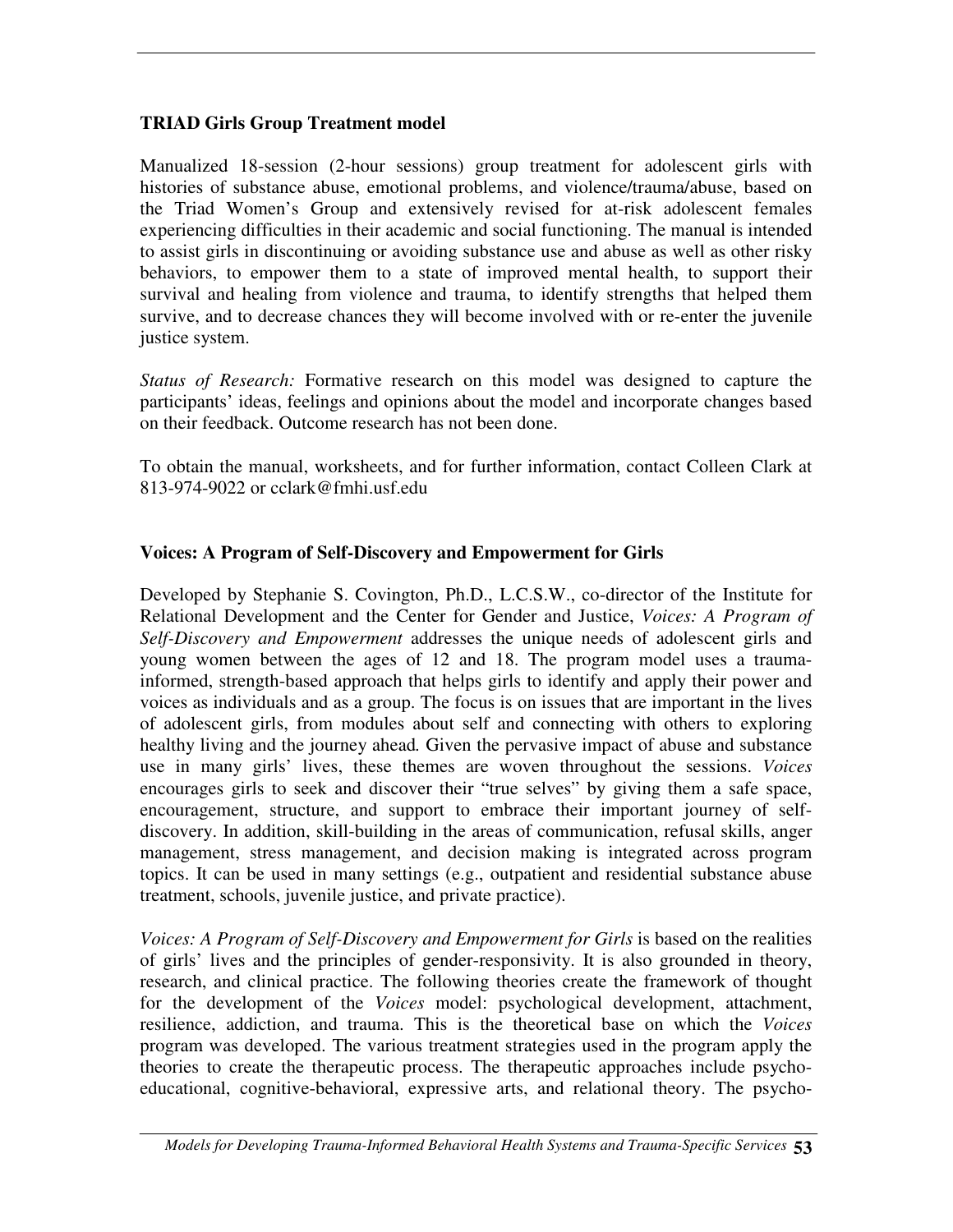educational approach helps young women begin to link some of their current difficulties and experiences to larger social influences.

The first part of the facilitator's manual gives the facilitator background information about girls and about the formation of the *Voices* program. It includes information on the reality of girls' lives: socialization and identity, culture and class, sexuality, violence and aggressiveness. It also addresses expressions of risk: depression, substance abuse, relationship violence, eating disorders, teen mothers, and girls in juvenile justice settings. The second part includes the four modules (or themes), with a total of 18 90-minute sessions. The sessions may be arranged in a variety of ways, however, the curriculum is laid out in the suggested sequence.

Each group member is provided a *Voices* journal. This journal serves as a girl's personalized tool for exploring and recording her experiences, thoughts, and feelings as she progresses through the program in a safe space.

This program is designed for facilitation in a group setting but can be adapted for one-onone use. The suggested number of participants per group is between 6 and 10. Ideally, the groups would be "closed," that is, the same girls would begin and end the program together. The curriculum can be adapted for larger groups and open groups, if either is essential to the program setting.

*Status of Research:* There are several grant applications pending for outcome studies in a variety of settings (schools, adolescent treatment, and juvenile justice). One is a multi-site project with court-ordered girls in a randomized study that compares outcomes from *Voices* to current practices. Outcomes will include reduction in risk factors associated with substance use, change in self-esteem and self image, increased knowledge regarding AOD issues and issues related to trauma, and involvement in the juvenile justice system (completion of probation, recidivism). The plan is to also have a follow-up to assess longer term outcomes. Both standardized tools for measurement and other developed instruments will be used.

*Voices* is an adaptation of *Helping Women Recover* for girls. To obtain the *Voices* curriculum materials and for training and consultation, contact Stephanie S. Covington, Ph.D., L.C.S.W., 7946 Ivanhoe Avenue, Suite 201B, La Jolla, CA 92037, at 858-454- 8528 or sscird@aol.com Visit www.stephaniecovington.com or www.centerforgenderandjustice.org for more information.

# **Trauma-Specific Peer Support and Self Help Models**

## **The Essence of Being Real: Relational Peer Support for Men and Women Who Have Experienced Trauma**

Created by Jennifer L. Wilkerson, M.S., this is a manualized approach to creating, facilitating, and maintaining a peer support program for people who have experienced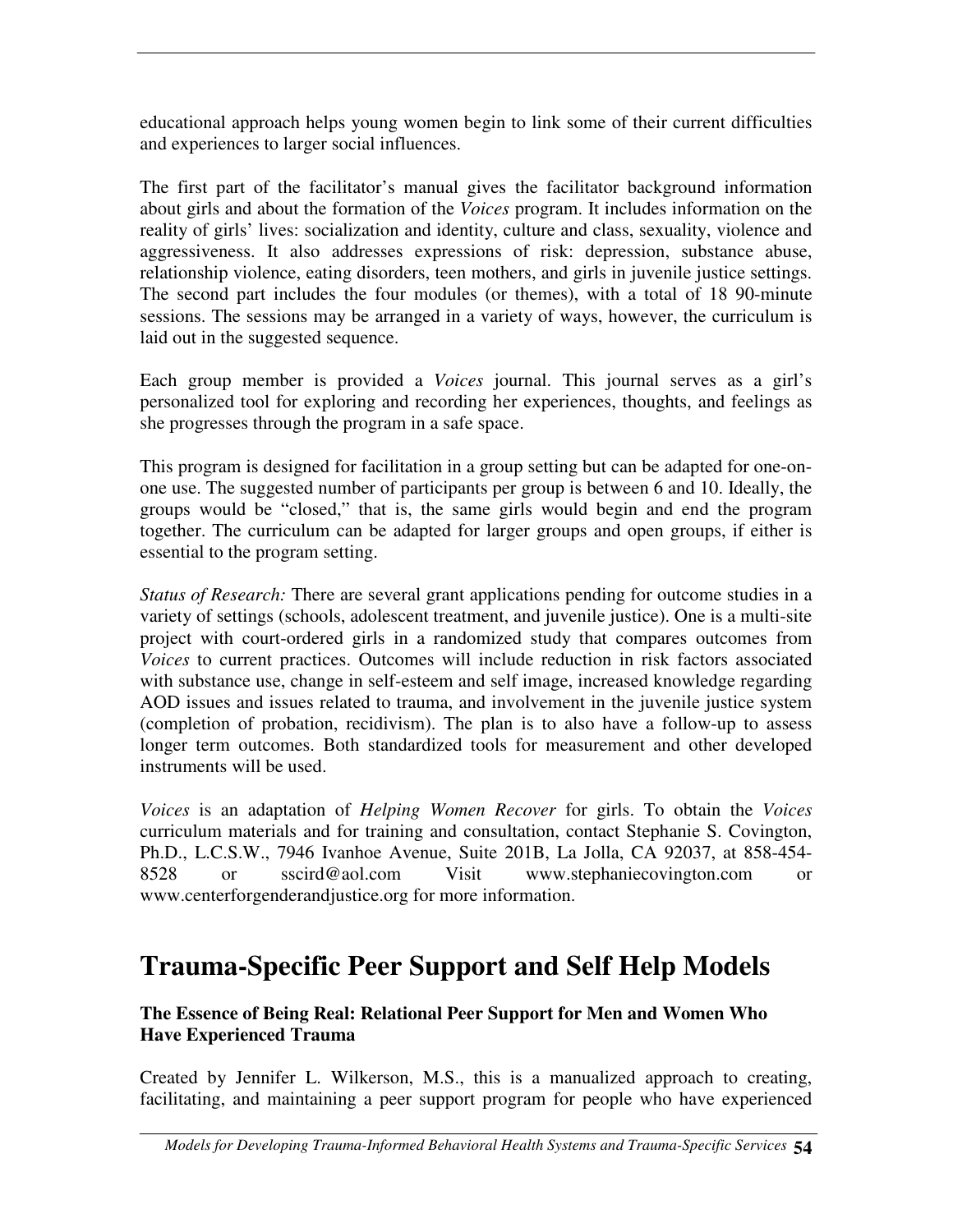traumatic events. It was developed in partnership with the consumer advocates of the TAMAR Project, the Maryland Women, Co-occurring Disorders and Violence Study Site and it provides the framework, methods, and techniques to facilitate the development of successful peer support and examine some of the obstacles likely to be encountered.

*Status of Research:* No research to date.

To obtain this resource and for additional information, contact the Sidran Institute at 410- 825-8888 or visit www.sidran.org/catalog/sige.html or e-mail orders@sidran.org

## **Healing the Trauma of Abuse: A Women's Workbook**

Created by Mary Ellen Copeland, M.A., M.S., and Maxine Harris, Ph.D., this workbook can be used by a woman on her own, or with a therapist or supportive friend. The manual assists women recovering from the effects of physical, sexual, and emotional abuse. It is divided into four parts: Empowerment, Trauma Recovery, Creating Life Changes, and Closing Rituals. Each part has a number of topics to work on, helps women develop individual goals for the recovery work, and addresses self-care while doing recovery work.

*Status of Research:* No research to date.

To obtain the workbook and for more information, visit www.mentalhealthrecovery.com

#### **New Partnerships for Women Psychoeducational Groups with Consumer Curriculum**

This program features trauma psycho-educational groups for consumers with histories of sexual and physical abuse trauma, to be co-taught by consumers and providers. Developed by a state-supported collaborative consumer/provider project in Wisconsin, the curriculum and manual include working with groups on understanding effects of trauma, symptom self-management, meeting basic needs, and self-advocacy.

*Status of Research:* No research to date.

To obtain the curriculum and for additional information, e-mail npw@choiceonemail.com

# **Trauma-No More Secrets**

A video-based peer and/or professional led education/discussion/awareness-raising approach for consumer groups as well for groups of professionals. The 35-minute film features the stories of four women whose trauma experiences include domestic violence,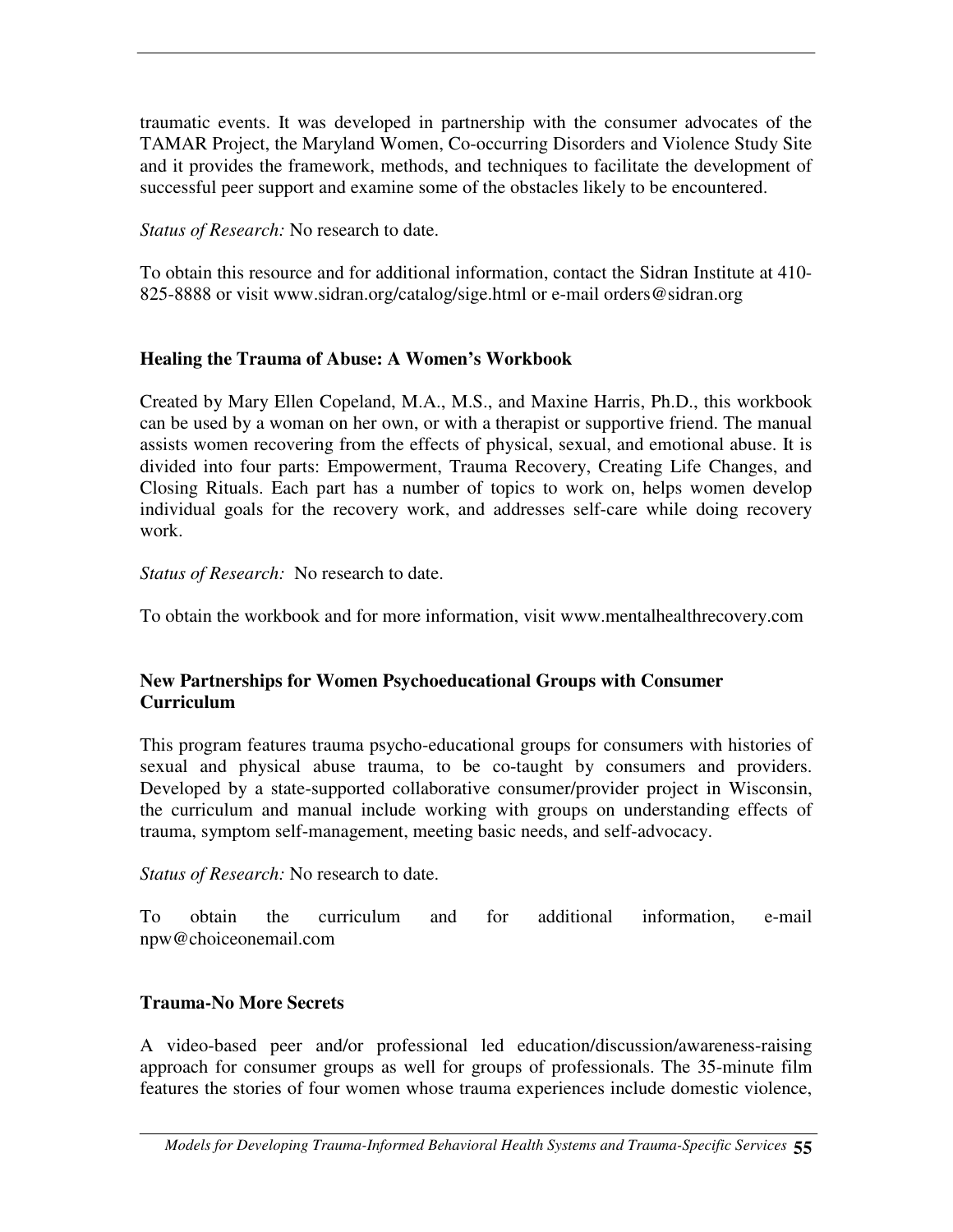rape, loss, and physical, emotional, and sexual abuse. A facilitator's guide assists in discussions following showings of the film. Topics include Traumatic Experiences; Betrayal; Isolation; Stigma and the Need for Acceptance; Understanding Post Traumatic Stress Disorders and the Brain; the Vicious Cycle of Re-Victimization and Addiction; Recovery; and Regaining Positive Control.

*Status of Research:* No research to date.

To obtain the facilitator's guide, video, and additional information, contact Judith Ford, Connecticut Department of Mental Health and Addiction Services, at 860-418-6732 or Judith.Ford@po.state.ct.us

## **Well Recovery Groups**

WELL recovery is a manualized approach intended for consumers who wish to establish peer-run mutual help groups specifically for women in recovery from substance abuse, mental illness, and trauma. The groups are run on the principle that a person's addiction, mental illness, and trauma need to be discussed together, for each plays off the other. With support form the Institute for Health and Recovery, the intervention and manual were created by Suzanne Garverich and Naomi Pinson, themselves recovering from the triple trouble of mental illness, addictions, and trauma.

*Status of Research:* No research to date.

To obtain the manual *WELL Recovery: Model for Peer Led Self/Mutual Help Groups for Women with Substance Abuse and Mental Health Problems and Histories of Trauma* and for further information, visit www.healthrecovery.org or contact Laurie Markoff or Christine LaClair at wellproject@healthrecovery.org or 617-661-3991.

# **A Woman's Addiction Workbook**

This self-help book offers a step-by-step program to help women work on recovery from alcohol and drugs. It also addresses key issues that women face in relation to addiction, such as body image, trauma and violence, relationships, stress, and thrill-seeking. It explores how women differ from men in their addiction and recovery, and conveys a supportive tone for the journey to healing. A chapter on co-occurring emotional problems allows readers to evaluate whether they may have any of the key DSM-IV disorders common among women with addiction, such as depression, posttraumatic stress, eating disorders, and phobias. With a focus on building strength, women take steps to come to terms with their personal addiction stories. Healing exercises are offered in four areas feelings, beliefs, action, and relationships—to help women build self-respect. Exercises include *Listen to That Small Quiet Voice, Extreme Self-Care, Self-Soothing, Become Friends with Women, Rethink, Take Charge, Share Responsibility*, and *Mourn*.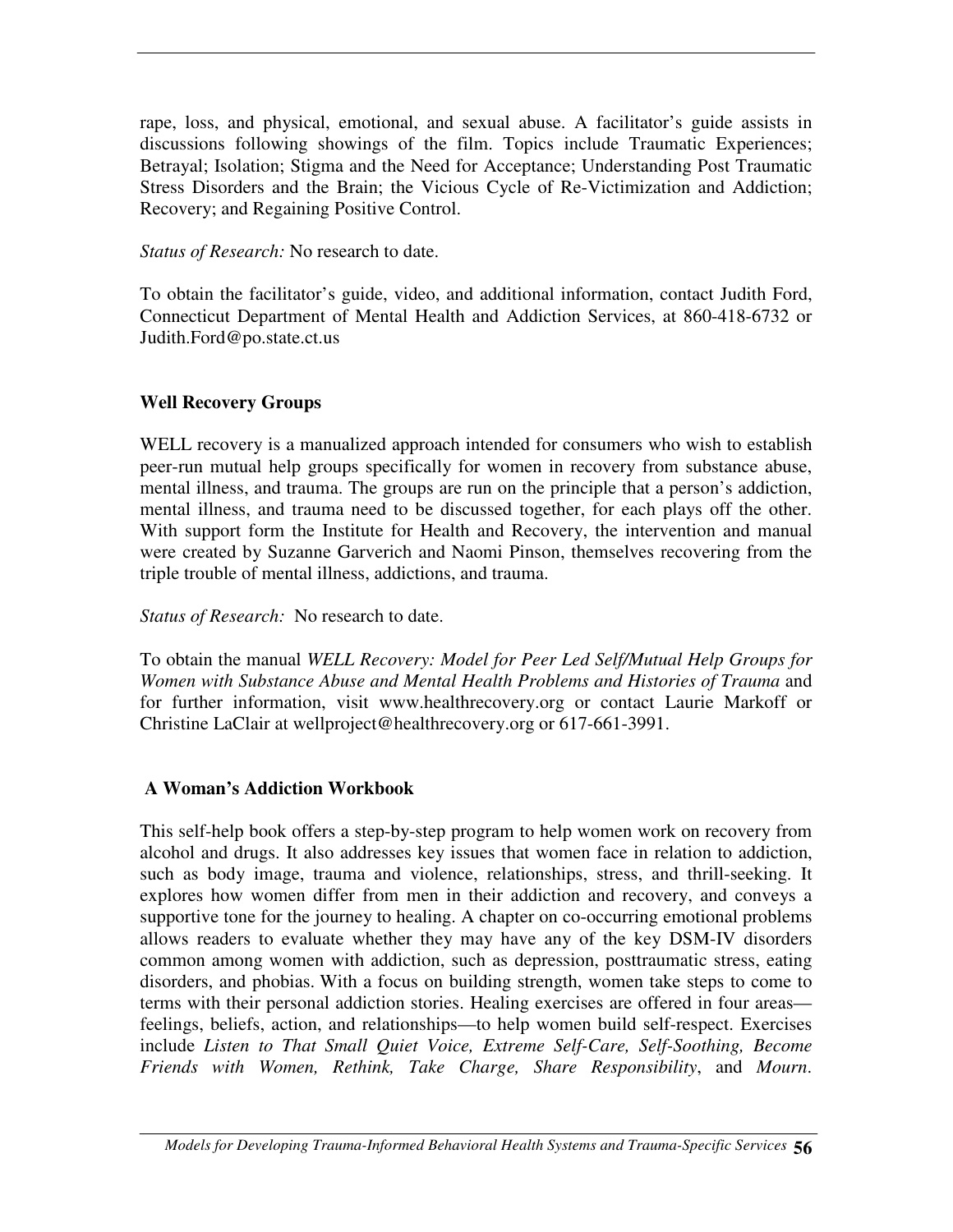Throughout, recovery resources are provided. A clinician guide is in development by the author.

*Status of Research:* A pilot outcome study has been completed on this model in a public treatment program in Connecticut. Eight opiate-dependent women in methadone treatment attended a group therapy version of the model, led by a professional counselor in 12 sessions of 1.5 hours each. The women completed pre- and post-outcome evaluation on several measures. Significant improvements were found in the Addiction Severity Index drug composite, the Clinical Global Improvement Scale, the Basis-32 impulsivity subscale, and knowledge test of the material. Urinalysis data confirmed clients' self-report. Client satisfaction and attendance were high.

To obtain the workbook and for additional information, go to www.seekingsafety.org or contact Lisa Najavits, Ph.D., at 617-855-2305, McLean Hospital, 115 Mill Street, Belmont, MA 02478.

#### **Women's Leadership Training Institute: "For and By Women in Recovery from Addiction, Mental Illness, and Trauma," Instituto de Entrenamiento para Mujeres Lideres en Recuperacion: Un curriculo educativo y grupal para mujeres en recuperacion**

This 3-session, 16-hour training, run by women in recovery, promotes leadership skills development among women in recovery so they may use their own experiences and voices to advocate for services. The curriculum was developed by the Boston Consortium of Services for Families in Recovery, Boston Public Health Commission, the Institute on Urban Health Research, Northeastern University and Dorrington, Saunders and Associates.

*Status of Research:* The Women's Leadership Training Institute was part of the intervention package offered to women participating in the Women, Co-Occurring Disorders and Violence Study in the Boston site. The study used a no-randomized comparison group design with comparison agencies providing services as usual and intervention sites providing the trauma-integrated model. Analyses to date have focused on the overall differences in outcomes among intervention participants who received the 'package' of services, and comparison group participants who received services as usual rather than on the specific outcomes related to exposure to this particular component of the intervention treatment 'package.' Two documents have been submitted for publication that report on findings indicating that women in the intervention stay in treatment longer and also have lower sexual HIV risk behaviors than those in the comparison condition. Other analyses not yet published, indicate positive outcomes in addiction severity, mental health, and trauma symptomatology at follow-up.

To obtain a manual, contact Dr. Hortensia Amaro at h.amaro@neu.edu or Rita Nieves, R.N., M.P.H., at Rita\_Neives@bphc.org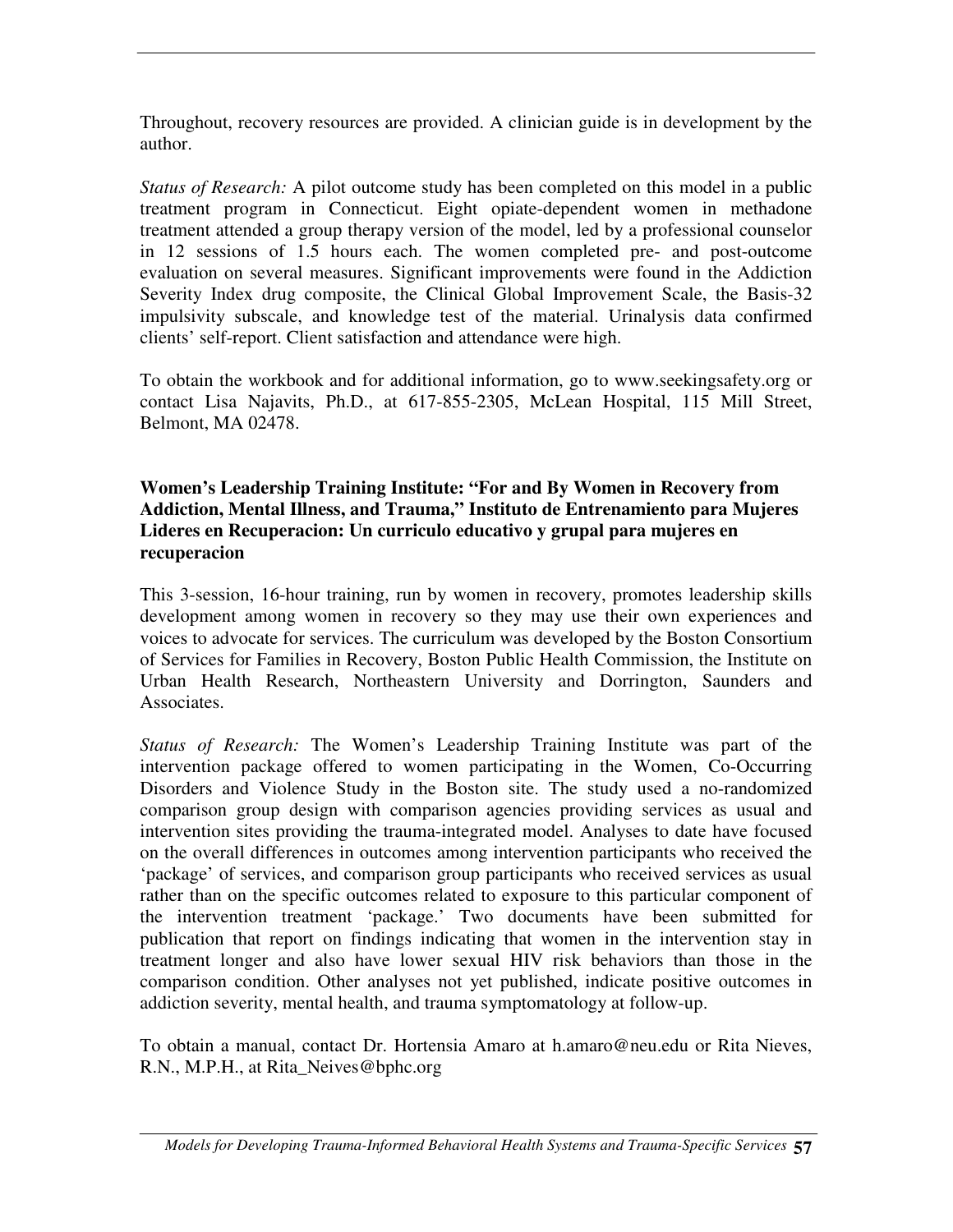#### **Your Surviving Spirit: A Spiritual Workbook for Coping With Trauma**

Written by Dusty Miller, Ed.D., this workbook contains a series of exercises and vignettes designed to help trauma survivors transform their pain and despair into the practice of healthy well-being. The author guides readers through skill-building exercises, journal-writing activities, and the creation of their own stories and affirmations. They learn to identify the ways in which trauma has impacted their lives in mind, body, and spirit, and specific ways they can help on each level of experience.

#### *Status of Research:* No research to date.

To obtain the manual, and for information on training and technical assistance (in English and Spanish) and to obtain copies of the manual, visit www.dustymiller.org or e-mail dustymi@valinet.com or call Dusty Miller at 413-584-8404.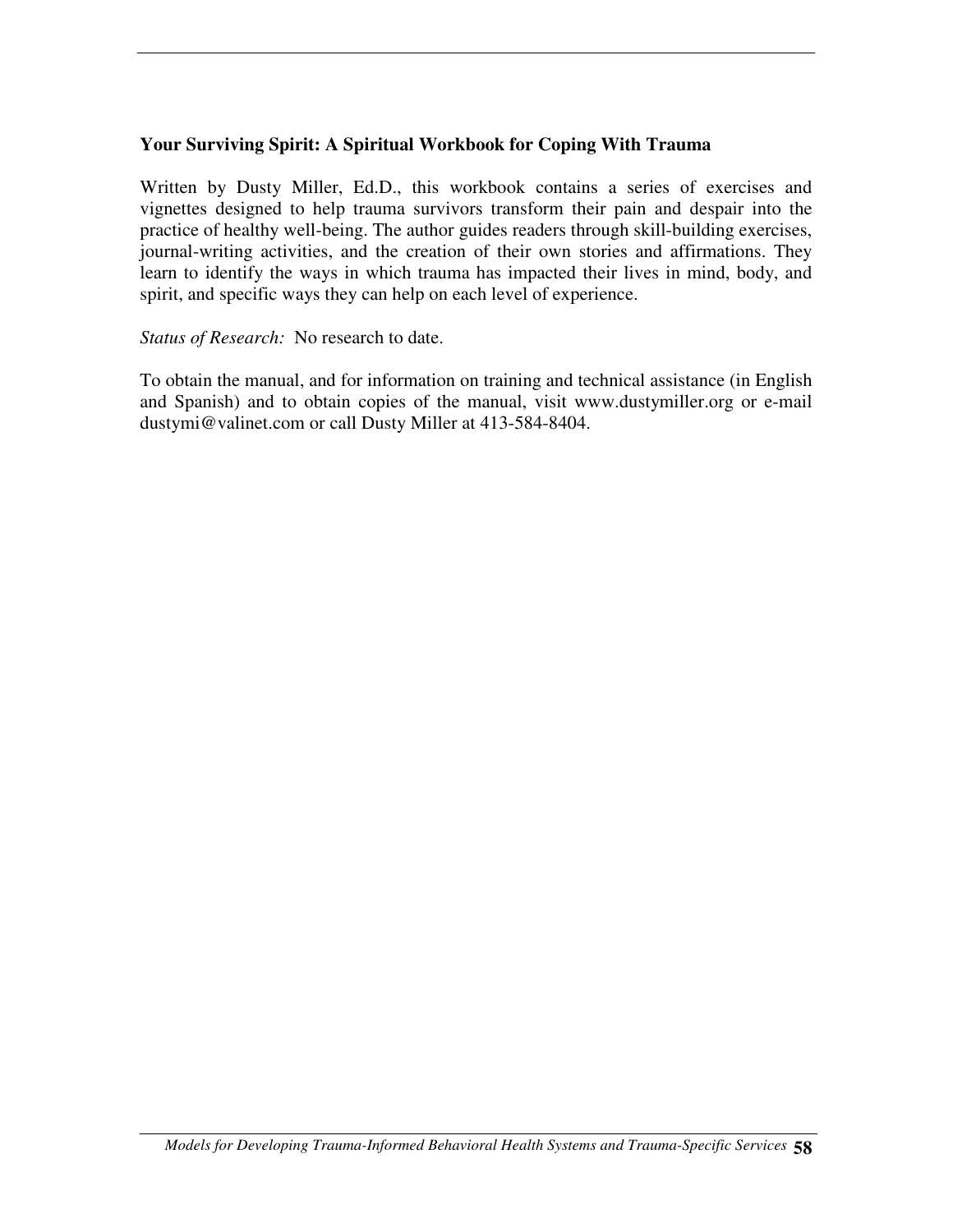# **Recommendations for Moving Forward**

The President's New Freedom Commission on Mental Health final report has called for nothing less than "the transformation of mental health care in America," and envisions a "future where everyone with a mental illness will recover, a future where mental illness can be prevented or cured, a future where mental illnesses are detected early, and a future where everyone with a mental illness at any stage of life has access to effective treatment and supports – essentials for living, working, being, and participating fully in the community" (President's New Freedom Commission on Mental Health, 2003).

To make this vision a reality, A. Kathryn Power, director of SAMHSA's Center for Mental Health Services, recommends that a Public Health Model be adopted. She describes this model as a community approach to preventing and treating illnesses, based on the premise that caring for the health of an individual protects the community—and in turn, caring for the health of a community protects the individual, with society at large reaping the overall rewards.

Power defines the characteristics of "transformation" as:

- a continuous process, without end, meant to create or anticipate the future;
- identifying, leveraging, and even creating new underlying principles for the way things are done;
- identifying and leveraging new sources of power; and
- once the process is begun, a profoundly different organization emerges, including changes in structure, culture, policy, and programs.

(Credited to Retired Vice Admiral Arthur Cabrowski, Special Assistant for Transformation, Department of Defense, in *Moving from Vision to Reality: Transformation of the Mental Health System*.)

Recognizing the centrality of trauma is key to accomplishing the overall mission of the President's New Freedom Commission on Mental Health: A transformed mental health system with the goal of Recovery. Convergence of evidence from research studies, including neurobiological and epidemiological studies (Jennings, 2004), suggests that the effects of childhood trauma lead to an array of often co-morbid problems (health, mental health, substance abuse, and social). This calls for a transformed Mental Health system characterized by:

- an integrated, rather than separate or categorical, perspective on the origins of mental health, health, and social problems throughout the lifespan; and
- changes of, and modifications to, current mental health practices, organizational environments, policies, procedures, fiscal mechanisms, workforce development, and services which reflect a shift from an illness/symptom-based model to an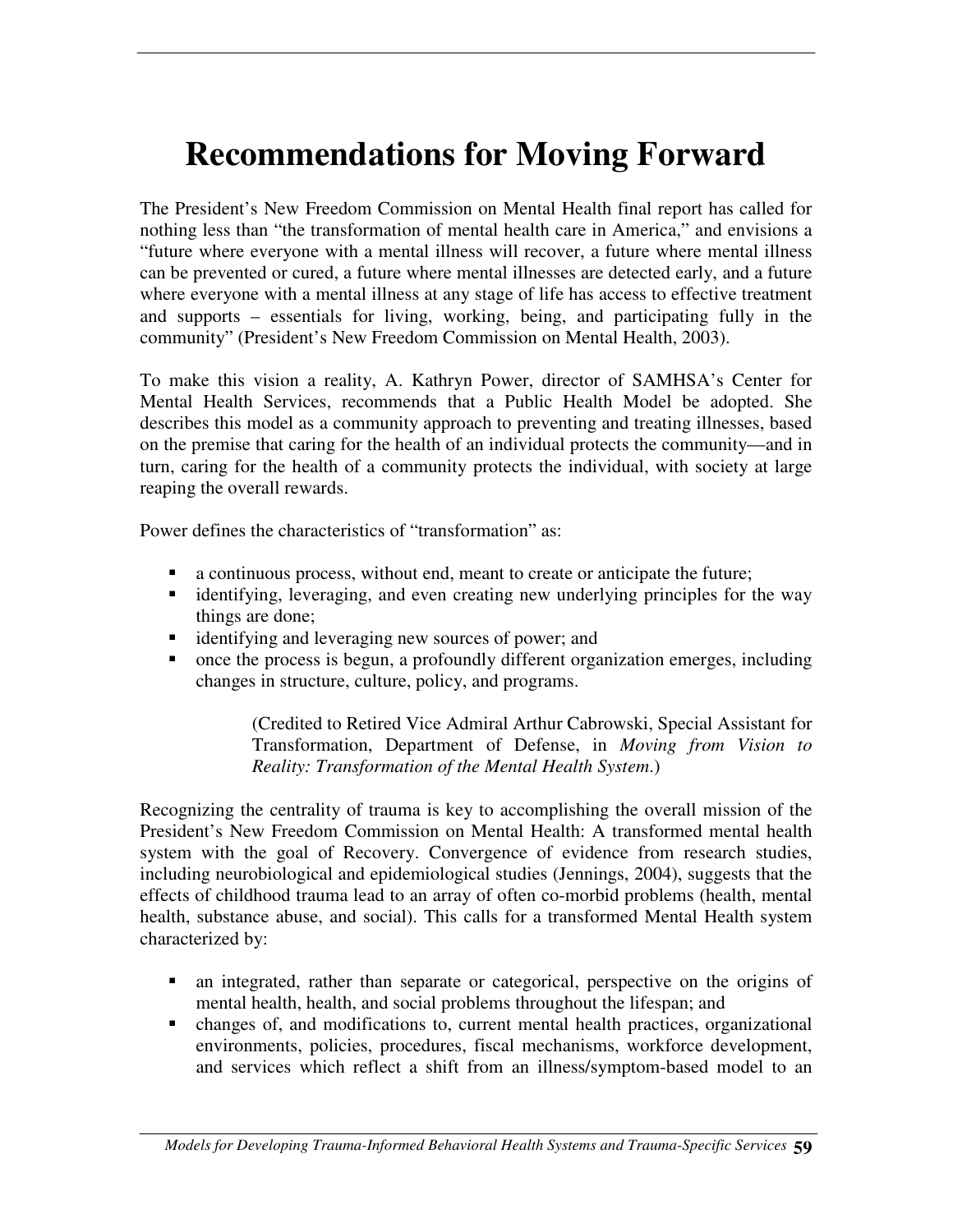injury/trauma model—a shift from asking the question, "What is wrong with you?" to "What happened to you?"

Without such a shift in both perspective and practice, the dictum to "Do no harm" is compromised, recipients of mental health services are hurt and re-traumatized, recovery and healing are prevented, and the transformation of mental health care in America will remain a vision with no substance in reality.

There has been significant growth in the number of states addressing trauma and in the variety and number of trauma-focused activities initiated. However, state mental health systems vary markedly in the degree to which they have adopted emerging best practices in trauma-specific services and in the extent to which their service systems are traumainformed. The initiation and sustainability of trauma-informed service systems based on an injury or trauma model are at present highly dependent on state mental health leadership and the appointment of senior staff with expertise, responsibility, and accountability for addressing trauma throughout the system. Without such leadership and single point of accountability, systems and practices tend to revert back to the traditional illness/symptom-based model.

The following recommendations for state mental health systems are based on the six goals of the President's New Freedom Commission on Mental Health's *Achieving the Promise* report (2003). Many of the recommendations listed here have been incorporated already in mental health organizations and state mental health service systems across the country, providing practical "real-life" examples of how they might be implemented (for a detailed description of states' trauma-related activities, see Jennings, in press).

#### **Recommendation #1: Understand and communicate the importance of the impacts of trauma as fundamental to health and mental health**

- Conduct national and state educational campaigns which:
	- o increase understanding of trauma and its impacts on health, mental health and social well-being;
	- o raise awareness of the role of internal and external stigma as it affects the disclosure of childhood abuse experiences and as it exacerbates traumatic impacts over the life span; and
	- o incorporate the stories of persons with lived experience of abuse and trauma
- Include keynotes and workshops on trauma in all national and state conferences tailored to the specific focus and goals of those conferences
- Collaborate with the ACE Study principals to develop and implement educational strategies that a) emphasize the strong relationship between trauma and health,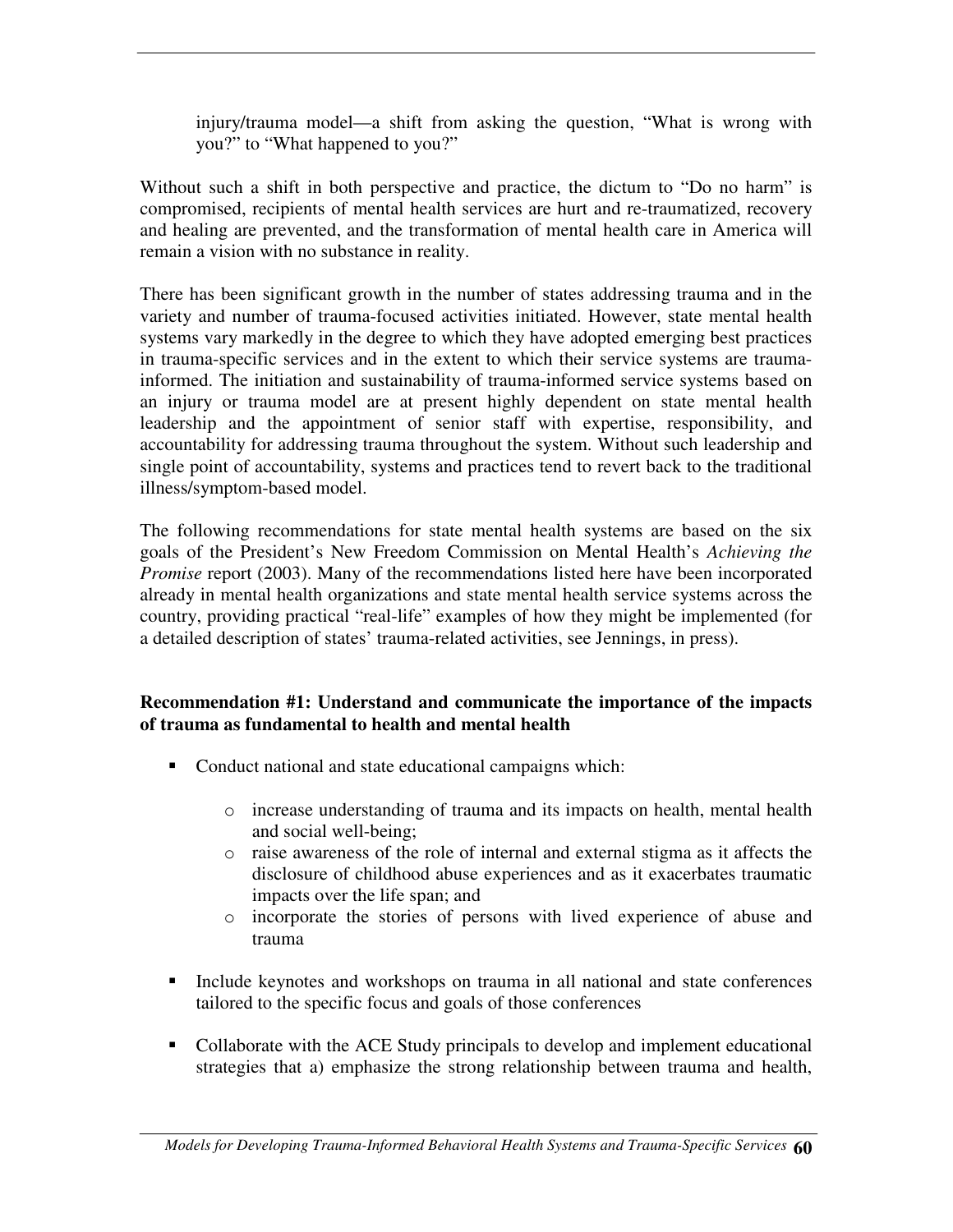and b) impact on health and mental health groups who interface with and provide services to persons with lived experience of childhood abuse and trauma

- Appoint a single, high-level, clearly identified point of responsibility within a state's administrative structure, charged with implementing trauma-informed service systems and use of emerging best practices in trauma throughout state supported services (i.e. a "trauma champion")
- **Develop a written statewide policy or position statement, signed by leadership,** defining interpersonal violence and trauma; clearly stating the relationship between trauma, mental health, and recovery; and publicly declaring trauma to be a priority health and mental health issue for the state's mental health system
- Support and sustain state leadership and trauma champions through convening groups at planned conferences and national meetings; development of a Web site resource, referral and information base; and consultation in developing traumainformed service systems

#### **Recommendation #2: Trauma recovery must be consumer-driven; be based on hope, self-determination, and empowerment; and stress the importance of listening to and hearing the lived experiences of trauma survivors**

- Incorporate trauma into the development of individualized plans of care for every adult and child with serious mental health and/or substance abuse problems. The plan should be developed in collaboration with the consumer, and should address trauma; its impact on the individual; the prevention of re-traumatization; the provision of, or referral to, trauma-informed and trauma-specific treatment and supports; and the integration of trauma, mental health, and substance abuse (where present) in counseling and treatment programs
- Address trauma as a key element in comprehensive state mental health plans and planning by all community services, using guidelines such as the "Criteria for Building a Trauma-Informed Mental Health Service System" (see the Appendix) and the models for developing trauma-informed service systems and organizations described earlier in this document
- Involve and support the involvement of persons with lived experience of trauma who are mental health consumers at the core of all systems activities—from policy and financing, to training and services, to access and accountability. C/S/Rs (Consumer/Survivor/Recovering persons) should represent, whenever possible, a "critical mass" (at least 30%) of all those involved in orienting the mental health system toward recovery from impacts of trauma
- Advocate for the alignment of all relevant federal programs involved with developing, supporting, providing and regulating services used by individuals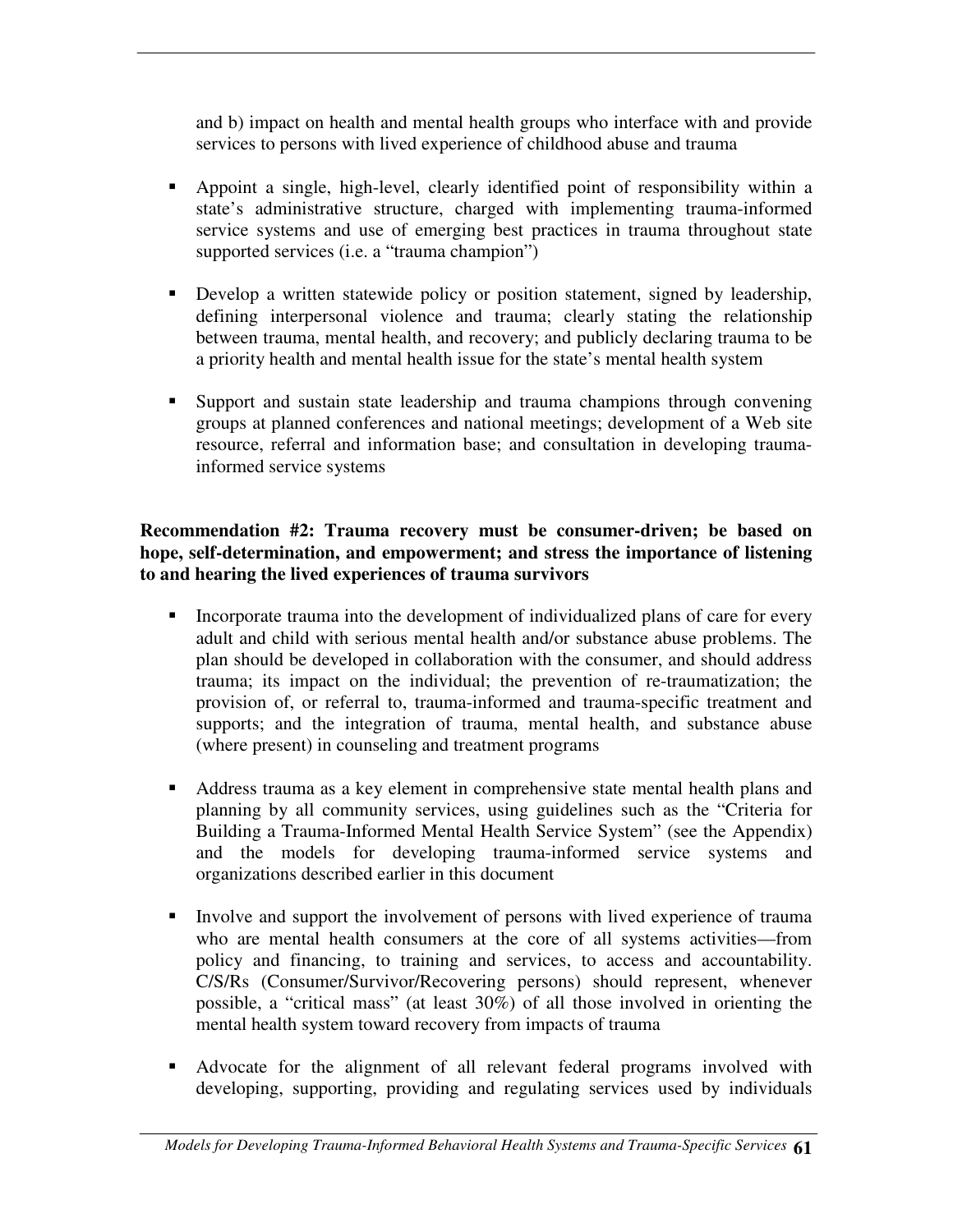whose lives have been impacted by trauma in order to improve access to, and accountability for, the full range of services needed by this population

 Facilitate the development of a national level and individual state level "Bill of Rights" specifically focused on the rights of persons impacted by trauma, e.g., the right to trauma treatment and freedom from re-traumatization

#### **Recommendation #3: Eliminate Disparities among trauma, mental health, and social services**

- Eliminate disparities in every aspect of system functioning—from screening, referral, diagnosis, and treatment to workforce training and deployment
- Address trauma and cultural competency in the national Strategic Workforce Development Plan and the National Rural Mental Health Plan
- Address cultural issues and issues of disparity regarding trauma for all populations including refugees, racial and ethnic minorities, and rural populations and with concern for gender, age and developmental phase over the life span
- Develop financing criteria and mechanisms and modify licensing, regulations, certification, and contracting mechanisms to eliminate disparities in mental health services by improving access to emerging best practices in trauma treatment
- Design service settings and develop collaborative arrangements that support the integration of services used by individuals that have an array of health, mental health, substance abuse, and social problems
- As part of a comprehensive treatment program, providers should offer integrated counseling services that are specifically designed to address all three issues of trauma, mental illness, and substance use

#### **Recommendation # 4: Make early screening for trauma, assessment of impact of trauma, and referral for integrated trauma services common practice**

- Incorporate screening for past and present experiences of abuse and trauma for all adults and children at the first point of contact when entering the system of care regardless of which "door" they enter (primary health care, mental health, substance abuse, criminal justice)
- **Implement effective identification of trauma, assessment of trauma impacts, and** trauma treatment approaches for children in school mental health programs, throughout the children's mental health system, and in primary care settings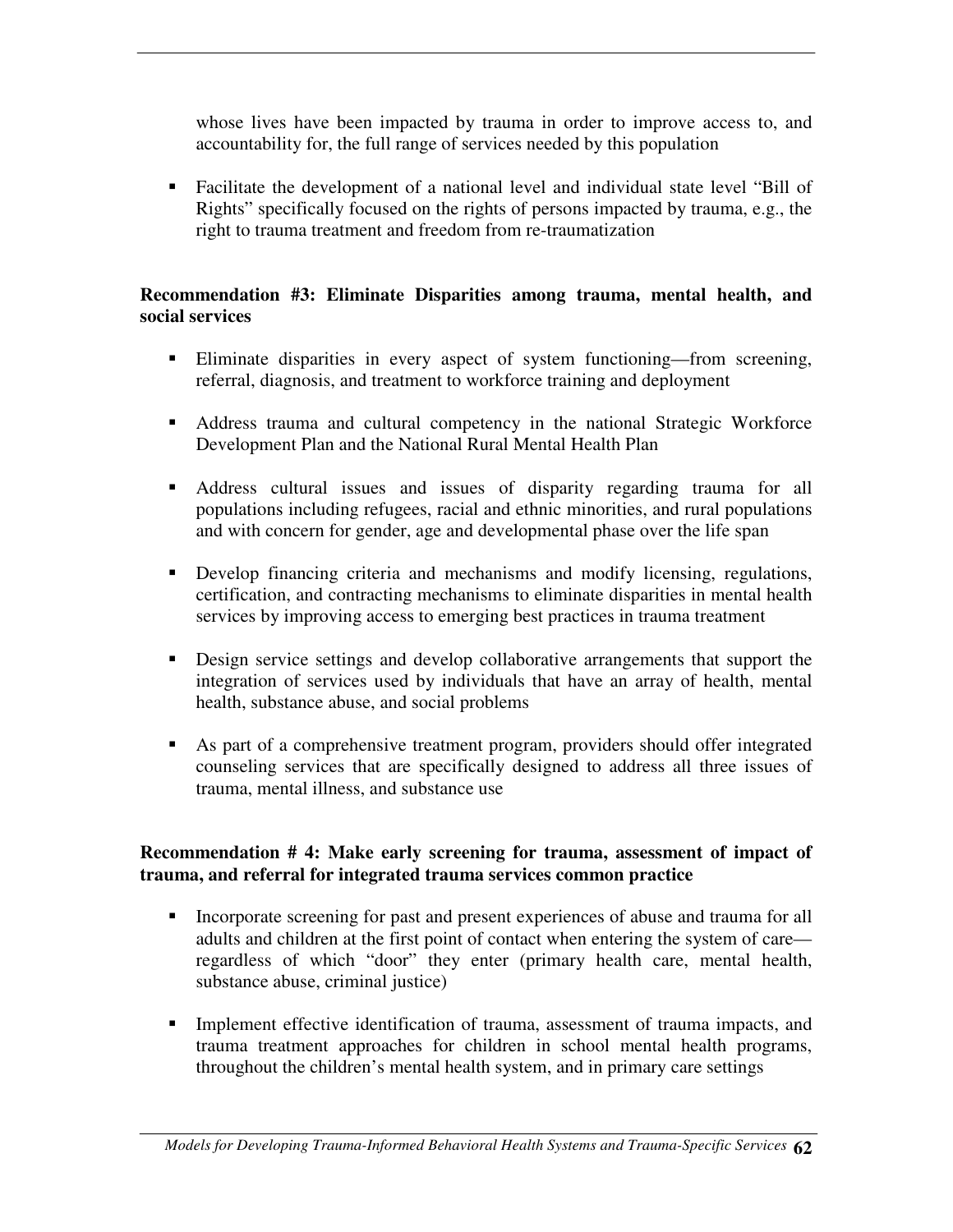- Modify existing screening procedures for co-occurring mental health and substance use disorders to include screening for trauma
- Conduct a trauma assessment of all those who report a history of trauma during initial screening as an integral part of the clinical picture, repeated periodically and used as part of all treatment, rehabilitation, and discharge planning. A lifespan perspective should be adopted and, whenever possible, assessment and referral should be conducted by a multi-disciplinary team
- Develop a comprehensive referral base of available, quality, trauma-informed, and trauma-specific services and supports for use in treatment and discharge planning

#### **Recommendation #5: Deliver excellent trauma, mental health, and substance abuse integrated care and supplement trauma research**

- Develop a body of useable knowledge on evidence-based and emerging best practice models in trauma treatment, and disseminate this information widely to multiple service systems, disciplines, and fields serving persons with histories of trauma and complex trauma disorders
- Develop an effective system to identify, disseminate, and apply proven treatments at the community level
- Link multiple forms of technical assistance to move evidence-based and emerging best practice knowledge into community practice to demonstration projects
- Expand the NREP to include mental health/trauma-specific interventions
- Conduct research, needs assessments, surveys, and data gathering at a state level to explore prevalence and impacts of trauma; to assess the status of services; to support more rapid implementation of evidence-based and emerging best practice trauma treatment models; and to use as part of an ongoing quality improvement and planning process
- **Implement and evaluate trauma-informed services and service system models,** and emerging best practice trauma-specific service models in state mental health systems
- Work with NASMHPD and NRI to convene a trauma research workgroup to identify next step intervention projects and to accelerate the conduct of research that has the potential to move emerging best practices into the category of evidence-based practices. This could increase the implementation of and access to such practices, especially to children, promoting recovery and resilience and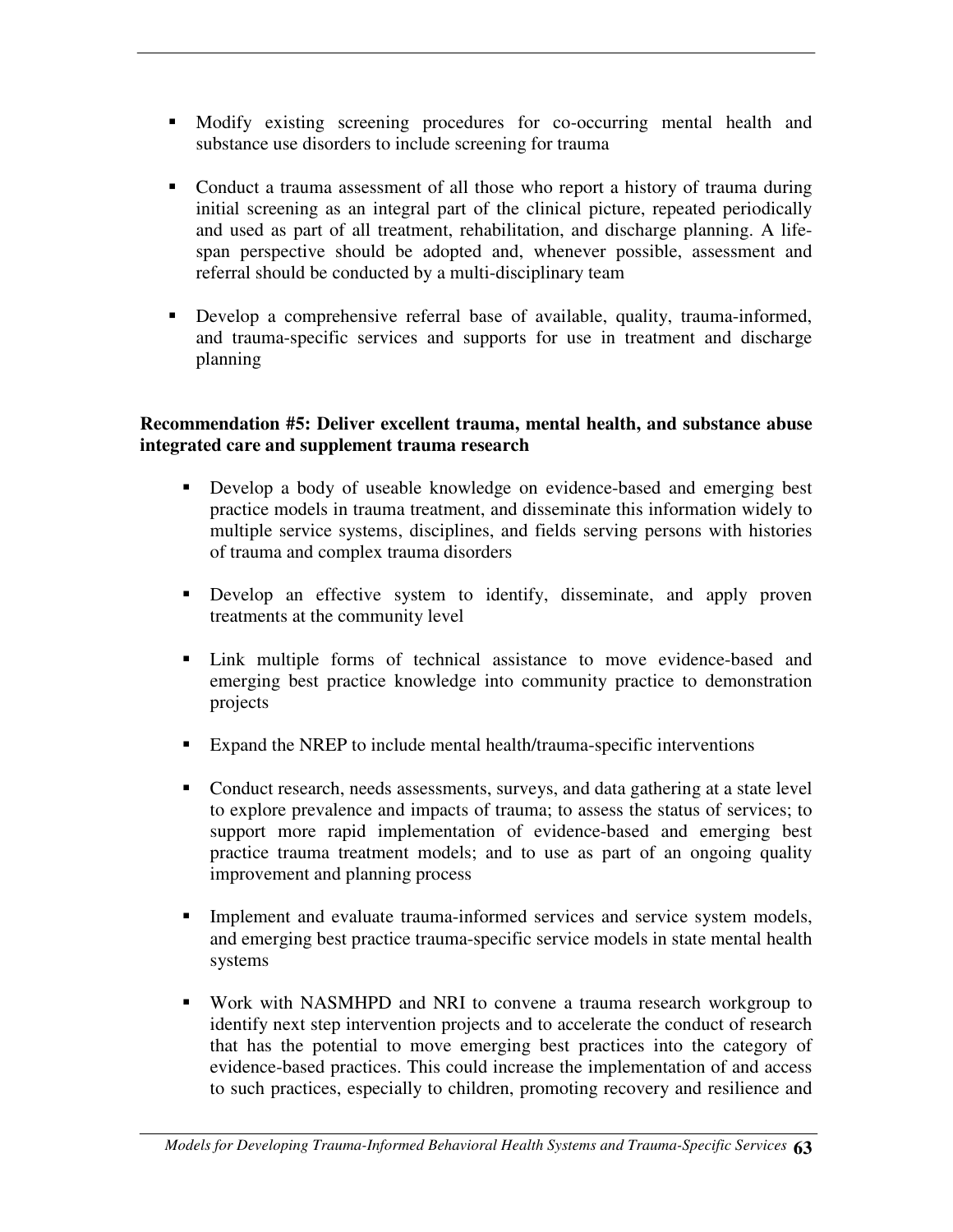ultimately preventing the development of complex trauma disorders and major mental illnesses

 Involve clinicians (trained in recognizing, diagnosing, and treating disaster victims who develop signs of PTSD) in disaster planning and response activities to prevent the development of more complex trauma-disorders

#### **Recommendation #6: Use technology that incorporates appropriate confidentiality safeguards for consumers' stories of violence in order to improve services integration**

- Health technology and telehealth should be used to make promising and best practice-integrated trauma treatment model programs accessible for individuals in remote areas or in underserved populations
- Ensure that NASMHPD's user-friendly, consumer Web site contains information about, and referrals for, trauma services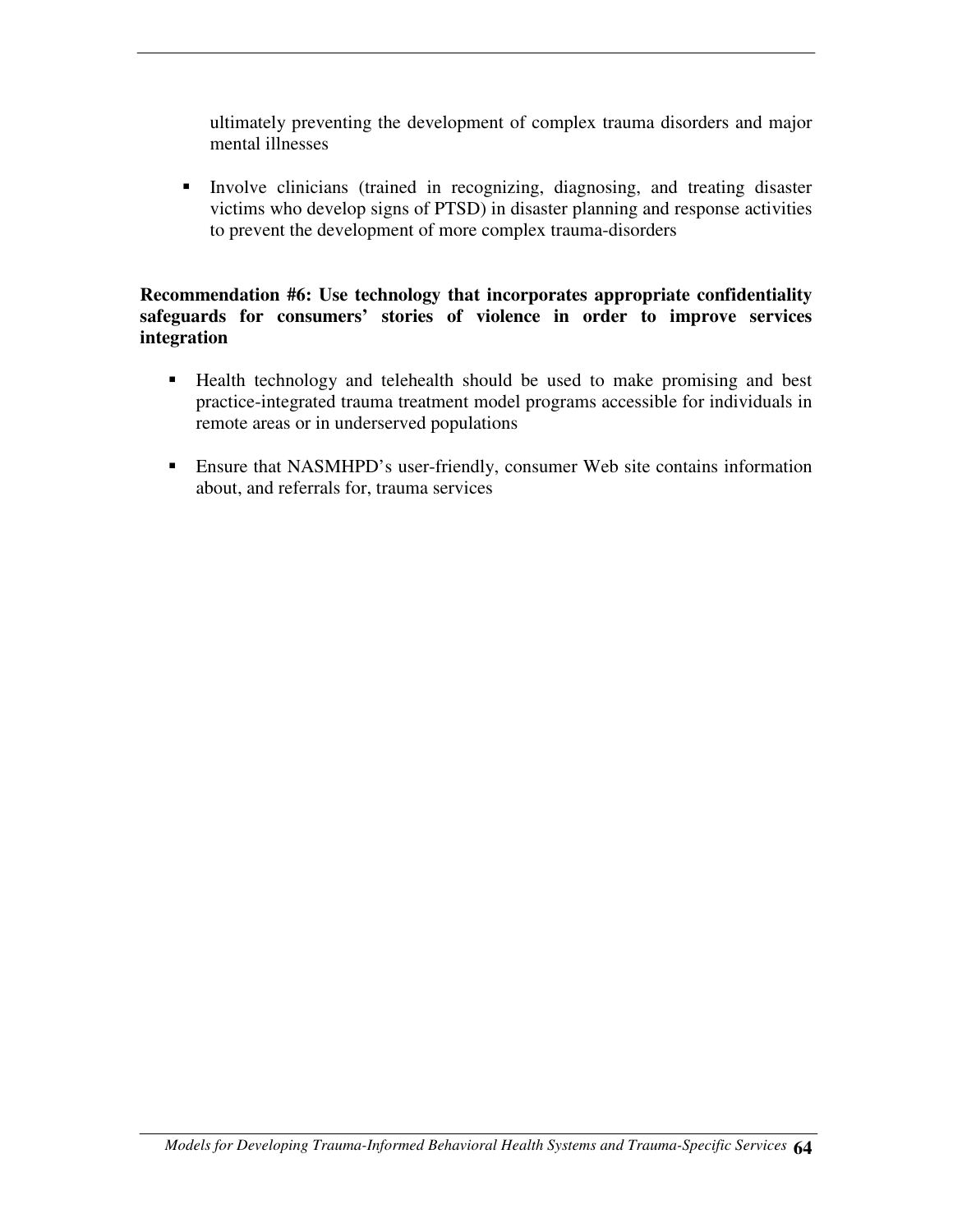# **Appendix: Criteria for Building a Trauma-Informed Mental Health Service System**

The following elements should be in place in any public mental health system committed to meeting the needs of clients who have histories of trauma. Trauma is defined here as interpersonal violence, over the life span, including sexual abuse, physical abuse, severe neglect, loss, and/or the witnessing of violence.

#### **Administrative Policies/Guidelines Regarding the System**

- **1. Trauma function and focus in state mental health department.** A single, highlevel, clearly identified point of responsibility should exist within the state administrative structure charged with implementing trauma-informed service systems and use of evidence-based and emerging best practices in trauma throughout state supported services. This could be a senior staffer, a unit or office within the department, and/or ongoing, high-visibility leadership on the part of the agency director.
- **2. State trauma policy or position paper.** A written statewide policy or position statement should be adopted and endorsed. This document should include a definition of interpersonal violence and trauma; make a clear statement about the relationship between trauma, mental health, and recovery; and publicly declare trauma to be a priority health and mental health issue. Ideally, the position statement should commit the state to meeting the essential elements of a traumainformed service system, and a trauma-specific clinical system. The *NASMHPD Position Statement on Services and Supports to Trauma Survivors* (NASMHPD, 1999) serves as a model of such a position paper.
- **3. Workforce orientation, training, support, competencies and job standards related to trauma.** All human resource development activities should reflect understanding of, and sensitivity to, issues of violence, trauma, and coercion; incorporate relevant skill sets and job standards; and address prevalence and impact of traumatic events. All employees should receive basic education about the traumatic impacts of sexual and physical abuse and other interpersonal violence to increase sensitization to trauma-related dynamics and the avoidance of retraumatization. Direct care and clinical staff should be educated in a traumainformed understanding of unusual or difficult behaviors, the maintenance of personal and professional boundaries, evidence-based and emerging best practices in the treatment of trauma, and in vicarious traumatization and self-care*.* Those whose clinical work includes assessment and treatment should be required to attend ongoing, advanced trauma training. (*See Recommendations 5.3 and 5.4 in the President's New Freedom Commission on Mental Health final report [2003]*)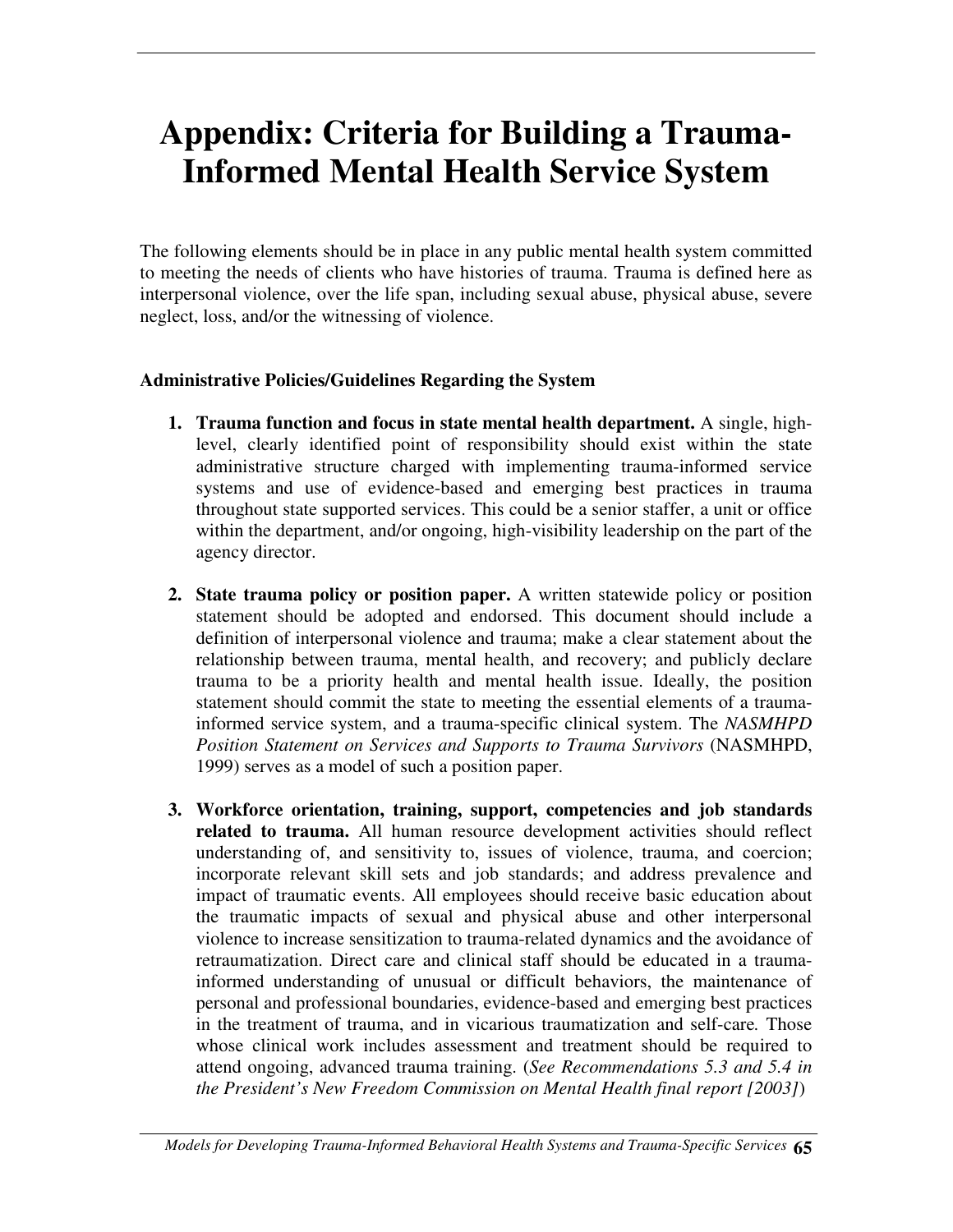- **4. Linkages with higher education to promote education of professionals in trauma.** Formal, ongoing efforts should be made to collaborate with institutions of higher education to create new trauma-based curriculum, revise existing curricula, ensure the teaching of evidence-based and emerging best practices in trauma, include consumer/survivors as trainers, and incorporate trauma and violence as a core part of the training of all future behavioral health care workers in all disciplines. (*See Recommendation 5.3 in the President's New Freedom Commission on Mental Health final report [2003]*)
- **5. Consumer/Trauma Survivor/Recovering person involvement and traumainformed rights.** The voice and participation of consumers, including those who identify themselves as trauma survivors, should be at the core of all systems activities—from policy and financing to training and services. Trauma-informed individualized plans of care should be developed *with* every adult and child receiving mental health system services. Consumers with trauma histories should be significantly involved and play a lead role in the creation of State Mental Health Plans, the improvement of access and accountability for mental health services, and in orienting the mental health system toward trauma and recovery. Special attention should also be paid to the rights of people with trauma histories (e.g., right to trauma treatment, freedom from re-traumatization) and to the ways in which these rights may be systematically violated*.* (*See Recommendations 2.1, 2.2, 2.3, 2.4, and 2.5 of the President's New Freedom Commission on Mental Health final report [2003]*)
- **6. Trauma policies and services that respect culture, race, ethnicity, gender, age, sexual orientation, disability, and socio-economic status.** A commitment to all forms of diversity should be the bedrock on which trauma-informed systems of care are built. Cultural issues regarding trauma should be addressed for all populations, including refugees, racial and ethnic minorities, and rural populations. (*See Recommendations 3.1 and 3.2 of the President's New Freedom Commission on Mental Health final report [2003]*)
- **7. Systems integration/coordination between and among systems of care serving persons with trauma histories, and including life-span perspective.** Because abuse trauma may result in multiple vulnerabilities and affect many aspects of a survivor's life, coordination across systems is essential. Integration of trauma, mental health and substance abuse is absolutely critical. Systems integration should also include the health care system, educational system, criminal justice, social services, and the full range of human services. (*See Recommendations 4.2, 4.3, and 4.4 of the President's New Freedom Commission on Mental Health final report*)
- **8. Trauma-informed disaster planning and terrorism response.** Disaster planning should include clinical expertise on short and long-term trauma impacts. Mental health, trauma experts, and disaster response workers should work as a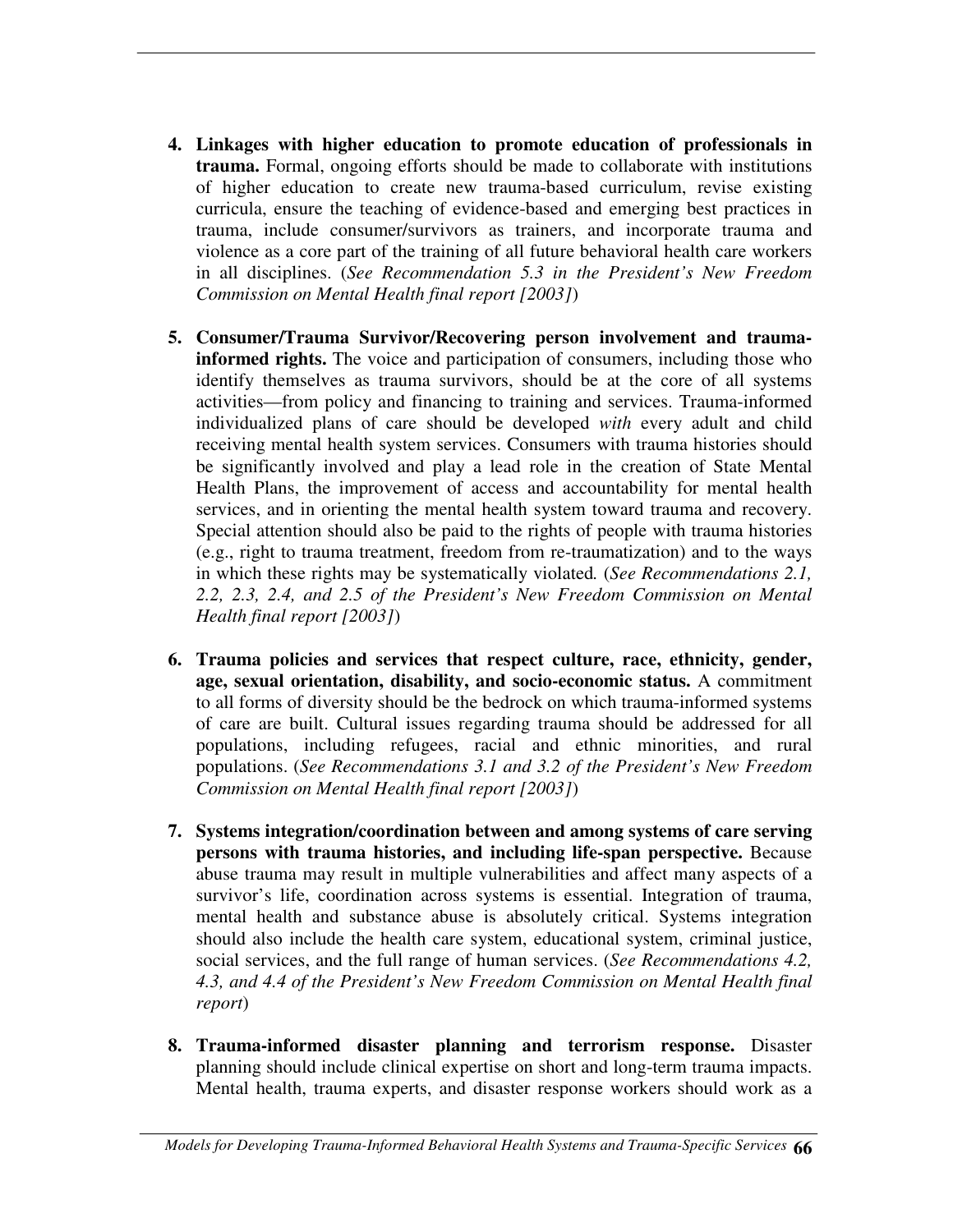coordinated team in emergency support and ongoing interventions in the aftermath of disasters. All workers should be trained and knowledgeable about mental health trauma issues from the initial assessment through the intervention process, including skills of recognizing and coping with trauma reactions. Clinicians should be trained in longer-term interventions for recognizing, diagnosing and treating those who develop PTSD or other stress responses and those whose existing history of abuse and trauma is further exacerbated by current disaster. (*See Recommendations 5.2 and 5.3 of the President's New Freedom Commission on Mental Health final report [2003]*)

#### **Administrative Policies/Guidelines Regarding Services**

- **9. Financing criteria and mechanisms to pay for best practice trauma treatment models and services.** Funding strategies for trauma-specific services should be clearly identified, and should eliminate disparities in mental health services by improving access to evidence-based and emerging best practices in trauma treatment. Existing exclusions and barriers to reimbursement should be eliminated. Although new funds are not necessarily critical to developing a trauma-informed system, the development of sufficient trauma-specific services to meet the treatment needs of the high percentage of clients with histories of unaddressed sexual and/or physical abuse and trauma may require creative fiscal reimbursement strategies. Attention to reimbursement and funding issues is key to a successful change strategy. (*See Goal 3 of the President's New Freedom Commission on Mental Health final report [2003]*)
- **10. Clinical practice guidelines for working with people with trauma histories.** Findings from studies, including SAMHSA's Women, Co-Occurring Disorders and Violence study, provide evidence that trauma treatment is effective. Several clinical approaches have been manualized and guidelines have been developed. Clinical approaches to trauma treatment should clearly identify trauma as the issue being treated, promote recovery, allow for survivors to tell their stories, include trauma-sensitive training and supervision, address secondary trauma and self-care for the caregiver, and be experienced as empowering by consumer/survivors.
- **11. Procedures to avoid retraumatization and reduce impacts of trauma.** A statewide effort should be made to reduce or eliminate any potentially retraumatizing practices such as seclusion and restraint, involuntary medication, etc. Training should cover dynamics of retraumatization and how some practices could mimic original sexual and physical abuse experiences, trigger trauma responses, and cause further harm to the person. Specific policies should be in place to create safety; acknowledge and minimize the potential for retraumatization; assess trauma history; address trauma history in treatment and discharge plans; respect gender differences; and provide immediate intervention to mitigate effects should interpersonal violence occur in care settings. (*See Goal*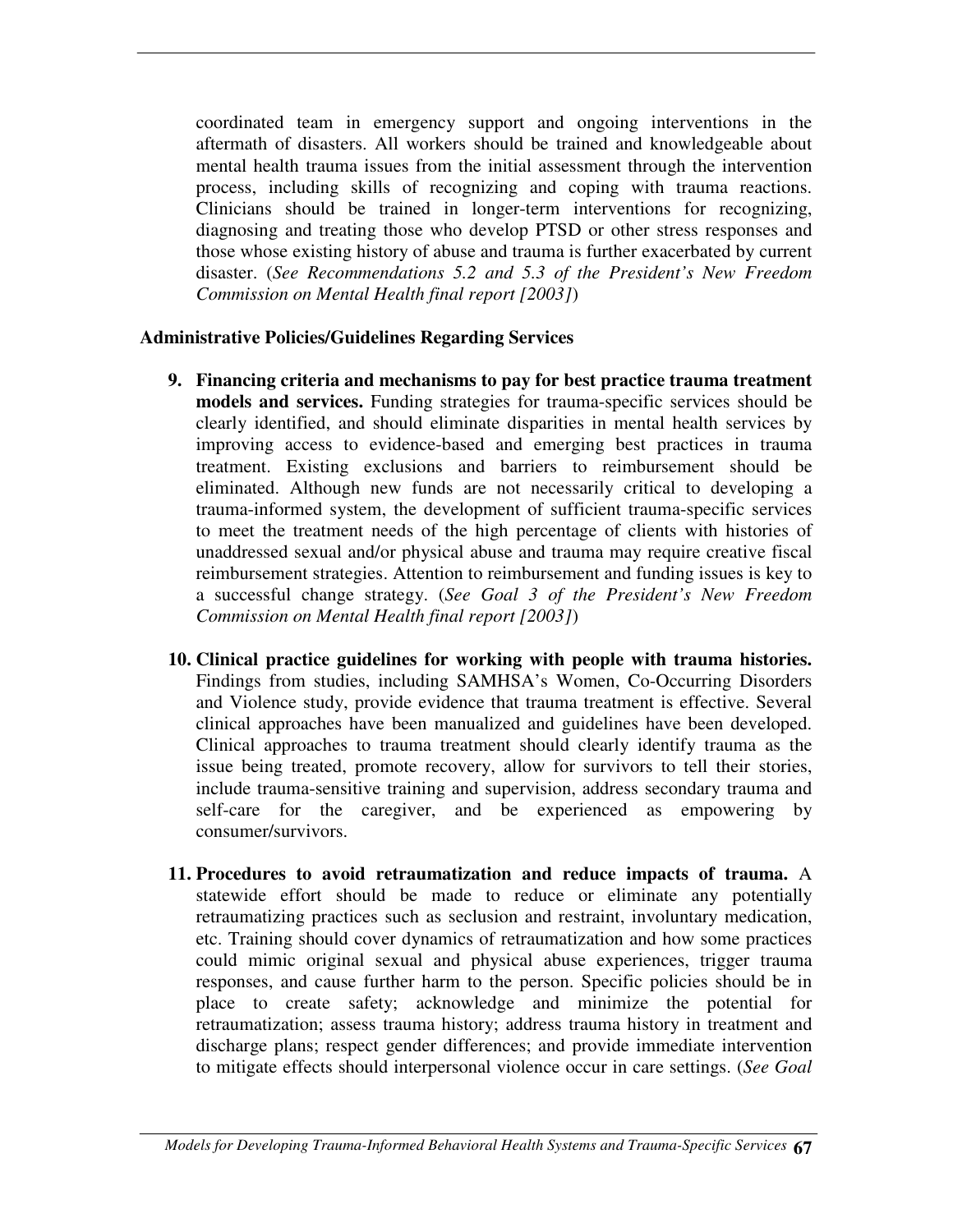*5 of the President's New Freedom Commission on Mental Health final report [2003]*)

- **12. Rules, regulations and standards to support access to evidence-based and emerging best practices in trauma treatment.** Licensing, regulations, certification, and contracting mechanisms should all reflect a consistent focus on trauma. They should be modified periodically to conform to developments in knowledge of evidence-based and emerging best practice and to promote provision of and access to trauma-informed and trauma-specific services. (*See Goal 3 of the President's New Freedom Commission on Mental Health final report*)
- **13. Research, needs assessments, surveys, and data to: explore prevalence and impacts of trauma; assess status of services; and support more rapid implementation of evidence-based and emerging best practice trauma treatment models.** Data on interpersonal abuse trauma prevalence and impacts, service utilization and need, trauma treatment intervention outcomes related to recovery and resilience, and satisfaction with trauma services should be regularly collected and should be used as part of ongoing quality improvement and planning processes. (*See Recommendations 5.1 and 5.4 of the President's New Freedom Commission on Mental Health final report [2003]*)

#### **Services**

- **14. Trauma screening and assessment.** All adults and children who enter the system of care, regardless of which "door" they enter, should be screened for abuse and trauma at, or close to, admission. People with a positive response to the screen should have a trauma assessment as an integral part of the clinical picture, to be revisited periodically and used as a part of all treatment, rehabilitation, and discharge planning. Clients with trauma histories should be informed about and referred to quality, trauma-informed and trauma specific services and supports. (*See Recommendations 4.1, 4.2, 4.3, and 4.4 of the President's New Freedom Commission on Mental Health final report [2003]*)
- **15. Trauma-informed services and service systems.** A "trauma-informed" service system and/or organization is one in which all components of the system have been reconsidered and evaluated in the light of a basic understanding of the role that violence plays in the lives of people seeking mental health and addictions services. A "trauma-informed" organizational environment is capable of supporting and sustaining "trauma-specific" services as they develop. A basic understanding of trauma and trauma dynamics—including trauma caused by childhood or adult sexual and/or physical abuse—should be held by *all* staff and should be used to design systems of services in a manner that accommodates the vulnerabilities of trauma survivors and allow services to be delivered in a way that will avoid retraumatization and facilitate consumer participation in treatment*.* (*Trauma-informed service systems increase capacity to address Goals 2, 3, 4 and*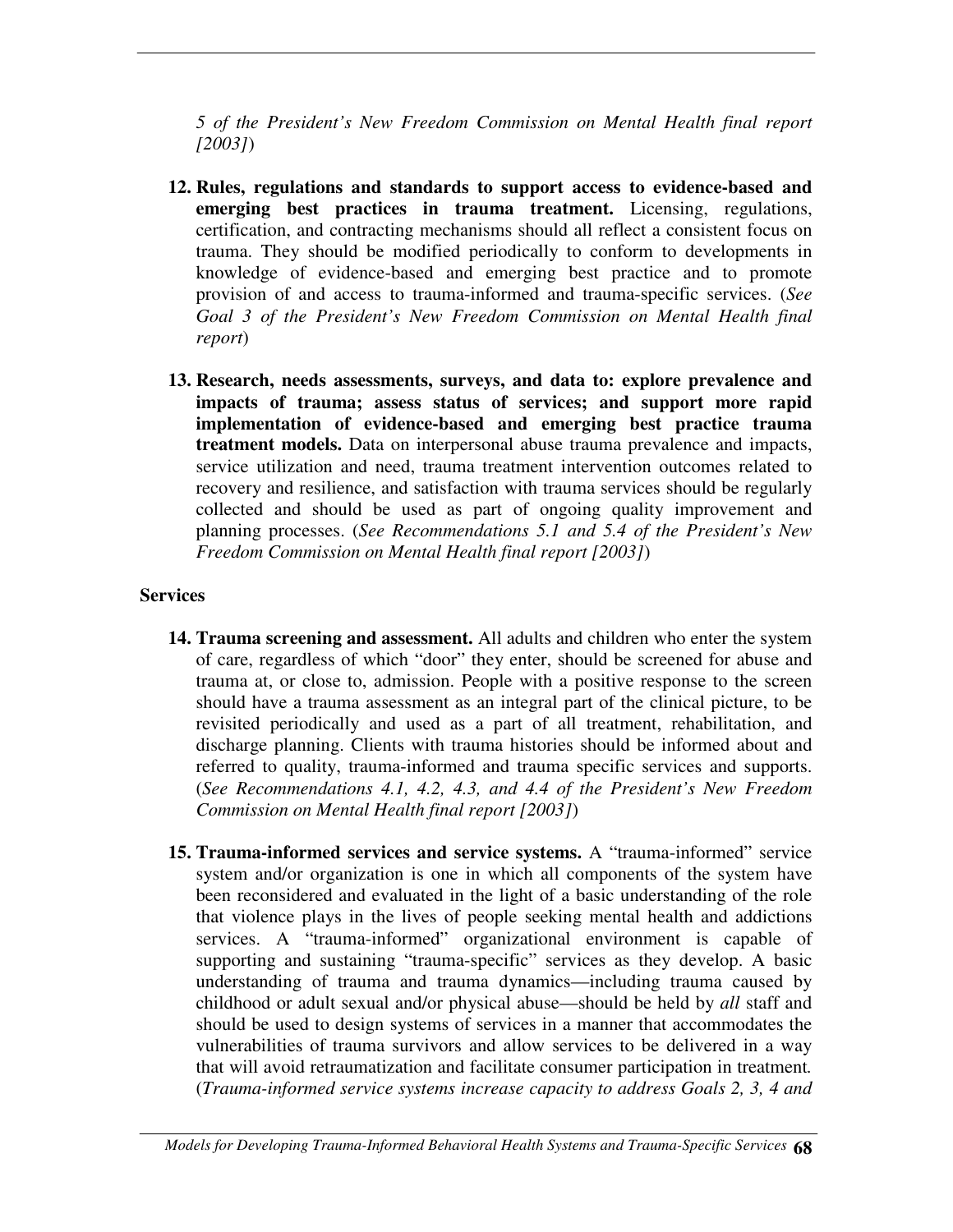*5 of the President's New Freedom Commission on Mental Health final report [2003]*)

**16. Trauma-specific services, including evidence-based and emerging best practice treatment models.** Services designed specifically to treat the actual sequelae of sexual or physical abuse and other psychological trauma should be available in adequate numbers to serve the population and should be accessible to all consumers. As part of recent research studies including the SAMHSA *Women, Co-Occurring Disorders and Violence* study, several emerging best practice trauma treatment models applicable in public sector service systems have been manualized and are proven to be both cost effective and effective in reducing symptoms**.** These best practice models should be implemented by state mental health systems to treat trauma. Health technology and telehealth should be used to make these programs accessible for individuals in remote areas or in underserved populations. Although program models may vary widely, all should be recoveryoriented, emphasize consumer voice and consumer choice, and be fully traumainformed. In addition, because of the numbers of trauma survivors with cooccurring disorders, and given significant positive findings from recent studies such as the WCDVS, trauma treatment programs should provide integrated trauma, mental health, and substance abuse services*.* Further, as part of a comprehensive treatment program, providers should offer integrated counseling services that are specifically designed to address all three issues (trauma, mental health, and substance use) simultaneously. (*See Recommendations 2.1, 3, 4.3, 5.2, and 6.1 of the President's New Freedom Commission on Mental Health final report [2003]*)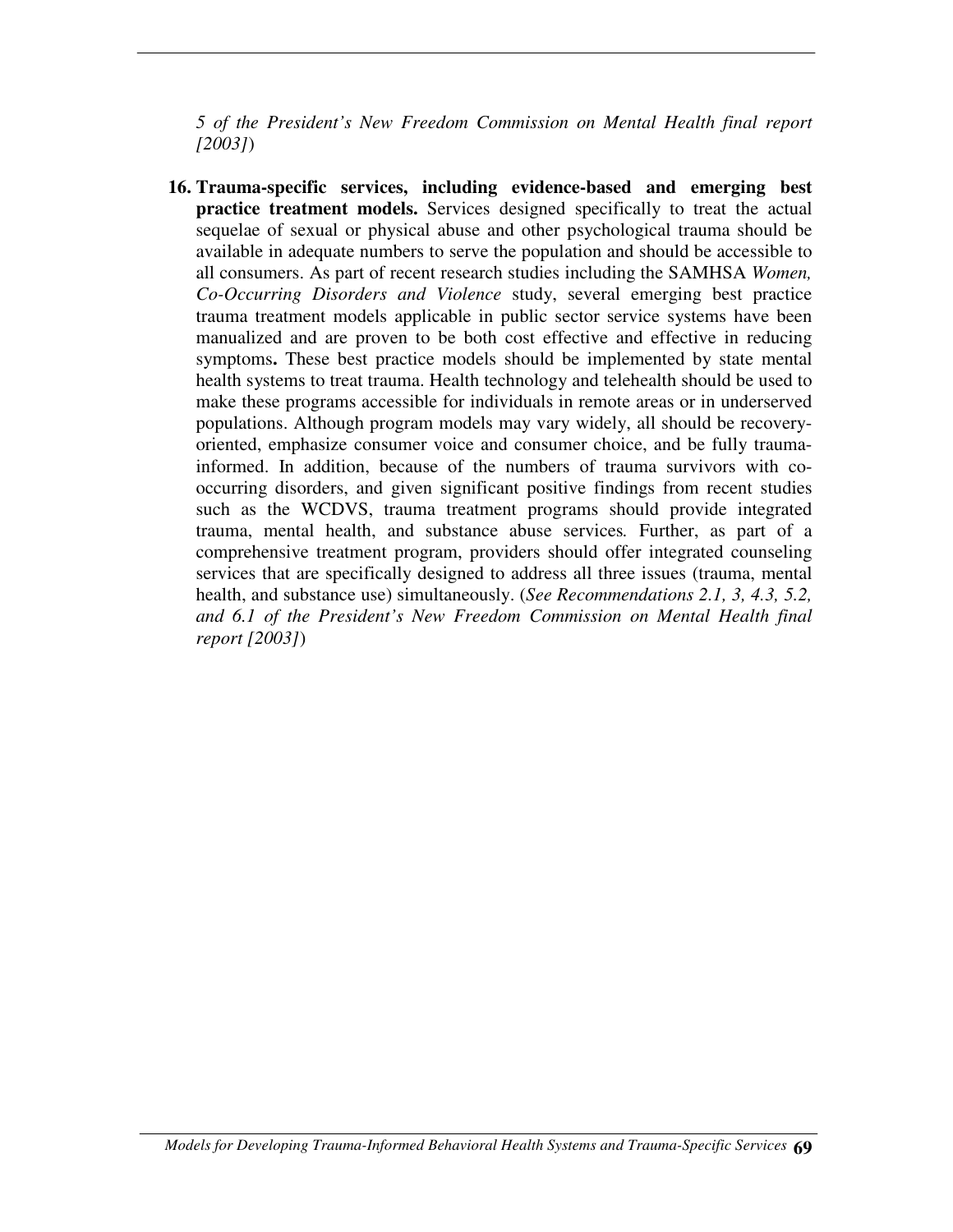# **References**

Blanch, A. (2003). *Developing trauma-informed behavioral health systems.* Alexandria, VA: National Association of State Mental Health Program Directors, National Technical Assistance Center for State Mental Health Planning.

Bloom, S. (1997). *Creating sanctuary: Toward the evolution of sane societies.* New York, NY: Routledge.

Browne, A. (1992). Violence against women: Relevance for medical practitioners. Council on Scientific Affairs, American Medical Association Report. *JAMA, 257* (23).

Clark, H., McClanahan, T., & Sees, K. (1997). Cultural aspects of adolescent addiction and treatment. *Valparaiso University Law Review, 31*(2).

Covington, S. S. (2003). *Beyond trauma: A healing journey for women.* Hazelden.

Cusack, K., Frueh, B., Hiers, T., Suffoletta-Maierle, S., Bennett, S. (in press). Trauma within the psychiatric setting: A preliminary empirical report. *Administration and Policy in Mental Health.*

Felitti, V., Anda, R., Nordenberg, D., Williamson, D., Spitz, A., Edwards, V., Koss, M., Marks, J. (1998). Relationship of childhood abuse and household dysfunction to many of the leading causes of death in adults: The adverse childhood experiences (ACE) study. *American Journal of Preventive Medicine, 14*(4), 245-258.

Foa, E., Keane, T., & Friedman, M. (2000). *Effective treatment for PTSD: Practice guidelines from the International Society for Traumatic Stress Studies*. New York, NY: Guilford Press.

Ford, J., Courtois, C., Steele, K., van der Hart, O., & Nijenhuis, E. (2004). *Treatment of the complex sequelae of psychological trauma*. Manuscript submitted for publication.

Frueh, B. C., Buckley, T. C., Cusack, K. J., Kimble, M. O., Grubaugh, A. L., Turner, S. M., Keane, T. M. (2004). Cognitive-behavioral treatment for PTSD among people with severe mental illness: A proposed treatment model. *Journal of Psychiatric Practice, 10*(1), 26-38.

Frueh, B., Cousins, V., Hiers, T., Cavanaugh, S., Cusack, K. I., & Santos, A. (2002). The need for trauma assessment and related clinical services in a state public mental health system. *Community Mental Health Journal, 38,* 351-356.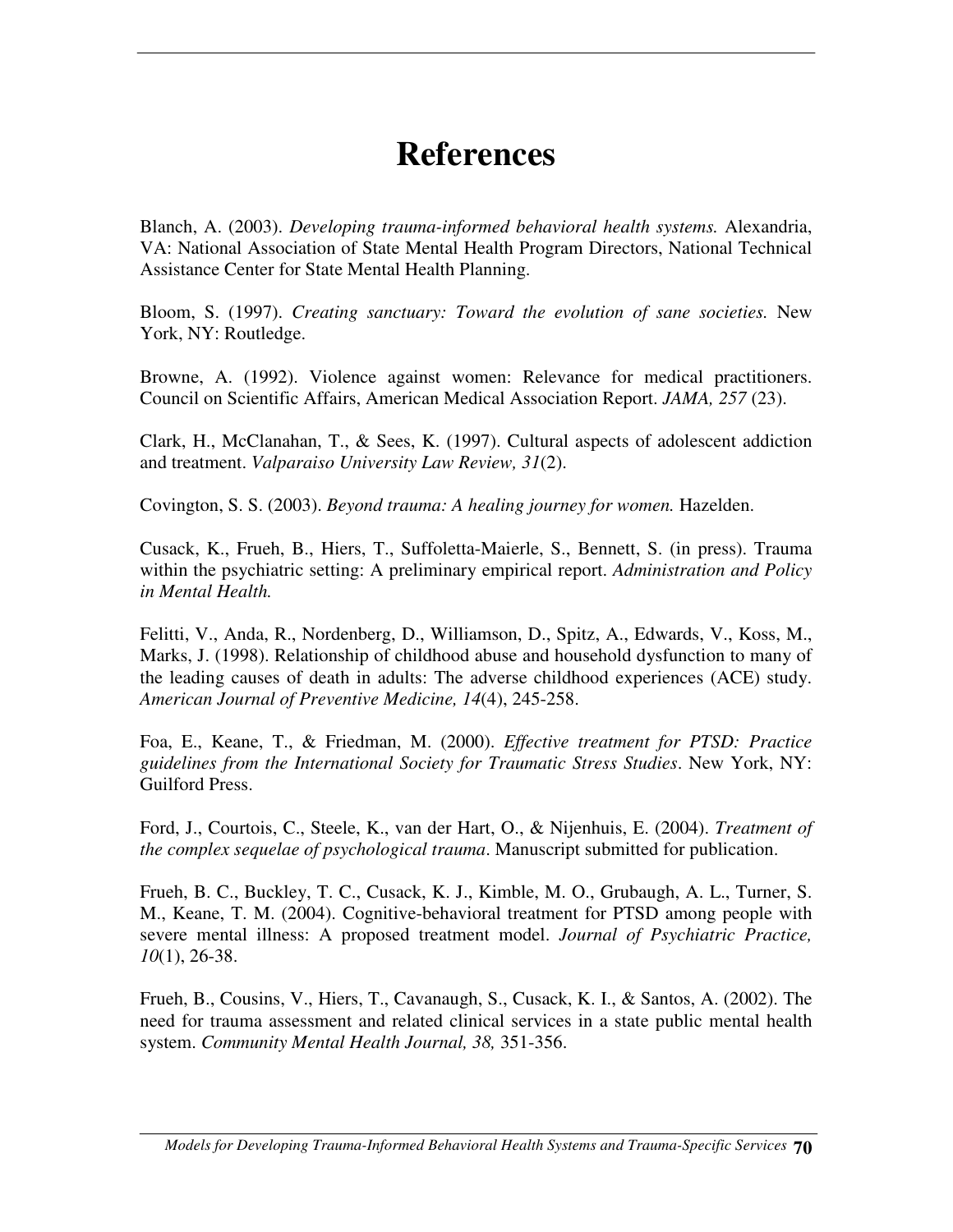Frueh, B., Dalton, M., Johnson, M., Hiers, T., Gold, P., Magruder, K., Santos, A. (2000). Trauma within the psychiatric setting: Conceptual framework, research directions, and policy implications. *Administration and Policy in Mental Health, 28,* 147-154.

Giller, E. (1999). *What is psychological trauma?* Sidran Institute.

Goodman, L., Dutton, M., & Harris, M. (1997). The relationship between violence dimensions and symptom severity among homeless, mentally ill women. *Journal of Traumatic Stress, 10*(1), 51-70.

Goodman, L., Rosenberg, S., Mueser, K., & Drake, R. (1997). Physical and sexual assault history in women with serious mental illness: Prevalence, correlates, treatment, and future research directions. *Schizophrenia Bulletin, 23*, 685-696.

Harris, M., & Fallot, R. (2001). Using trauma theory to design service systems. *New Directions for Mental Health Services, 89.* Jossey Bass.

Hien DA, Cohen LR, Litt LC, Miele GM, Capstick C (in press). Promising empirically supported treatments for women with comorbid PTSD and substance use disorders. American Journal of Psychiatry. For information on this article, email the first author's assistant: idisla@chpnet.org; if you do not get a response, then contact: seekingsafety@netzero.com.

Herman, J. (1992). *Trauma and recovery: The aftermath of violence – from domestic abuse to political terror.* New York: Basic Books.

Institute of Medicine. (2001). *Crossing the quality chasm: A new health system for the* 21<sup>st</sup> century. Washington, DC: National Academy Press.

Jennings, A. (in press). *Trauma informed mental health service systems: Blueprint for action*. Alexandria, VA: National Association of State Mental Health Program Directors, National Technical Assistance Center for State Mental Health Planning.

Jennings, A. (2004). *The damaging consequences of violence and trauma: Facts, discussion points, and recommendations for the behavioral health system.* Alexandria, VA: Alexandria, VA: National Association of State Mental Health Program Directors, National Technical Assistance Center for State Mental Health Planning.

LeBel J, Stromberg N. (2004) *State Initiative to Reduce the Use of Restraint and Seclusion and Promote Strength-Based Care Powerpoint,* Massachusetts Department of Mental Health, Boston MA

Maine Department of Behavioral and Developmental Services. (1998). *Augusta Mental Health Institute consent decree class member assessment.*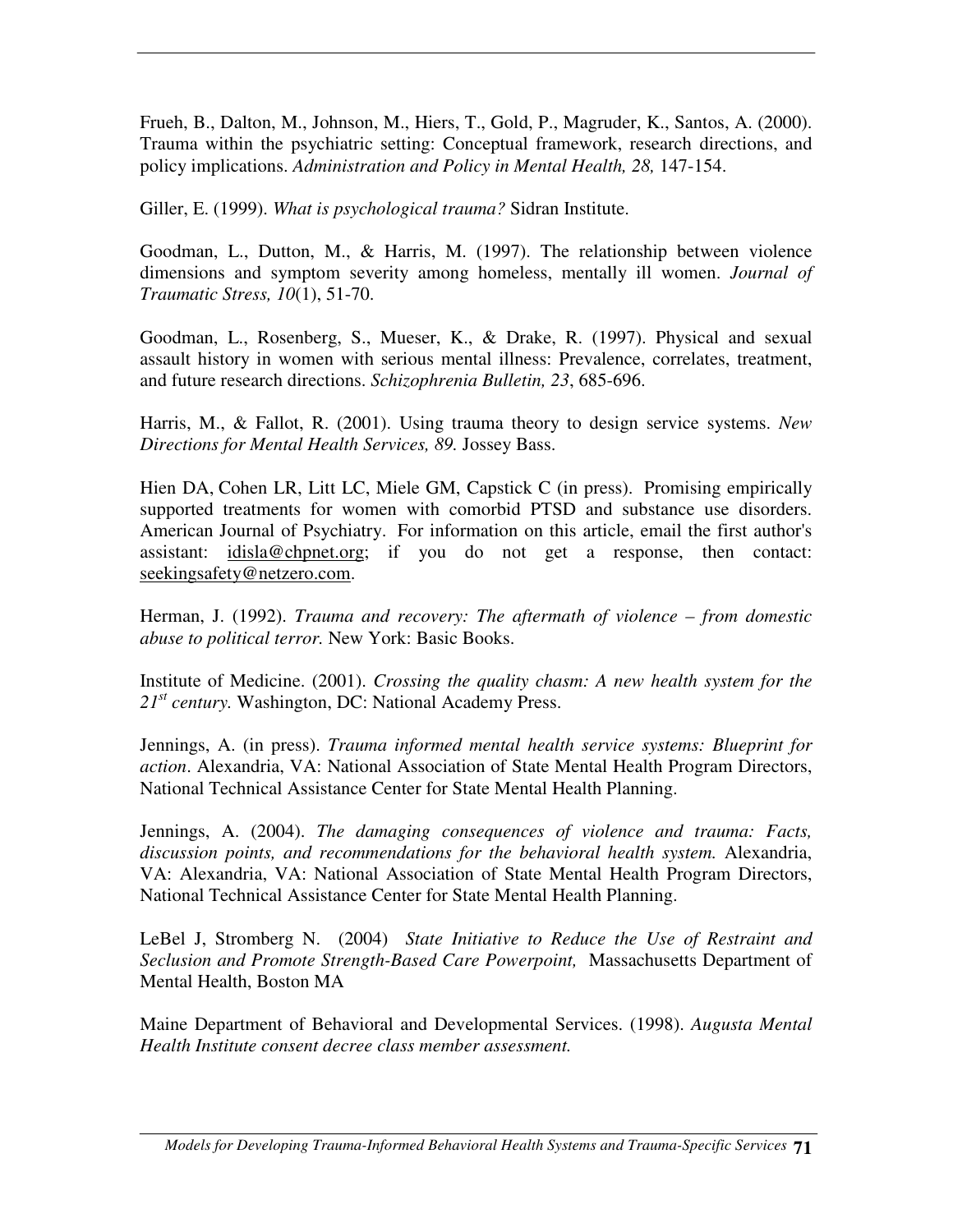Moos, R.H. (1996).*Community oriented program scale: Sampler set manual, test booklets, and scoring key (3 rd Ed).* Redwood City, CA: Mindgarden

Moos, R.H. (1997). *Evaluating treatment environments: The quality of psychiatric and substance abuse programs.* New Brunswick, NJ: Transaction Publishers.

Mueser, K., Goodman, L., Trumbetta, S., Rosenberg, S., Osher, F., Vidaver, R., Anciello, P., & Foy, D. (1998). Trauma and Posttraumatic Stress Disorder in severe mental illness. *Journal of Consulting and Clinical Psychology, 66,* 493-499.

Mueser, K., Rosenberg, S., Goodman, L., & Trumbetta, S. (2002). Trauma, PTSD, and the course of schizophrenia: An interactive model. *Schizophrenia Research, 53,* 123-143.

Najavits, L. M. (2002). *Seeking safety: A treatment manual for PTSD and substance abuse.* The Guilford Press.

Najavits LM, Gallop RJ, Weiss RD (under review). *Seeking Safety* therapy for adolescents with PTSD and substance abuse: A randomized controlled trial. (Email seekingsafety@netzero.com to obtain

National Association of State Mental Health Program Directors (NASMHPD). (1999). *Position statement on services and supports to trauma survivors*. Retrieved from the Internet at http://www.nasmhpd.org/general\_files/position\_statement/posstmb.htm on September 16, 2004.

President's New Freedom Commission on Mental Health. (2003). *Achieving the promise: Transforming mental health care in America. Final report.* DHHS Pub. No. SMA-03- 3832. Rockville, MD: DHHS

Read, J., Perry, B., Moskowitz, A., & Connolly, J. (2001). The contribution of early traumatic events to schizophrenia in some patients: A traumagenic neurodevelopmental model. *Psychiatry, 64*(4), 319-345.

Rosenberg, S., Mueser, K., Friedman, M., Gorman, P., Drake, R., Vidaver, R., Torrey, W., & Jankowski, M. (2001). Developing effective treatments for posttraumatic disorders among people with severe mental illness. *Psychiatric Services, 52,* 1453-1461.

Russell, D. (1986). *The secret trauma: Incest in the lives of girls and women.* New York, NY: Basic Books Inc.

Saakvitne, K., Gamble, S., Pearlman, S., & Tabor Lev, B. (2000). *Risking connection: A training curriculum for working with survivors of childhood abuse*. Sidran Institute.

Shapiro, F. (1995). *Eye movement desensitization and reprocessing: Basic principles, protocols, and procedures*. New York, NY: Guilford Press.